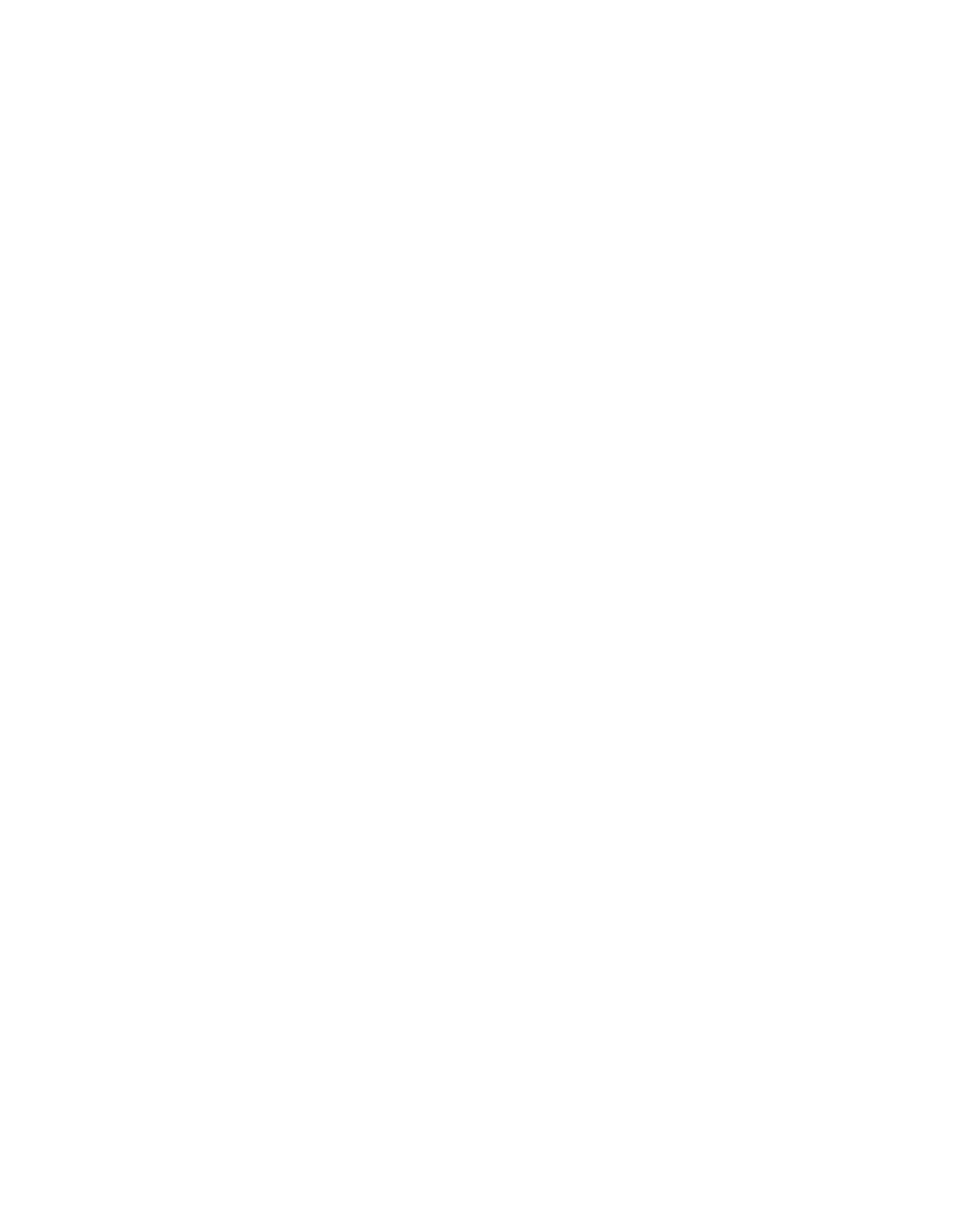## <span id="page-2-0"></span>**IMPORTANT SAFETY INSTRUCTIONS**

| The lightning flash with arrowhead symbol within an equilateral triangle is<br>intended to alert the user to the presence of uninsulated "Dangerous voltage"<br>within the product's enclosure that may be of sufficient magnitude to constitute a<br>risk of electric shock to persons. |
|------------------------------------------------------------------------------------------------------------------------------------------------------------------------------------------------------------------------------------------------------------------------------------------|
| The exclamation point within an equilateral triangle is intended to alert the user<br>to the presence of important operating and maintenance (Servicing) instructions<br>in the literature ac-companying the product.                                                                    |

- Read this information
- Keep these instructions.
- Heed all warnings.
- Follow all instructions.
- Do not use this apparatus near water
- Clean only with dry cloth.
- Do not block any ventilation openings. Install in accordance with the manufacturer's instructions.
- Do not install near any heat sources such as radiators, heat registers, stoves, or other apparatus (including amplifiers) that produce heat.
- Do not defeat the safety purpose of the polarized or grounding type plug. A polarized plug has two blades with one wider than other. A grounding type plug has two blades and a third grounding prong. The wide blade or the third prong are provided for your safety. If the provided plug does not fit into your outlet, consult an electrician for replacement of the obsolete outlet.
- Protect the power cord from being walked on or pinched particularly at plugs, convenience receptacles and the point where they exit from the apparatus.
- Only use attachments/accessories specified by the manufacturer
- Unplug this apparatus during lightning storms or when unused for long periods of time.
- Refer all servicing to qualified service personnel. Servicing is required when the apparatus has been damaged in any way, such as power-supply cord or plug is damaged, liquid has been spilled or objects have fallen into the apparatus, the apparatus has been exposed to rain or moisture, does not operate normally, or has been dropped.

#### **WARNING**

TO REDUCE THE RISK OF FIRE OR ELECTRIC – SHOCK, DO NOT EXPOSE THIS APPARATUS TO RAIN OR MOISTURE.

#### **WARNING**

DO NOT EXPOSE THIS EQUIPMENT TO DRIPPING OR SPLASHING AND ENSURE THAT NO OBJECTS FILLED WITH LIQUIDS ARE PLACED ON THE EQUIPMENT.

#### **WARNING**

TO COMPLETELY DISCONNECT THIS EQUIPMENT FROM THE AC MAINS, DISCONNECT THE POWER SUPPLY CORD PLUG FROM THE AC RECEPTACLE.

#### **WARNING**

THE MAINS PLUG OF THE POWER SUPPLY CORD SHALL REMAIN READILY OPERABLE.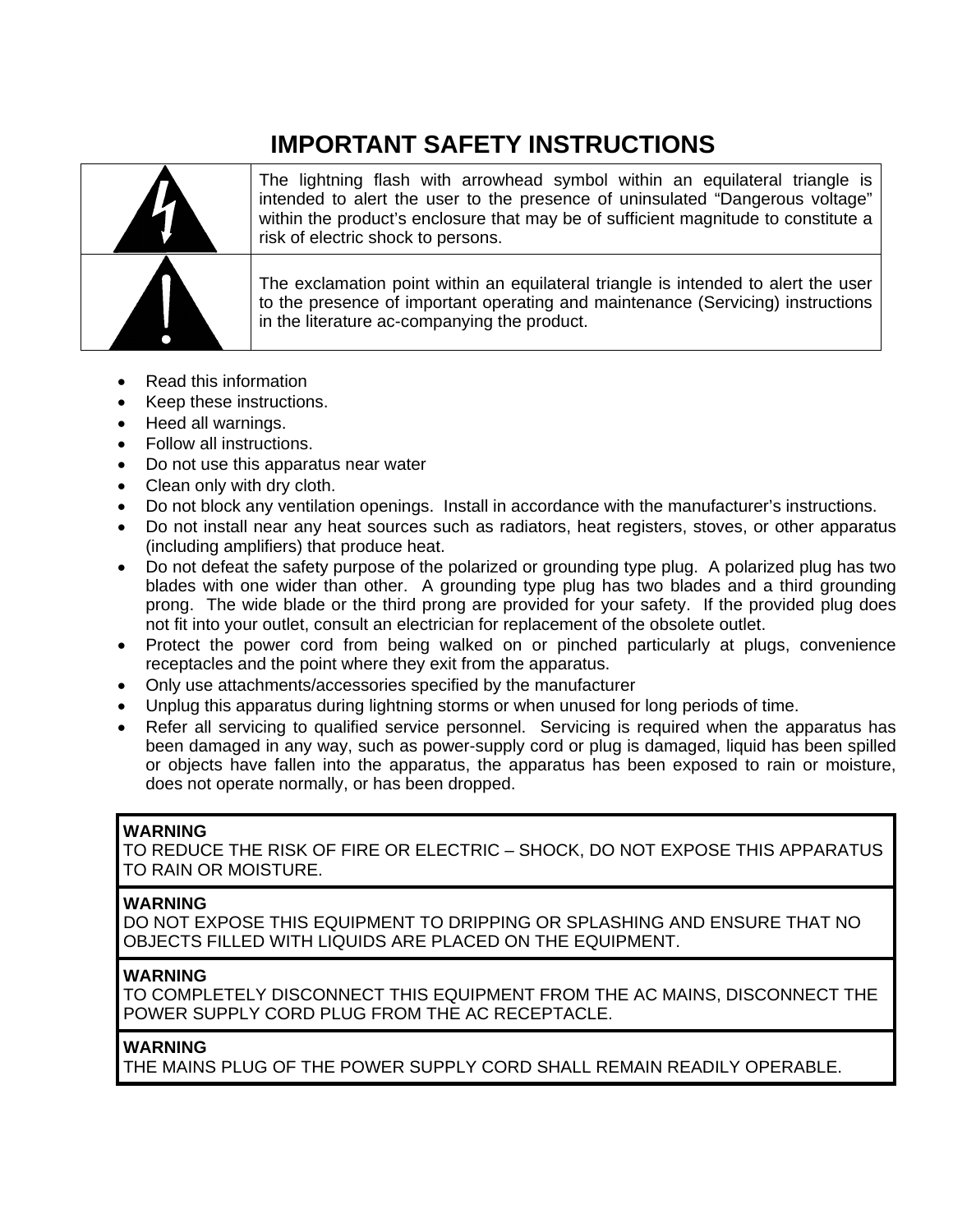### **INFORMATION TO USERS IN EUROPE**

#### **NOTE**

This equipment with the CE marking complies with bother the EMC Directive (89/336/EEC) and the Low Voltage Directive (73/23/EEC) issued by the Commission of the European Community.

Compliance with these directives implies conformity to the following European standards:

- EN60065 Product Safety
- EN55103-1 Electromagnetic Interference Class A (Emission)
- EN55103-2 Electromagnetic Susceptibility (Immunity)

This equipment has been tested and found to comply with the limits for a Class A digital device, pursuant to the European Union EMC directive. These limits are designed to provide reasonable protection against harmful interference when the equipment is operated in a commercial environment. This equipment generates, uses, and can radiate radio frequency energy and, if not installed and used in accordance with the instruction manual, may cause harmful interference to radio communications. Operation of this equipment in a residential area is likely to cause harmful interference in which case the user will be required to correct the interference at his own expense.

### **INFORMATION TO USERS IN THE U.S.A.**

#### **NOTE**

#### **FCC CLASS A DIGITAL DEVICE OR PERIPHERAL**

This equipment has been tested and found to comply with the limits for a Class A digital device, pursuant to Part 15 of the FCC Rules. These limits are designed to provide reasonable protection against harmful interference when the equipment is operated in a commercial environment. This equipment generates, uses, and can radiate radio frequency energy and, if not installed and used in accordance with the instruction manual, may cause harmful interference to radio communications. Operation of this equipment in a residential area is likely to cause harmful interference in which case the user will be required to correct the interference at his own expense.

#### **WARNING**

Changes or Modifications not expressly approved by Evertz Microsystems Ltd. could void the user's authority to operate the equipment.

Use of unshielded plugs or cables may cause radiation interference. Properly shielded interface cables with the shield connected to the chassis ground of the device must be used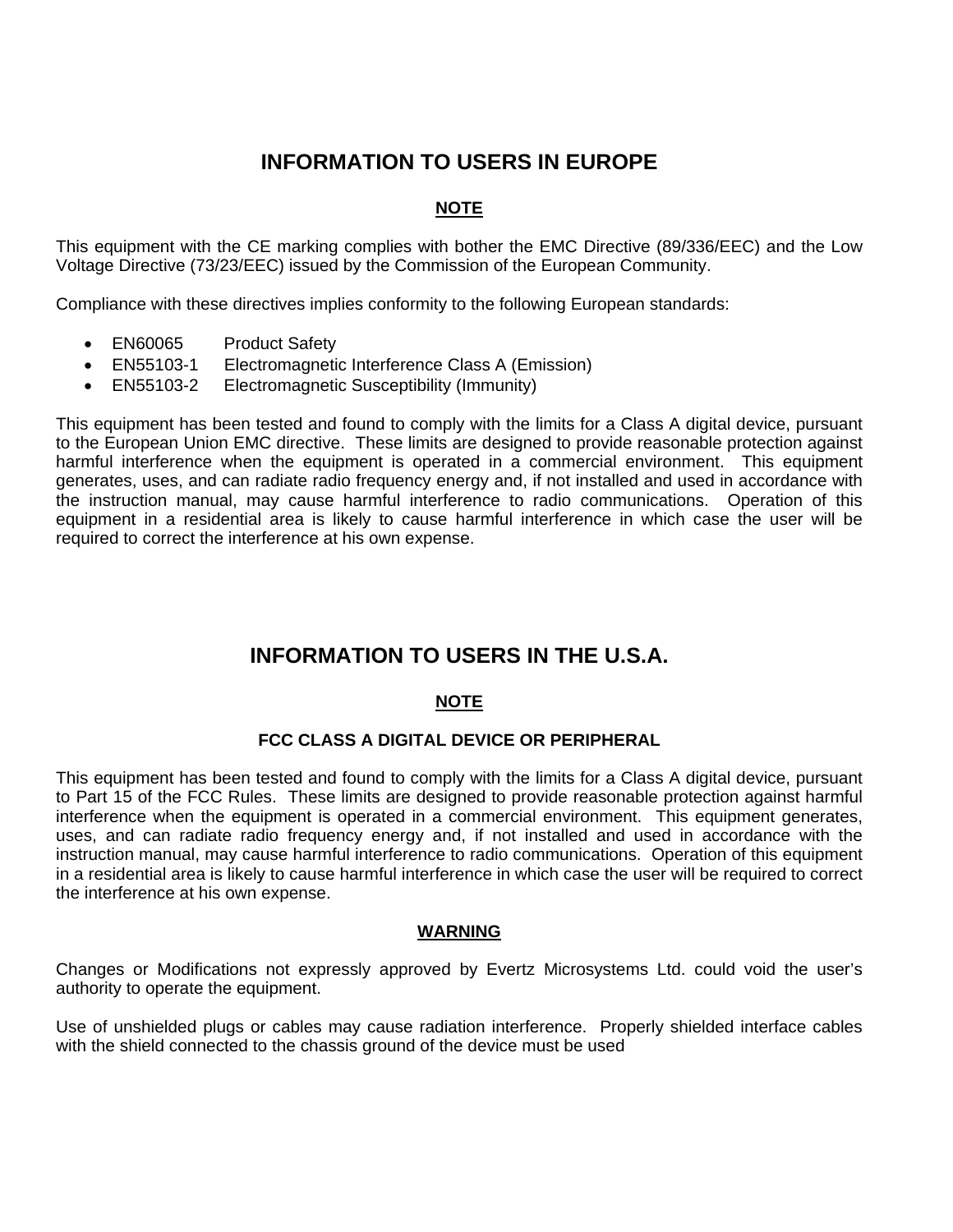

### **REVISION HISTORY**

| <b>REVISION</b> | <b>DESCRIPTION</b>                                                                                                                    | <b>DATE</b>     |
|-----------------|---------------------------------------------------------------------------------------------------------------------------------------|-----------------|
| 0.1             | <b>Quick Reference Guide</b>                                                                                                          | Aug 2004        |
| 0.2             | <b>Preliminary Manual</b>                                                                                                             | Oct 2004        |
| 0.3             | Updated Transition Menu item, remove Remote Panel section                                                                             | <b>Nov 2004</b> |
| 0.4             | Updated Front & Rear panel drawings, and sections relating to Video out D & E                                                         | Nov 2004        |
| 1.0             | First Release - updated FTP Firmware Update,<br>Remove sections related to DARS reference, remove GPIO Setup Menu items               | Dec 2004        |
| 1.1             | <b>Updated Block Diagram,</b><br>Add PGM BLURR and SAFE BLURR menu items                                                              | Jan 2005        |
| 1.2             | Added block diagrams for HD40 option                                                                                                  | Mar 2005        |
| 1.3             | Corrected block diagram, added support for 50 Hz standards,<br>Updated Transition list to match existing software, other typos fixed. | Aug 2005        |
| 1.3.1           | <b>Updated specs</b>                                                                                                                  | Jan 2006        |
| 1.3.2           | Removed all references to the rack mount Remote Panel.                                                                                | Feb 2007        |
| 1.3.3           | Added React. Time BYP menu item                                                                                                       | Jun 2007        |
| 1.3.4           | Added 'blank video sw' and 'h blank video sw' controls to section 3.8.2.                                                              | Aug 2007        |
| 1.3.5           | Updated electrical specifications                                                                                                     | Apr 2010        |
| 1.3.6           | Updated information in Saving the Configuration to a User Preset section                                                              | Sept 2010       |
| 1.3.7           | Added note regarding on-air path to overview section                                                                                  | Feb 2011        |

Information contained in this manual is believed to be accurate and reliable. However, Evertz assumes no responsibility for the use thereof nor for the rights of third parties, which may be affected in any way by the use thereof. Any representations in this document concerning performance of Evertz products are for informational use only and are not warranties of future performance, either expressed or implied. The only warranty offered by Evertz in relation to this product is the Evertz standard limited warranty, stated in the sales contract or order confirmation form.

Although every attempt has been made to accurately describe the features, installation and operation of this product in this manual, no warranty is granted nor liability assumed in relation to any errors or omissions unless specifically undertaken in the Evertz sales contract or order confirmation. Information contained in this manual is periodically updated and changes will be incorporated into subsequent editions. If you encounter an error, please notify Evertz Customer Service department. Evertz reserves the right, without notice or liability, to make changes in equipment design or specifications.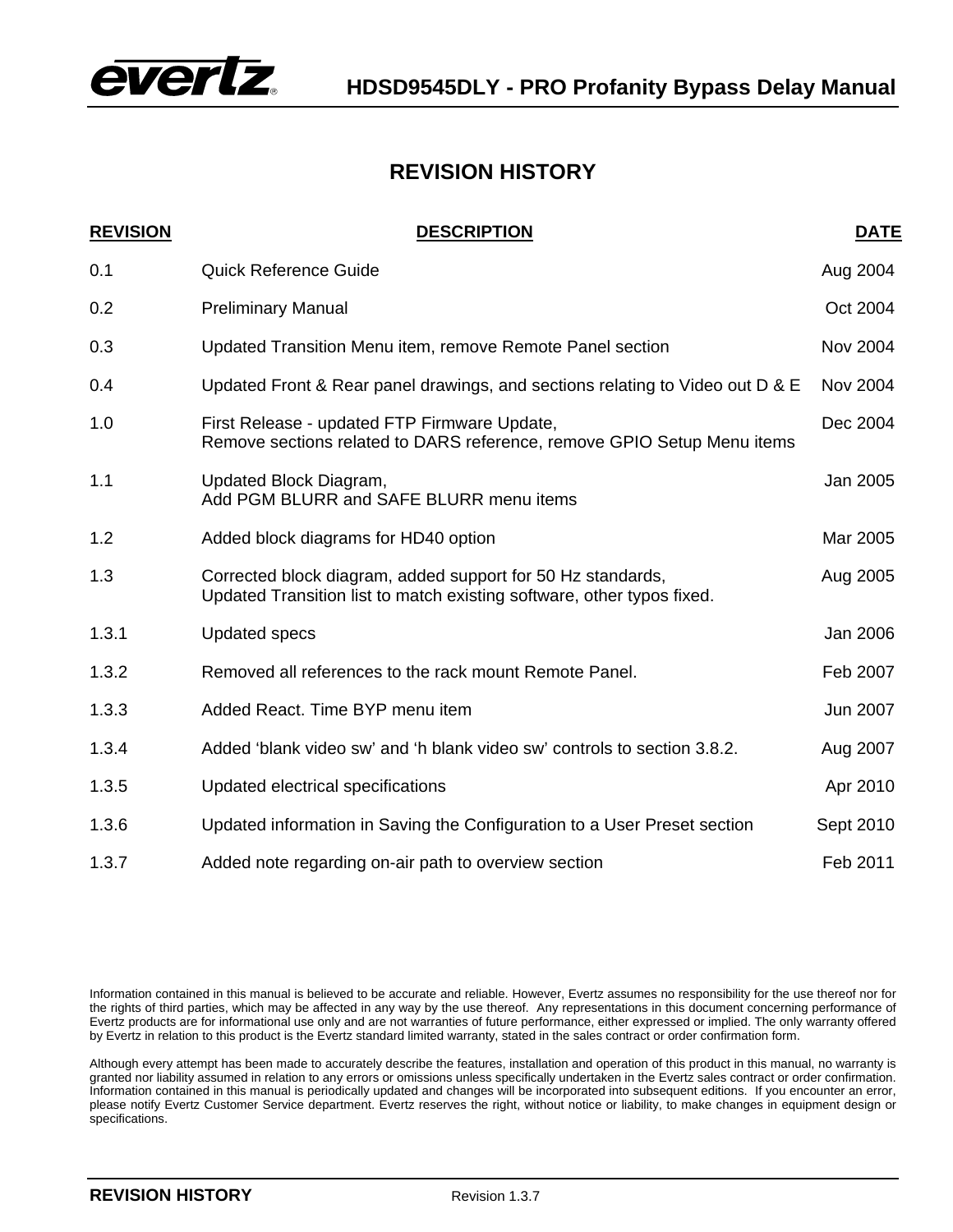

*This page left intentionally blank*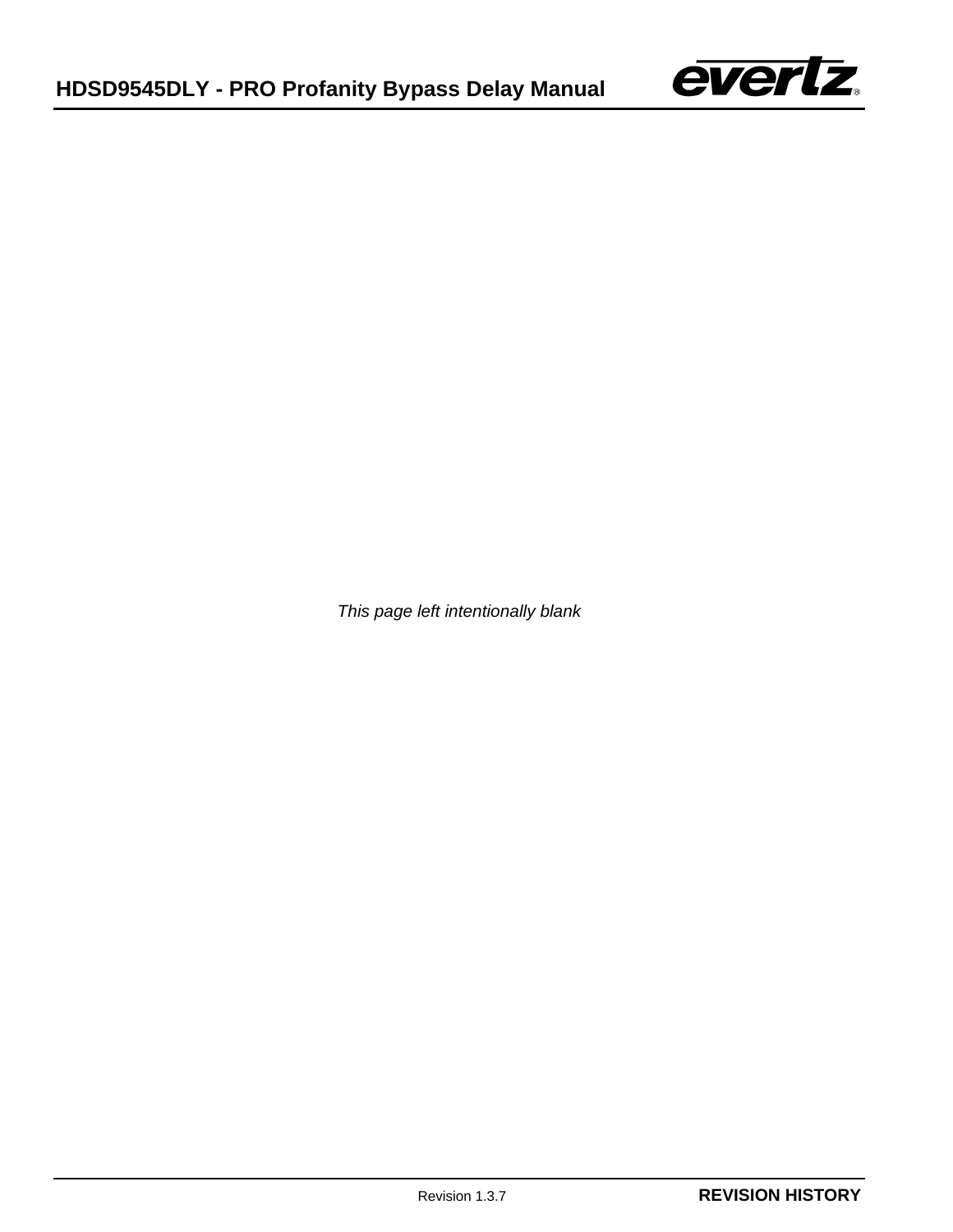

## **TABLE OF CONTENTS**

| $\mathbf{1}$ . |                                                             |  |
|----------------|-------------------------------------------------------------|--|
|                |                                                             |  |
|                |                                                             |  |
| 2.             |                                                             |  |
|                |                                                             |  |
|                |                                                             |  |
|                |                                                             |  |
|                |                                                             |  |
|                |                                                             |  |
|                |                                                             |  |
|                |                                                             |  |
|                |                                                             |  |
|                |                                                             |  |
|                |                                                             |  |
|                |                                                             |  |
|                |                                                             |  |
|                |                                                             |  |
|                |                                                             |  |
|                |                                                             |  |
|                |                                                             |  |
|                |                                                             |  |
|                | 2.7. CONNECTING THE GENERAL PURPOSE INPUTS AND OUTPUTS  2-8 |  |
|                |                                                             |  |
|                |                                                             |  |
| 3.             |                                                             |  |
|                |                                                             |  |
|                |                                                             |  |
|                |                                                             |  |
|                |                                                             |  |
|                |                                                             |  |
|                |                                                             |  |
|                |                                                             |  |
|                |                                                             |  |
|                |                                                             |  |
|                |                                                             |  |
|                |                                                             |  |
|                |                                                             |  |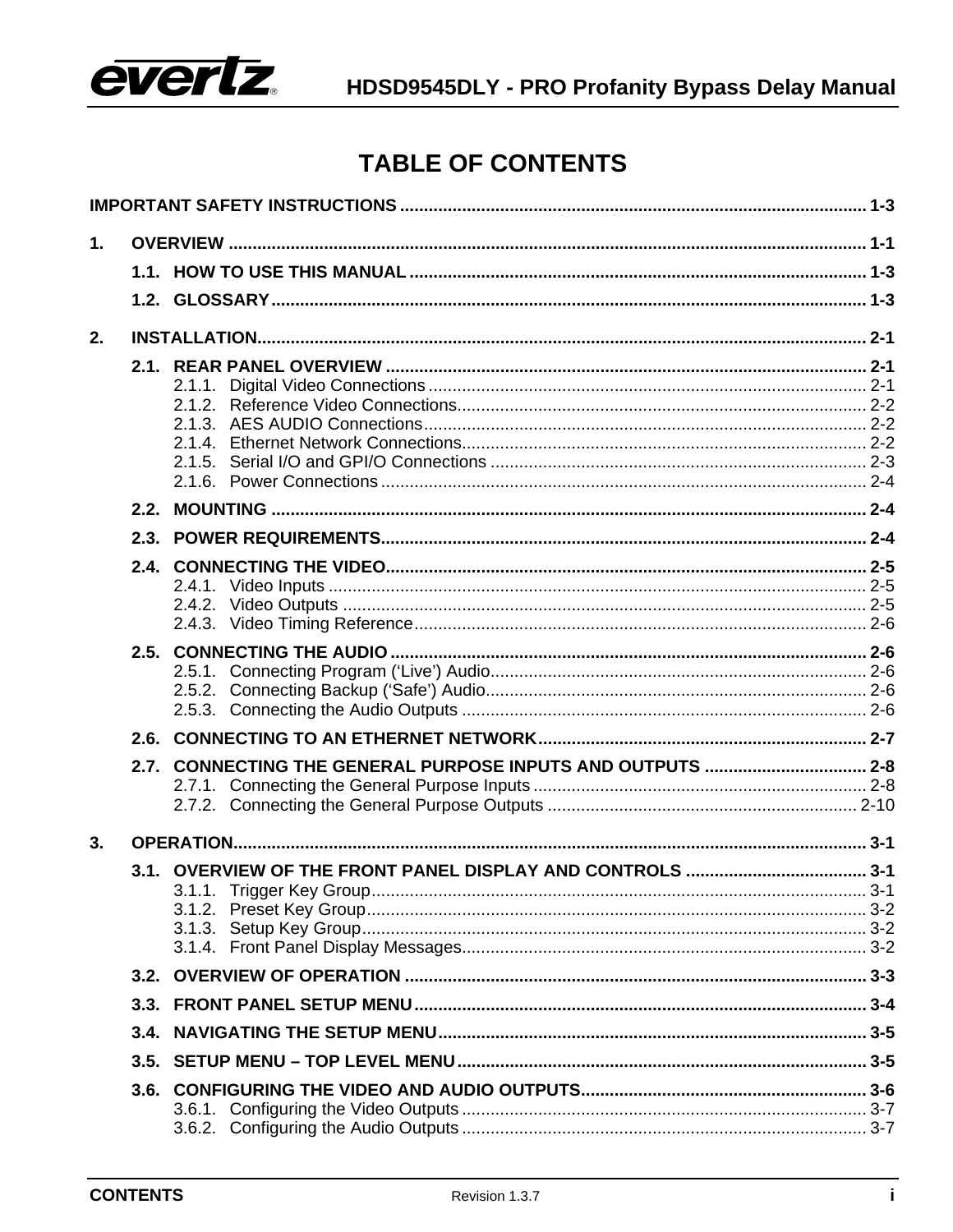## HDSD9545DLY - PRO Profanity Bypass Delay Manual



| 3.8.2. Setting the Functions of the GPI Input, GPO Outputs and Trigger Buttons  3-8                                                                        |  |
|------------------------------------------------------------------------------------------------------------------------------------------------------------|--|
|                                                                                                                                                            |  |
|                                                                                                                                                            |  |
| 3.11.1. Enabling the AES Audio SoftSwitch™ for Clean Audio Switches 3-17<br>3.11.2. Enabling the Embedded Audio SoftSwitch™ For Clean Audio Switches  3-17 |  |
|                                                                                                                                                            |  |
|                                                                                                                                                            |  |
|                                                                                                                                                            |  |
|                                                                                                                                                            |  |
|                                                                                                                                                            |  |

4.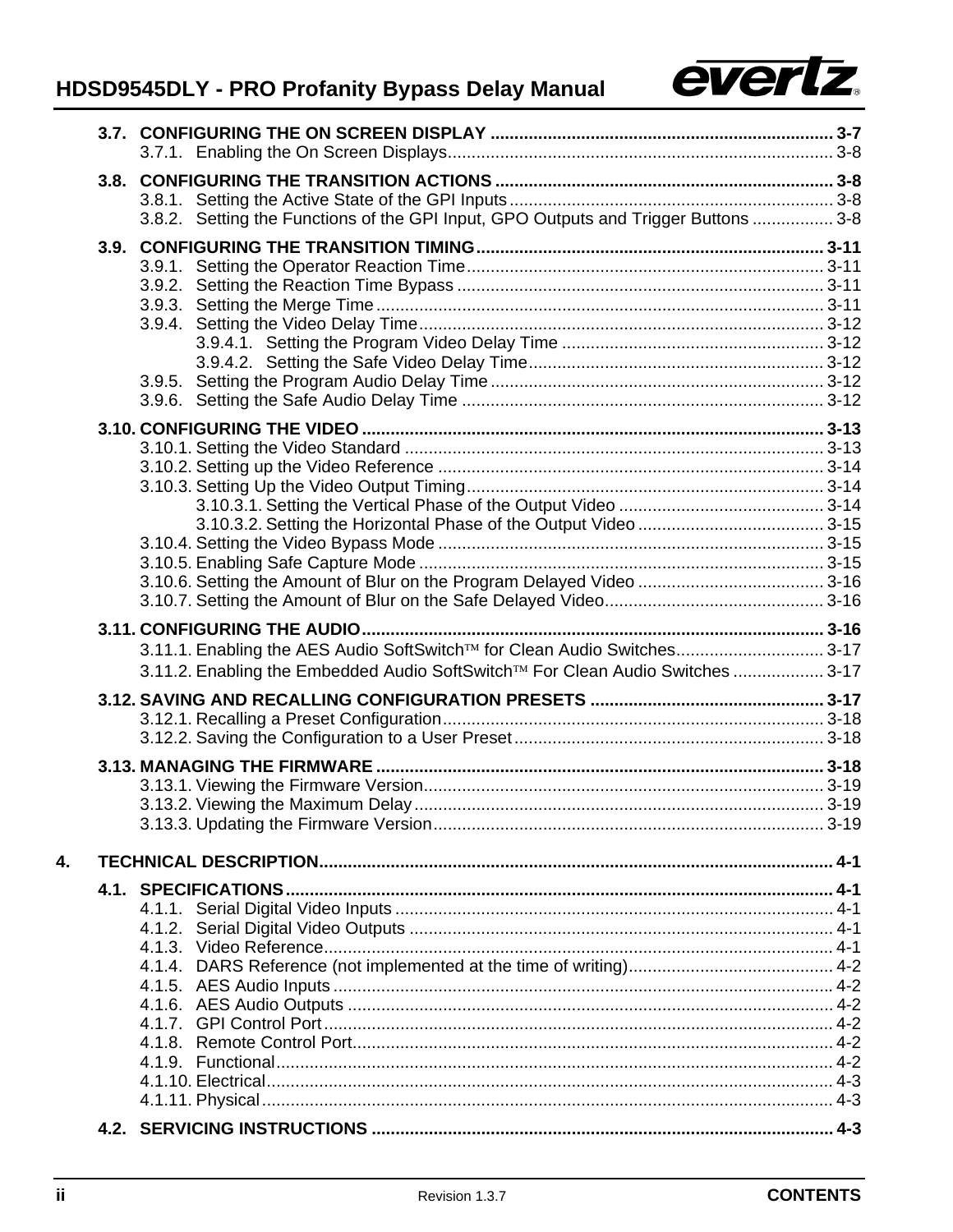

# **HDSD9545DLY - PRO Profanity Bypass Delay Manual**

|  | 4.2.2.1. Configuring the Unit for a DARS Reference<br>(DARS reference not implemented at the time of writing)  4-4 |  |
|--|--------------------------------------------------------------------------------------------------------------------|--|
|  | 4.2.2.2. Configuring the Module for Firmware Upgrades                                                              |  |
|  |                                                                                                                    |  |
|  |                                                                                                                    |  |
|  |                                                                                                                    |  |
|  |                                                                                                                    |  |
|  |                                                                                                                    |  |
|  |                                                                                                                    |  |
|  |                                                                                                                    |  |
|  |                                                                                                                    |  |
|  | 4.3.2.2. Step 2 - Invoke Upload Mode from the Terminal Program  4-9                                                |  |
|  |                                                                                                                    |  |
|  |                                                                                                                    |  |

#### **Figures**

| Figure 1-2: Delay Unit with HD40 option (Embedded Audio Mode) Block Diagram 1-2                  |  |
|--------------------------------------------------------------------------------------------------|--|
|                                                                                                  |  |
|                                                                                                  |  |
| Figure 2-3: Powering the General Purpose Input Opto-Isolators from the HDSD9545DLY-PRO 2-10      |  |
| Figure 2-4: Powering the General Purpose Input Opto-Isolators from an External Power Supply 2-10 |  |
|                                                                                                  |  |
|                                                                                                  |  |
|                                                                                                  |  |
|                                                                                                  |  |

#### **Tables**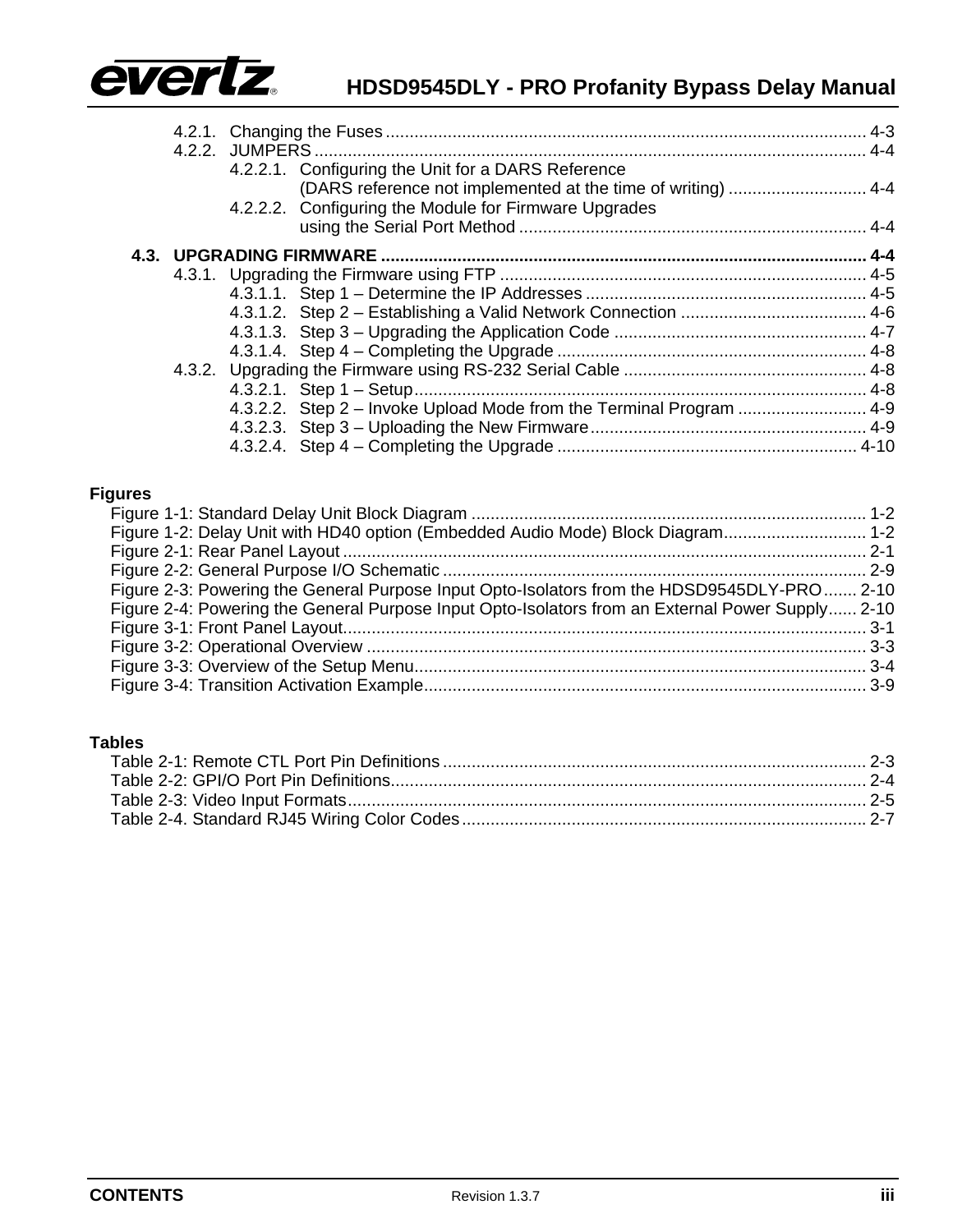

*This page left intentionally blank*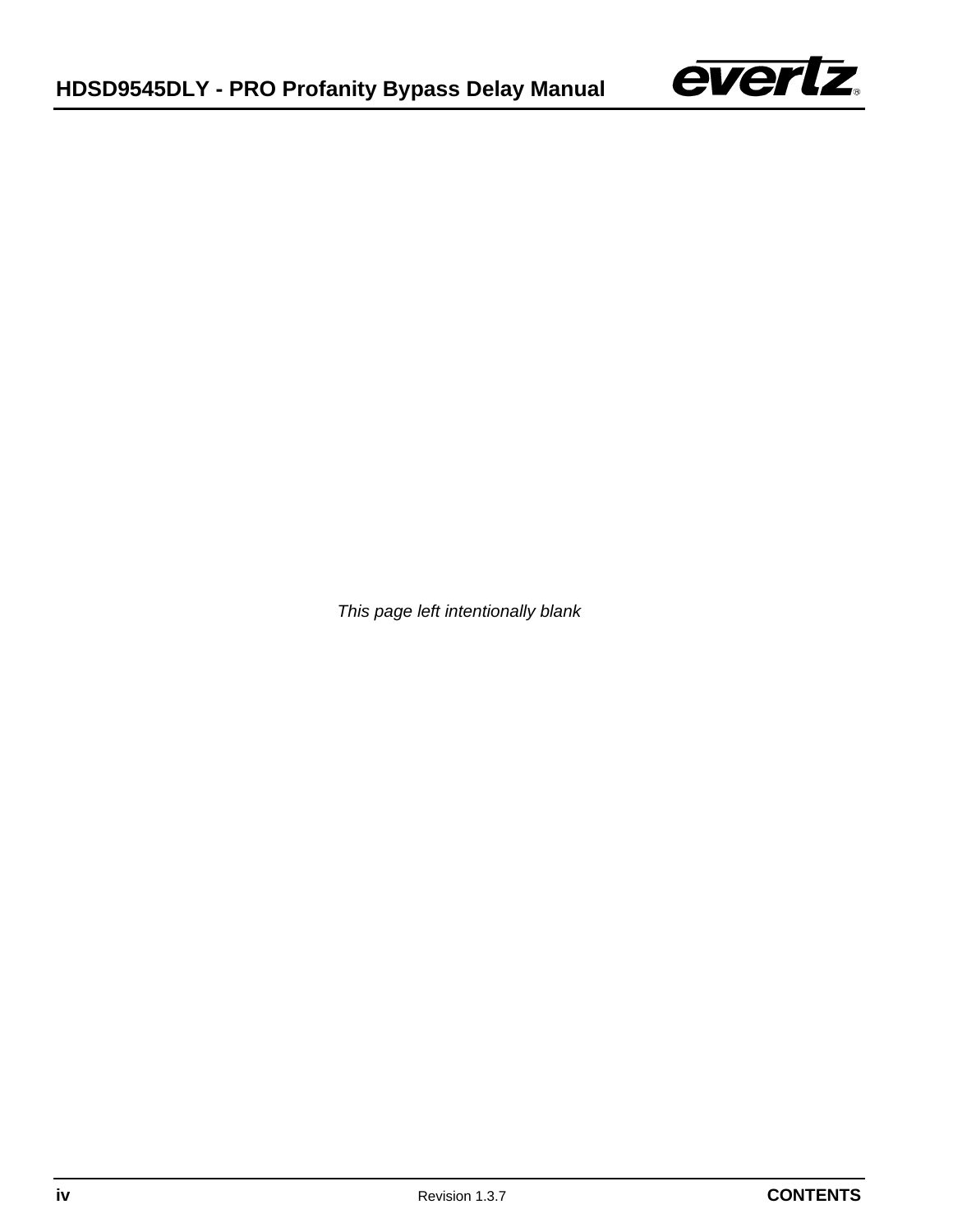

## **CHAPTER 1: OVERVIEW**

## **TABLE OF CONTENTS**

#### **Figures**

| Figure 1-2: Delay Unit with HD40 option (Embedded Audio Mode) Block Diagram 1-2 |  |
|---------------------------------------------------------------------------------|--|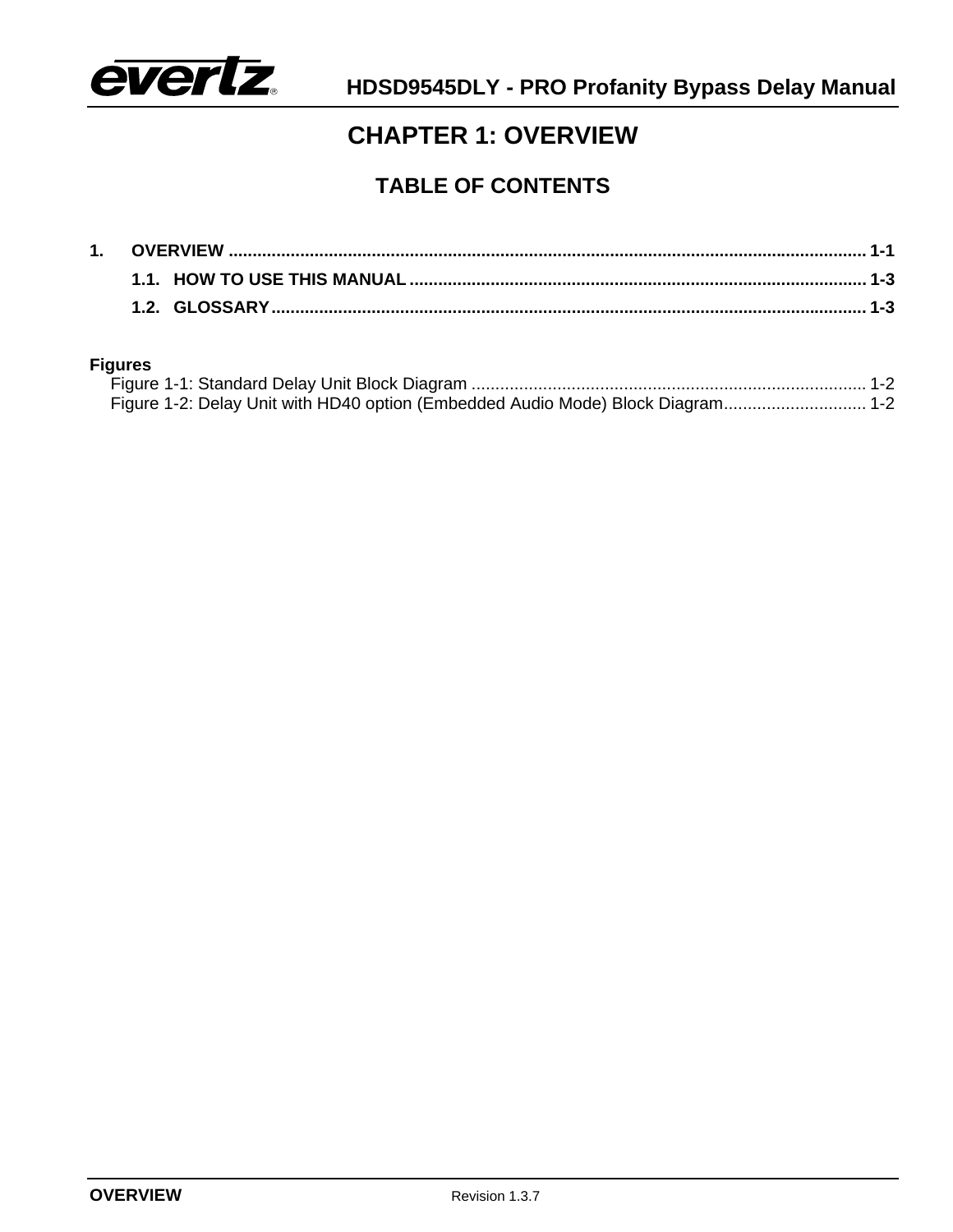

*This page left intentionally blank*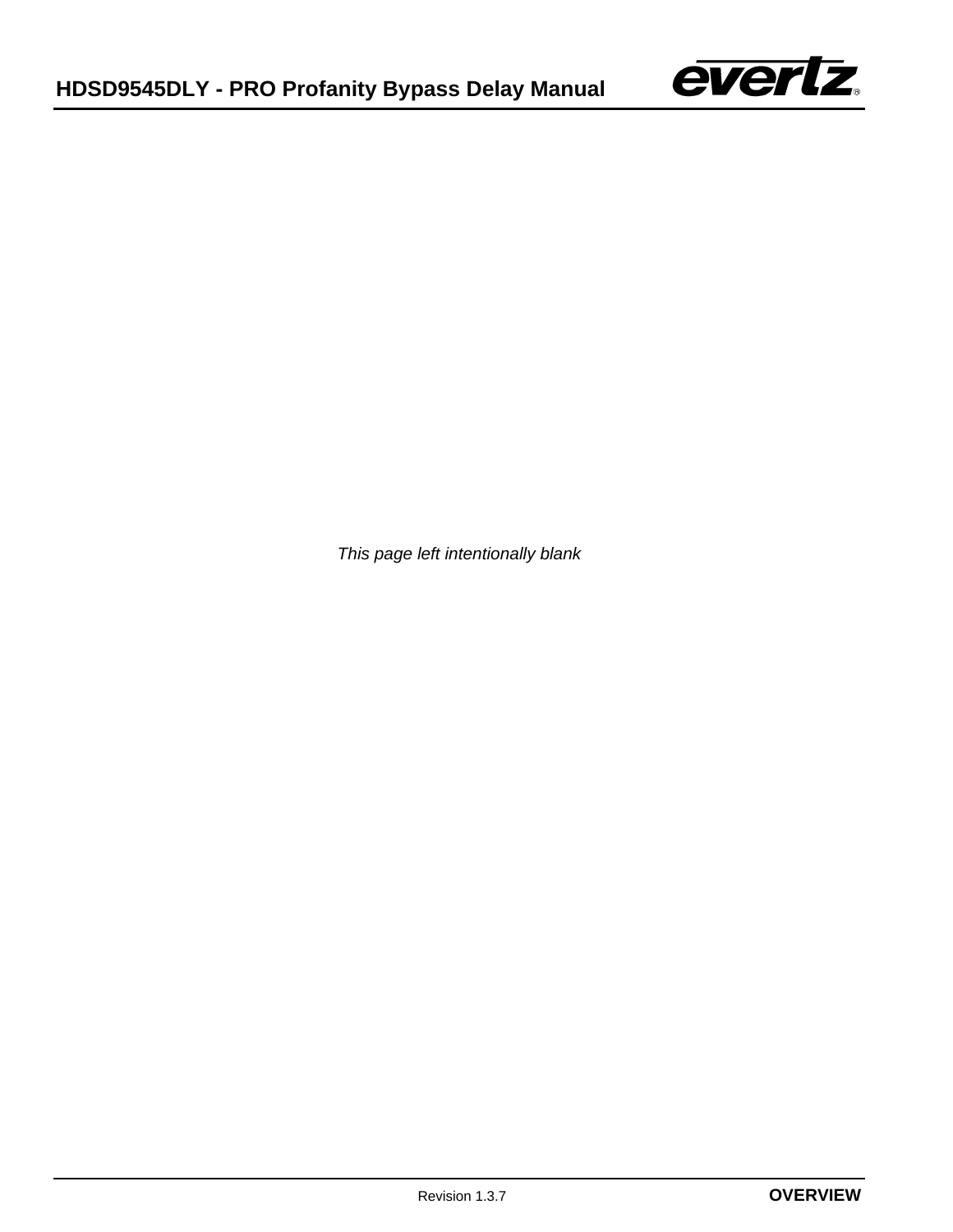

### <span id="page-12-0"></span>**1. OVERVIEW**

In live shows there is always the risk that certain actions, on the part of an artist or an intruder, might be offensive to certain viewers. The Evertz HDSD9545DLY-PRO Profanity Protection device is designed to give an operator complete control over the program content being broadcast to air.

The HDSD9545DLY-PRO enables the operator to insert the desired time delay, via a front panel control and a display panel. There are two program paths that are HD and SD compatible. The main program feed will usually be focused on the main detailed action. The secondary back-up path will generally offer a wide angle shot, or some suitable alternative picture to the main content. Both channels are delayed by the same amount of time. If an unscheduled, offensive event occurs, the operator has only to hit one remote button to cause the program video and audio output to be clean switched to the alternative backup channel. When the offensive material is no longer present, the output can be returned to the main detailed image, without the audience noticing that an edit has occurred.

On the standard unit the delay can be adjusted up to a maximum of 24 seconds for HDTV or SDTV. The user can allocate this maximum delay to primary and secondary paths. Typically it is set for max 12 seconds primary and max 12 seconds secondary. When the -HD40 option is added, the delay can be adjusted up to a maximum of 40 seconds for HDTV or 240 seconds for SDTV.

The HDSD9545DLY-PRO includes a built-in HD/SD quad split output that shows all four pictures on one monitor. The four pictures are as follows:

- Program
- Delayed Program
- Safe
- Delayed Safe

#### **Features:**

- HD or SD SDI compatible SMPTE 292M (1.5 Gb/s) and SMPTE 259M (270Mb/s) video signals
- Embedded Audio and Discrete (4ch AES) Audio Support
- Monitoring outputs of delayed program and delayed backup can be provided
- Selectable quad split monitoring outputs
- Clean transition between program and backup feed
- SoftSwitch<sup>™</sup> audio
- Clean switch video
- Video and audio input relay bypass for power failure bypass protection
- Delay memory is solid state (no moving parts) no hard drive to fail or maintain
- GPI control inputs for bypass triggering
- Programmable pre-trigger reaction time
- Optional dual power supplies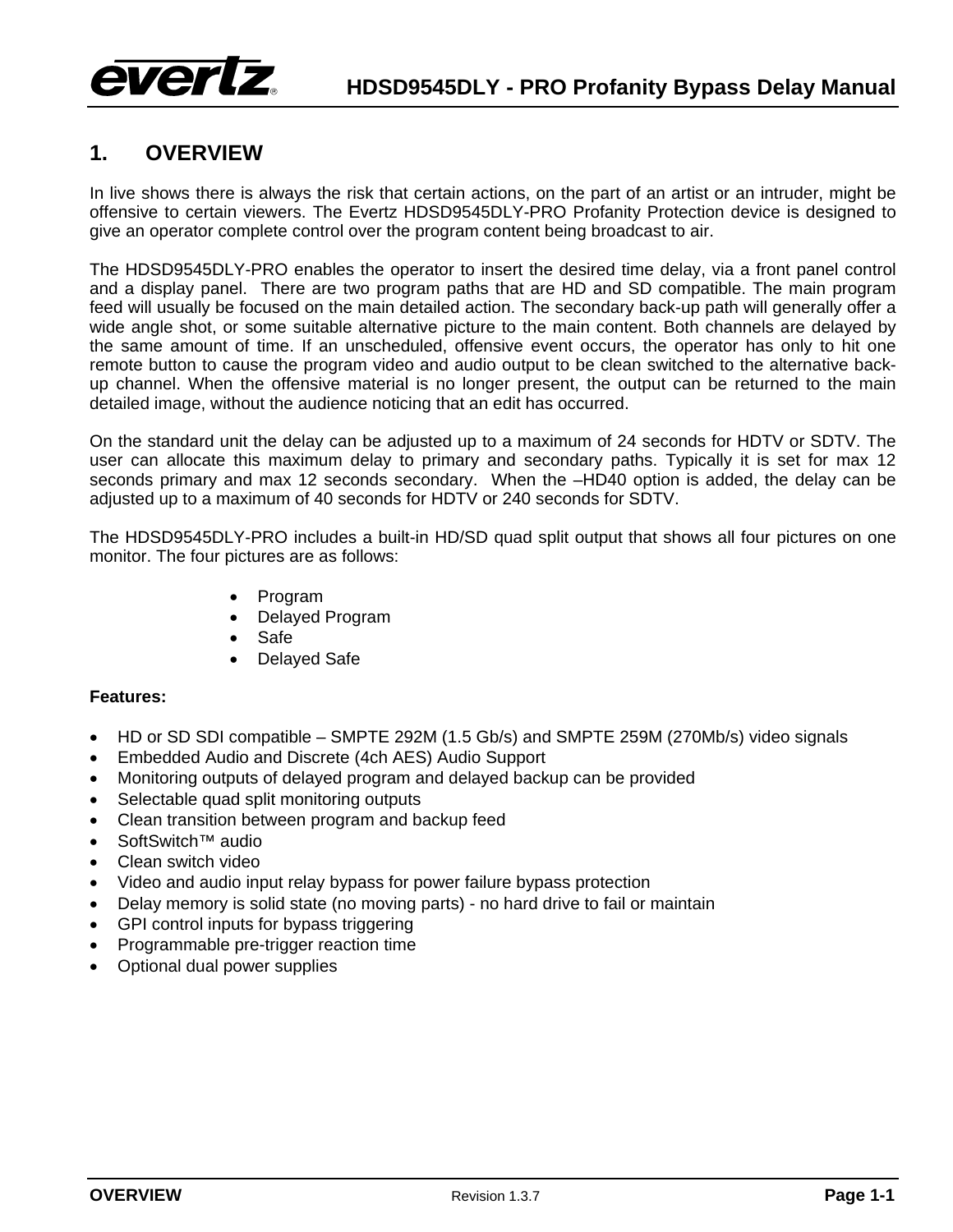



\*\* Soft mutes only function when embedded audio softswitch is enabled ++ Hard mutes only function when delayed sources are selected

<span id="page-13-0"></span>



<span id="page-13-1"></span>**Figure 1-2: Delay Unit with HD40 option (Embedded Audio Mode) Block Diagram**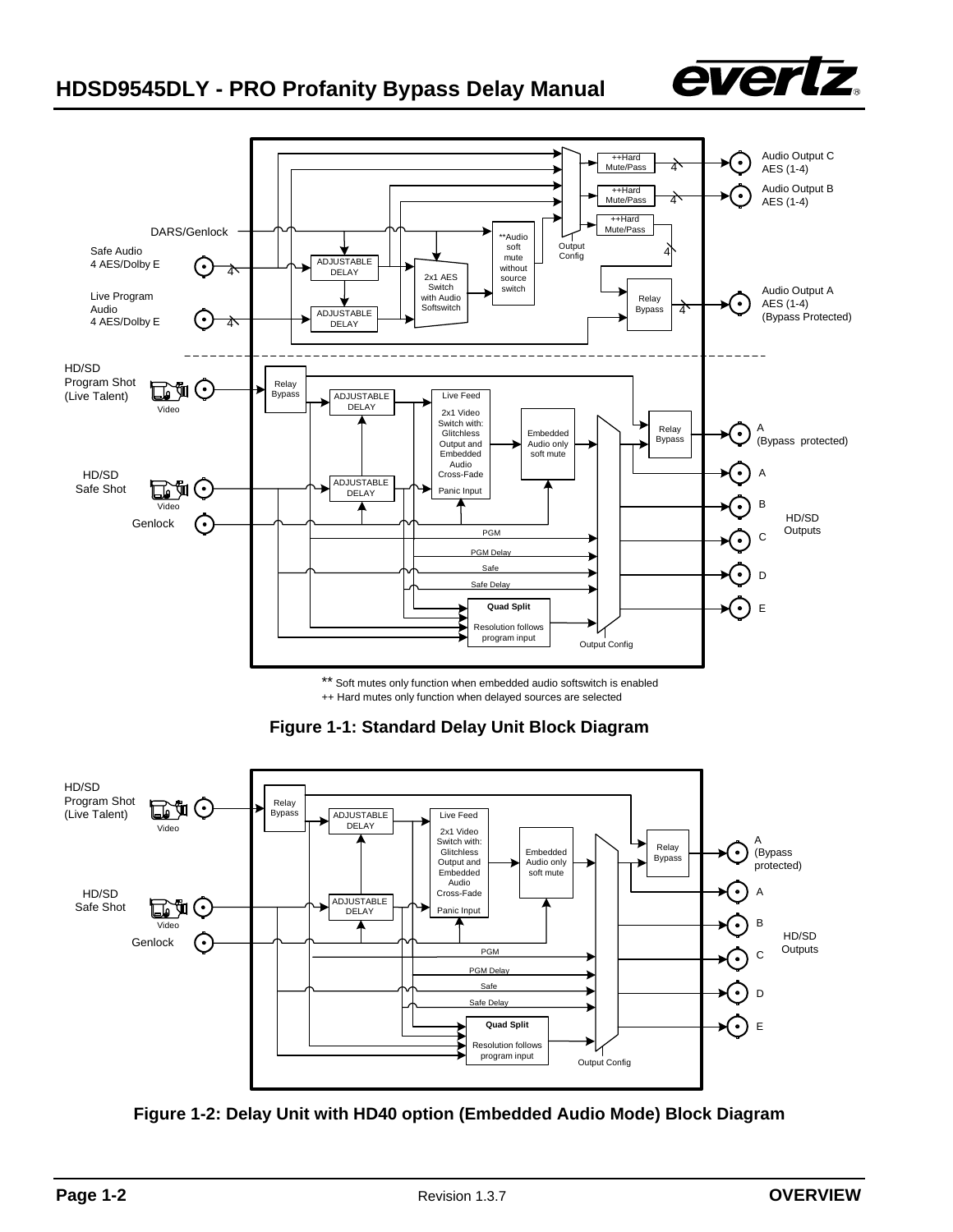

**The on-air path routes through a 2x1 video switch that allows you to select between the program chain Input A 'live' video (and audio) and the Input B 'safe' video/audio source in the event that objectionable content is seen or heard. Therefore, the 'on air' output provides the switched output between delayed program and delayed safe video so that alternate video (and audio) can be switched to air after you have seen or heard the objectionable content but before your viewers have.** 



**Program and safe outputs are duplicates of the program and safe inputs, and delayed program/delayed safe are delayed outputs of the respective inputs. A delay program output will always be the same signal as the program input, but delayed by the amount dialled in.** 

#### <span id="page-14-0"></span>**1.1. HOW TO USE THIS MANUAL**

This manual is organised into 4 chapters: Overview, Installation, Operation, and Technical Description. This chapter contains a quick summary of the features and a glossary to define concepts and terms used throughout the remainder of the manual.

Chapter 2 provides a detailed description of the rear panel connectors, and how the unit should be connected into your system.

Chapter 3 provides a detailed description of the operation of the front panel controls, starting with an overview of the pushbuttons and front panel indicators.

Chapter 4 provides the specifications, instructions on how to update the firmware in the unit and other technical issues.



**The exclamation point within an equilateral triangle is intended to alert the user to the presence of important safety related operating and maintenance (Servicing) instructions in the literature accompanying the product.** 



" **This symbol is intended to alert the user to important operating instructions.** 

#### <span id="page-14-1"></span>**1.2. GLOSSARY**

- **CCIR-601** (This document now known as ITU-R601). An international standard for component digital television from which was derived SMPTE 125M and EBU 3246-E standards. CCIR-601 defines the sampling systems, matrix values and filter characteristics for Y, B-Y, R-Y and RGB component digital television signals.
- **SERIAL DIGITAL** Digital information that is transmitted in serial form. Often used informally to refer to serial digital television signals.
- **4Fsc:** Four times sub-carrier sampling rate uses in composite digital systems. In NTSC this is 14.3 MHz. In PAL this is 17.7 MHz.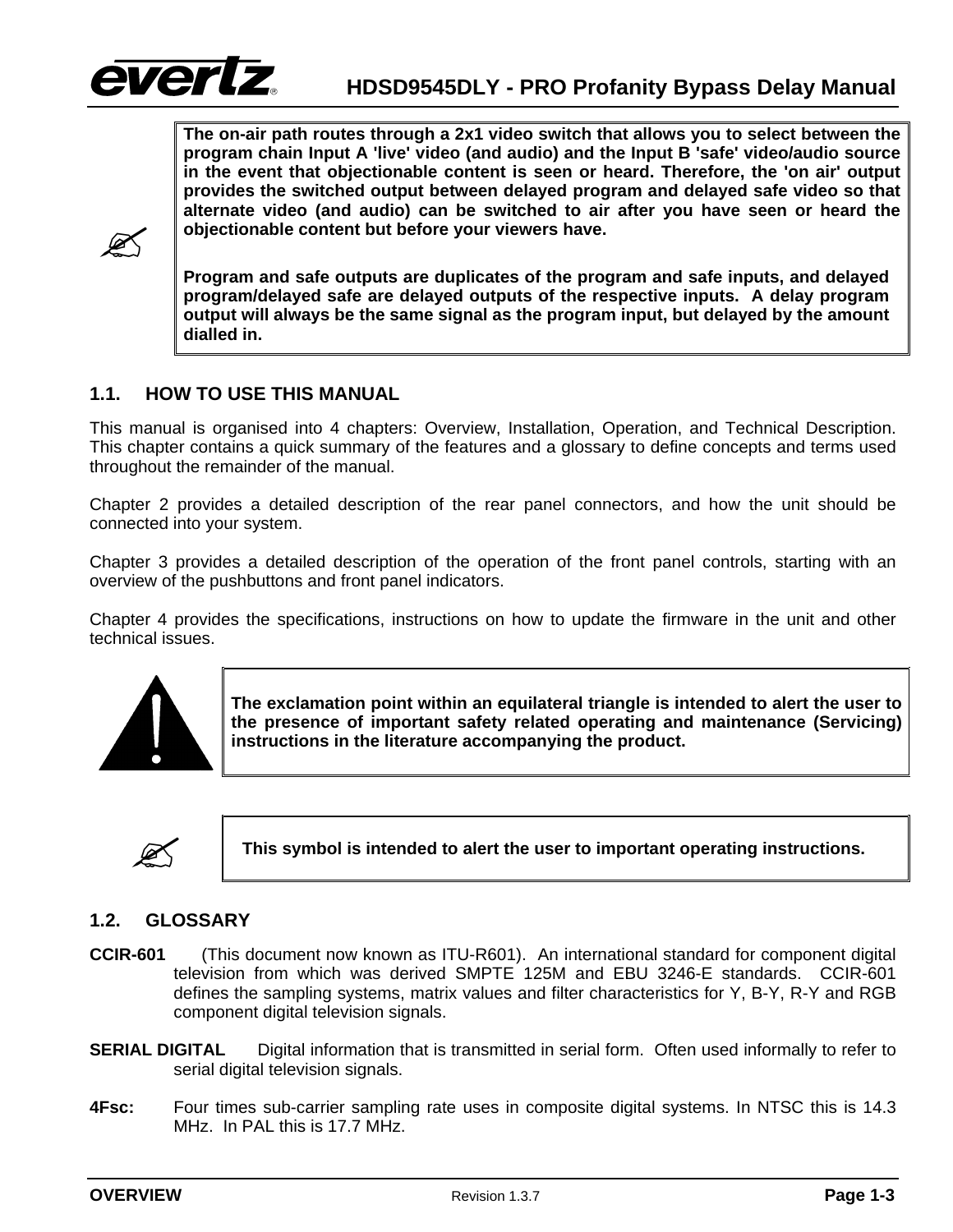

- **4:2:2** A commonly used term for a component digital video format. The details of the format are specified in the CCIR-601 standard. The numerals 4:2:2 denote the ratio of the sampling frequencies of the luminance channel to the two colour difference channels. For every four luminance samples, there are two samples of each colour difference channel.
- **SDI** An abbreviation for *serial digital interface*, this acronym is most commonly used to refer to Standard definition serial digital television video signals up to 540 Mb/s.
- **HDTV** An abbreviation for *high definition television*, this acronym is most commonly used to refer to High definition serial digital television video signals at 1.485 Gb/s.
- **AES:** (Audio Engineering Society): A professional organization that recommends standards for the audio industries.
- **AES/EBU:** Informal name for a digital audio standard established jointly by the Audio Engineering Society and the European Broadcasting Union organizations.
- **ANALOG:** An adjective describing any signal that varies continuously as opposed to a digital signal that contains discrete levels representing digits 0 and 1.
- **A-TO-D CONVERTER (ANALOG-TO-DIGITAL):** A circuit that uses digital sampling to convert an analog signal into a digital representation of that signal.
- **BIT:** A binary representation of 0 or 1. One of the quantized levels of a pixel.
- **BIT PARALLEL:** Byte-wise transmission of digital video down a multi-conductor cable where each pair of wires carries a single bit. This standard is covered under SMPTE 125M, EBU 3267- E and CCIR 656.
- **BIT SERIAL:** Bit-wise transmission of digital video down a single conductor such as coaxial cable. May also be sent through fibre optics. This standard is covered under SMPTE 259M and CCIR 656.
- **BIT STREAM:** A continuous series of bits transmitted on a line.
- **BYTE:** A complete set of quantized levels containing all the bits. Bytes consisting of 8 to 10 bits per sample are typical in digital video systems.
- **CABLE EQUALIZATION:** The process of altering the frequency response of a video amplifier to compensate for high frequency losses in coaxial cable.
- **CCIR (International Radio Consultative Committee):** An international standards committee. (This organization is now known as the ITU.)
- **CCIR-601:** (This document now known as ITU-R601). An international standard for component digital television from which was derived SMPTE 125M and EBU 3246-E standards. CCIR-601 defines the sampling systems, matrix values and filter characteristics for Y, B-Y, R-Y and RGB component digital television signals.
- **CCIR-656:** (This document now known as ITU-R656). The physical parallel and serial interconnect scheme for CCIR-601. CCIR-656 defines the parallel connector pinouts as well as the blanking, sync and multiplexing schemes used in both parallel and serial interfaces. It reflects definitions found in EBU Tech 3267 (for 625 line systems) and SMPTE 125M (parallel 525 line systems) and SMPTE 259M (serial 525 line systems).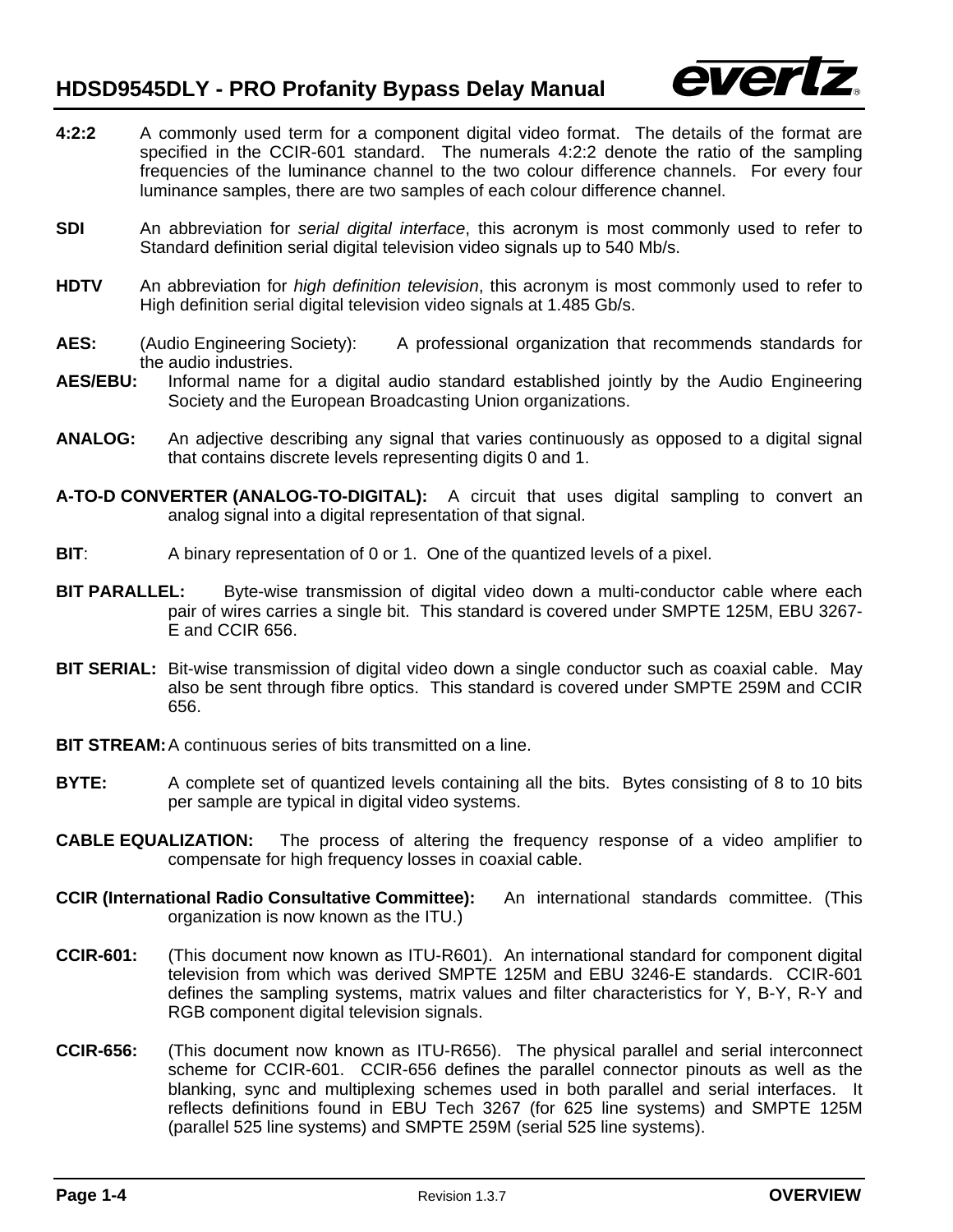

- **CLIFF EFFECT:** (also referred to as the 'digital cliff') This is a phenomenon found in digital video systems that describes the sudden deterioration of picture quality due to excessive bit errors, often caused by excessive cable lengths. The digital signal will be perfect even though one of its signal parameters is approaching or passing the specified limits. At a given moment, however, the parameter will reach a point where the data can no longer be interpreted correctly and the picture will become totally unrecognisable.
- **COMPONENT ANALOG:** The non-encoded output of a camera, video tape recorder, etc., consisting of the three primary colour signals: red, green, and blue (RGB) that together convey all necessary picture information. In some component video formats these three components have been translated into a luminance signal and two colour difference signals. For example: Y, B-Y, R-Y.
- **COMPONENT DIGITAL:** A digital representation of a component analog signal set. This is most often Y, B-Y, R-Y. The encoding parameters are specified by CCIR-601. CCIR-656 and SMPTE 125M specify the parallel interface.
- **COMPOSITE ANALOG:** An encoded video signal such as NTSC or PAL video that includes horizontal and vertical synchronizing information.
- **COMPOSITE DIGITAL:** A digitally encoded video signal, such as NTSC or PAL video that includes horizontal and vertical synchronizing information.
- **D1:** A component digital video recording format that uses data which conforms to the CCIR-601 standard. Records on 19 mm magnetic tape (often used incorrectly to refer to component digital video).
- **D2:** A composite digital video recording format that uses data which conforms to SMPTE 244M. Records on 19 mm magnetic tape (often used incorrectly to refer to composite digital video).
- **D3:** A composite digital video recording format that uses data which conforms to SMPTE 244M. Records on 1/2" magnetic tape.
- **EBU (European Broadcasting Union):** An organization of European broadcasters that, among other activities, provides technical recommendations for the 625/50 line television systems.
- **EBU TECH 3267-E:** The EBU recommendation for the parallel interface of 625 line digital video signal. This is a revision of the earlier EBU Tech 3246-E standard that was in turn derived from CCIR-601.
- **EDH:** Error Detection and Handling (EDH) is defined in SMPTE RP-165 as a method of determining when bit errors have occurred along the digital video path. According to RP-165, two error detection checkwords are used, one for active picture samples, and the other on a full field of samples. Three sets of flags are used to convey information regarding detected errors to facilitate identification of faulty equipment or cabling. One set of flags is associated with each checkword, and the third is used to evaluate ancillary data integrity. The checkwords and flags are combined into a special error detection data packet that is included as ancillary data in the serial digital signal.

**EMBEDDED AUDIO:** Digital audio is multiplexed onto a serial digital video data stream.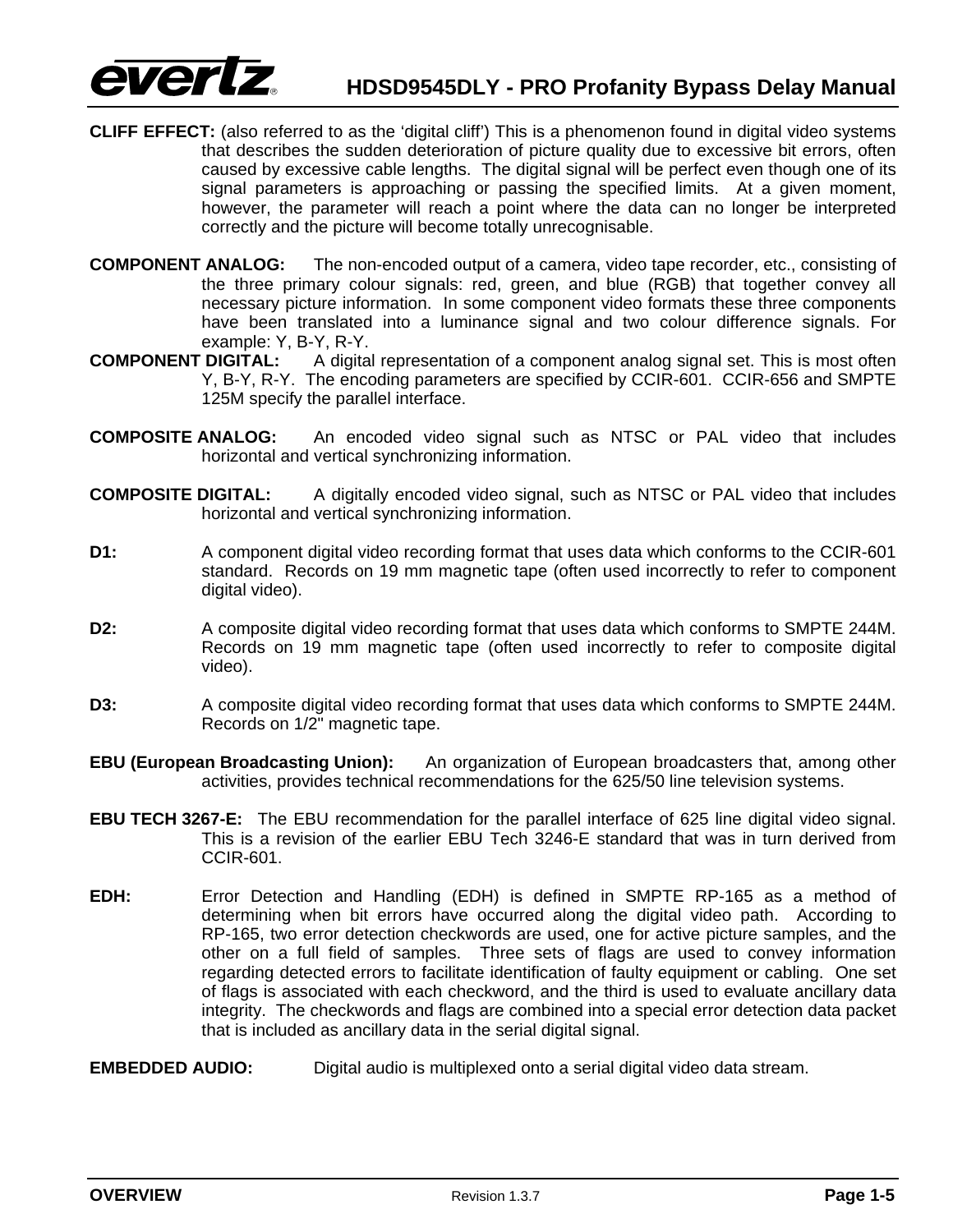

- **ITU:** The United Nations regulatory body governing all forms of communications. ITU-R (previously CCIR) regulates the radio frequency spectrum, while ITU-T (previously CCITT) deals with the telecommunications standards.
- **ITU-R601:** See CCIR601
- **PIXEL:** The smallest distinguishable and resolvable area in a video image. A single point on the screen. In digital video, a single sample of the picture. Derived from the words *picture element*.
- **RESOLUTION:** The number of bits (four, eight, ten, etc.) determines the resolution of the signal. Eight bits is the minimum resolution for broadcast television signals.

4 bits = a resolution of 1 in 16.

8 bits  $=$  a resolution of 1 in 256.

10 bits  $=$  a resolution of 1 in 1024.

- **SERIAL DIGITAL:** Digital information that is transmitted in serial form. Often used informally to refer to serial digital television signals.
- **SMPTE (Society of Motion Picture and Television Engineers):** A professional organization that recommends standards for the film and television industries.
- **SMPTE 125M:** The SMPTE standard for bit parallel digital interface for component video signals. SMPTE 125M defines the parameters required to generate and distribute component video signals on a parallel interface.
- **SMPTE 244M:** The SMPTE standard for bit parallel digital interface for composite video signals. SMPTE 244M defines the parameters required to generate and distribute composite video signals on a parallel interface.
- **SMPTE 259M:** The SMPTE standard for 525 line serial digital component and composite interfaces.
- **SMPTE 292M:** The SMPTE standard for HDTV 1.5 Gb/s serial digital high definition video interfaces.
- **SMPTE 299M:** The SMPTE standard for embedding AES audio into SMPTE 292M serial digital high definition video.
- **SMPTE 292M:** The SMPTE standard for HDTV 1.5 Gb/s serial digital high definition video interfaces.
- **TRS-ID:** Abbreviation for "Timing Reference Signal Identification". A reference signal used to maintain timing in composite digital systems (it is four words long).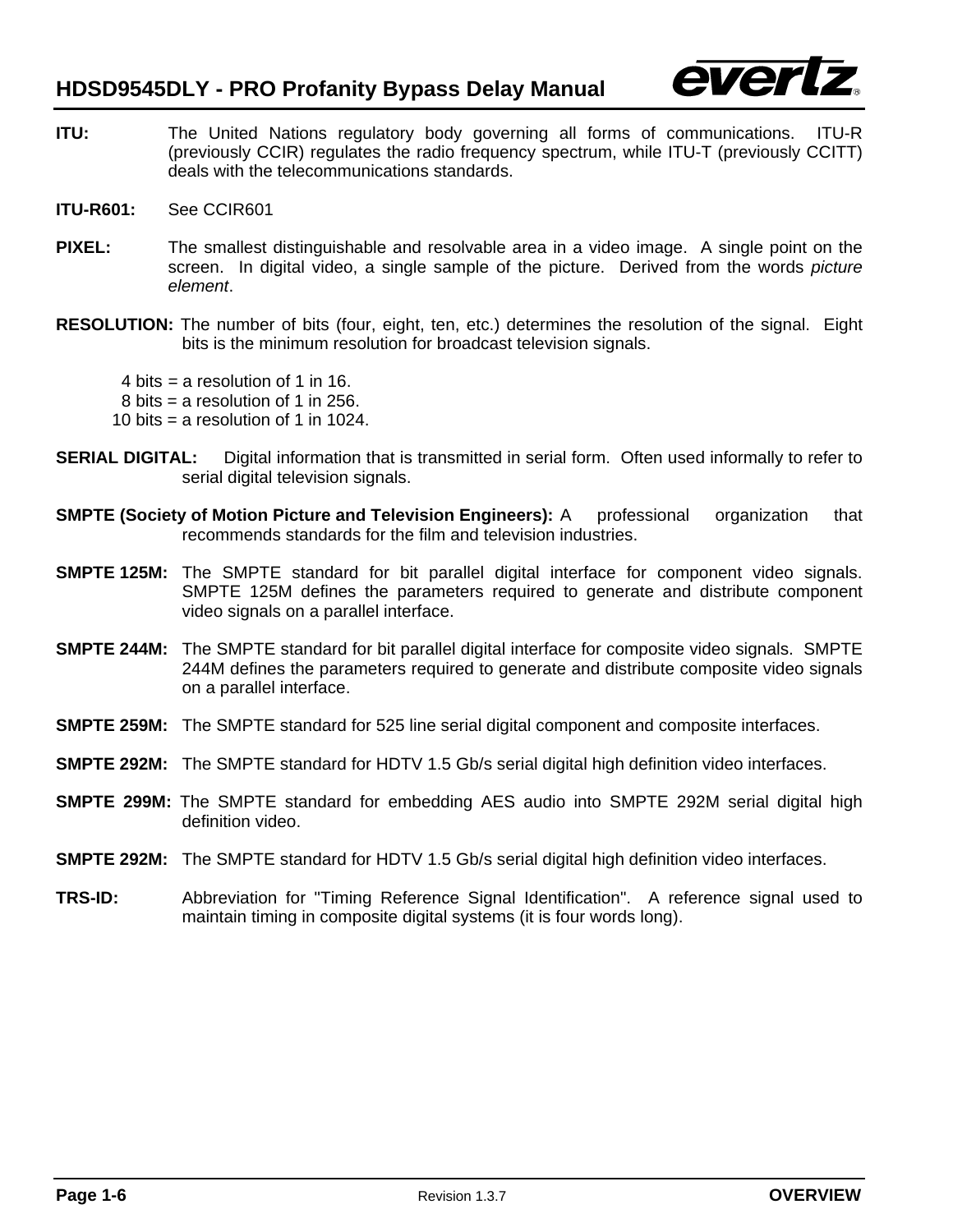

## **CHAPTER 2: INSTALLATION**

## **TABLE OF CONTENTS**

| 2. |  |  |
|----|--|--|
|    |  |  |
|    |  |  |
|    |  |  |
|    |  |  |
|    |  |  |
|    |  |  |
|    |  |  |

### **Figures**

#### **Tables**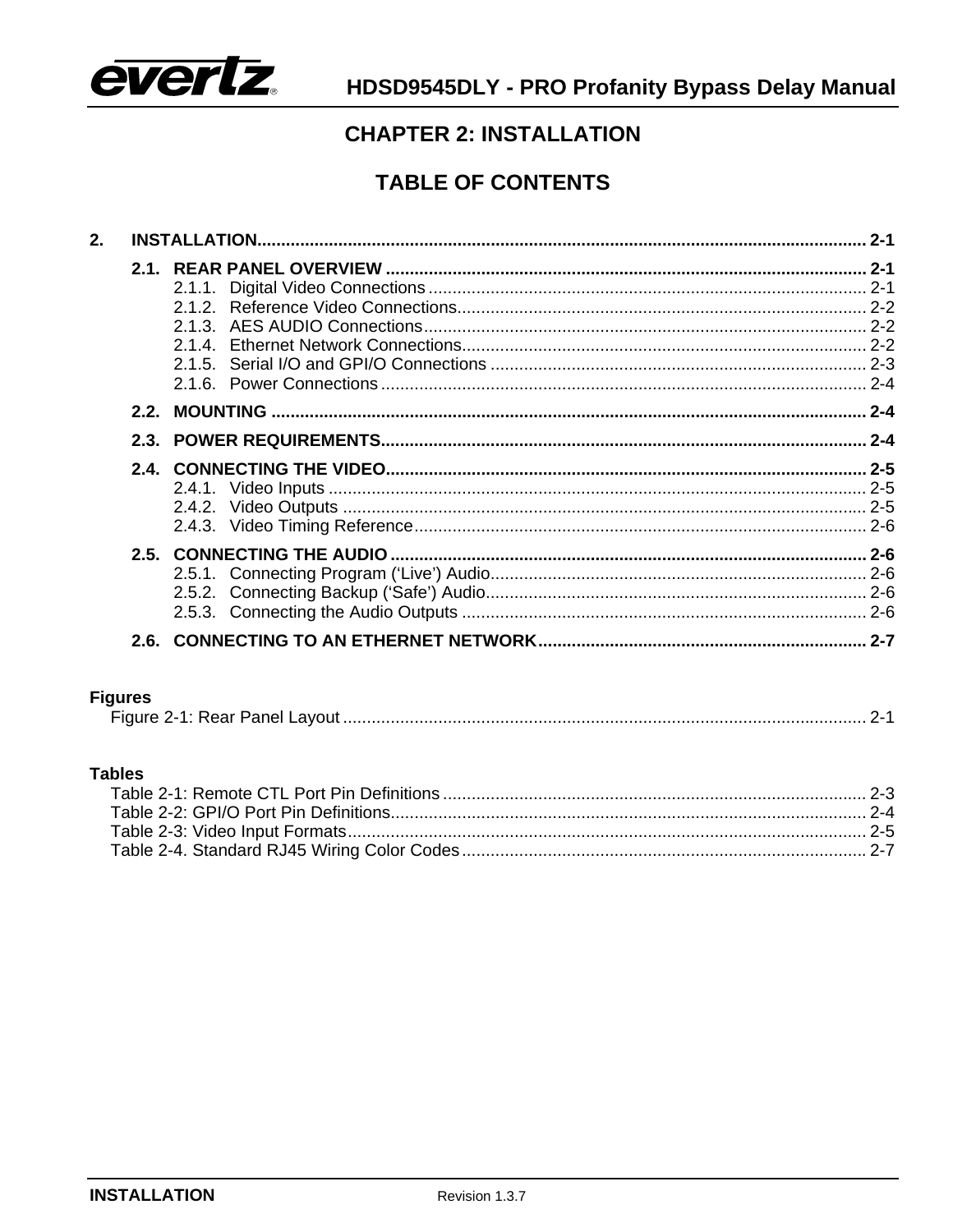

*This page left intentionally blank*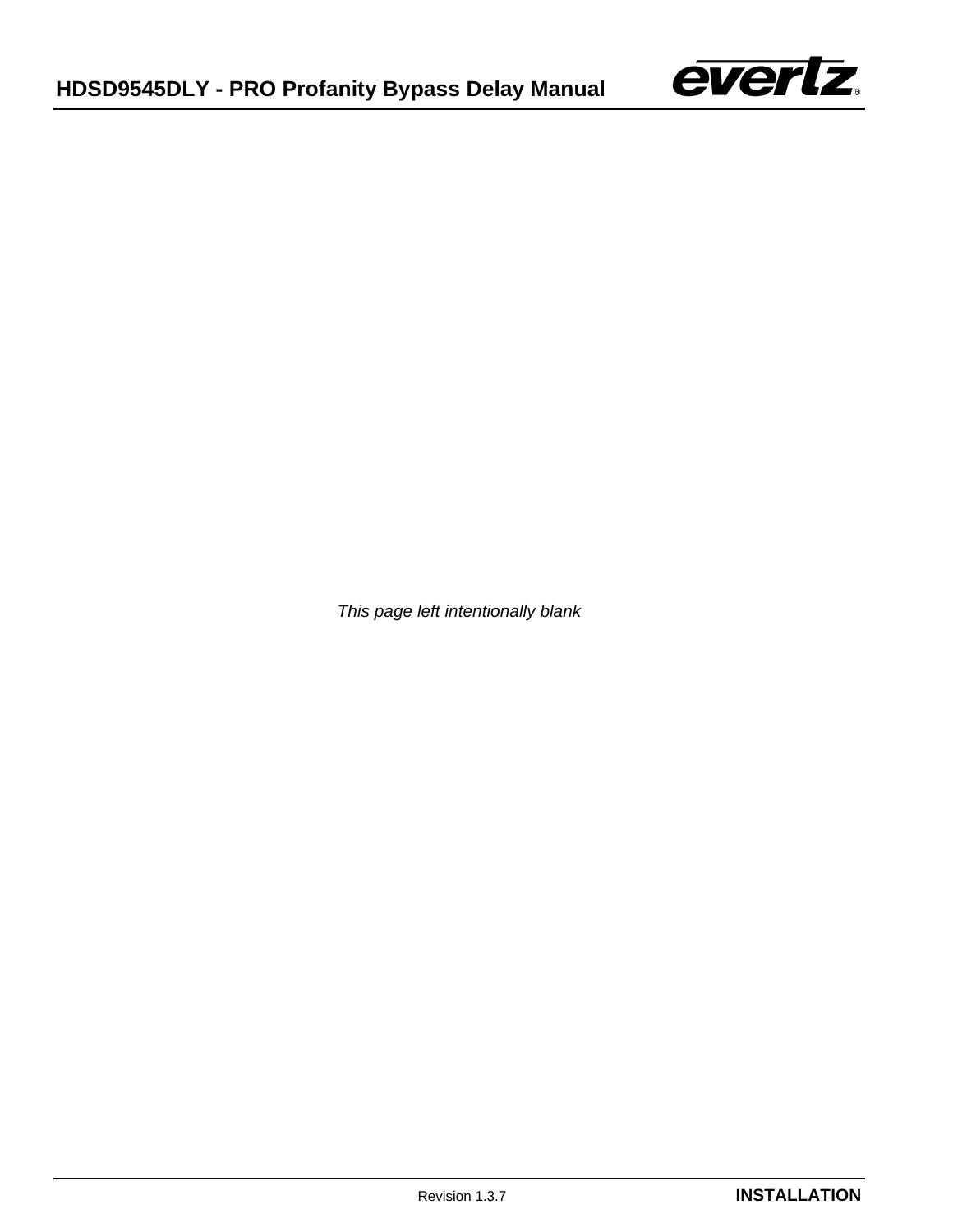

### <span id="page-20-0"></span>**2. INSTALLATION**

#### <span id="page-20-1"></span>**2.1. REAR PANEL OVERVIEW**



<span id="page-20-3"></span>**Figure 2-1: Rear Panel Layout** 

[Figure 2-1](#page-20-3) shows the rear panel of the HDSD9545DLY-PRO unit. Sections [2.1.1](#page-20-2) to [2.1.6](#page-23-0) describe the specific video, audio, and control signals that should be connected to the HDSD9545DLY-PRO unit. Sections [2.2](#page-23-1) to [2.7](#page-27-0) describe how to connect them into your system.

#### <span id="page-20-2"></span>**2.1.1. Digital Video Connections**

- **INPUT A** This BNC connector is for connecting the live program signal. The input can accommodate HD or SD serial digital component video signal compatible with the SMPTE 259M-C and SMPTE 292M standards. The V*ideo Standard* menu item in the *VIDEO CONFIG* menu is used to select the input video standard. This input is protected by a bypass relay to the adjacent **OUTPUT A** BNC. The bypass relay will activate in the event of power loss to the unit and can also be activated from the front panel or a GPI. When the bypass relay is activated, **OUTPUT A** output will be a direct relay connection to the **INPUT A** BNC.
- **INPUT B** This BNC connector is for connecting the safe program signal. The input can accommodate HD or SD serial digital component video signal compatible with the SMPTE 259M-C and SMPTE 292M standards. The Video Standard menu item in the *VIDEO CONFIG* menu is used to select the input video standard.
- **OUTPUT A** These output BNC connectors are normally used for the 'on-air' program video output and are normally connected to the main broadcast chain of your plant. This output may be configured using the *Video Output A* menu item in the *OUTPUT CONFIG* menu. The output on the left is protected by a bypass relay to the adjacent **INPUT A** BNC. When the bypass relay is activated on power loss the output will be a direct relay connection to the **INPUT A** BNC and the right output will not have any signal present.
- **OUTPUT B, C, D, E** These output BNC connectors are used for other serial digital component video outputs and are configured using the *Video Out B, Video Out C, Video Out D* and *Video Out E* menu items on the *OUTPUT CONFIG* menu. When the bypass relay is activated on power loss these outputs will normally not have any signal present.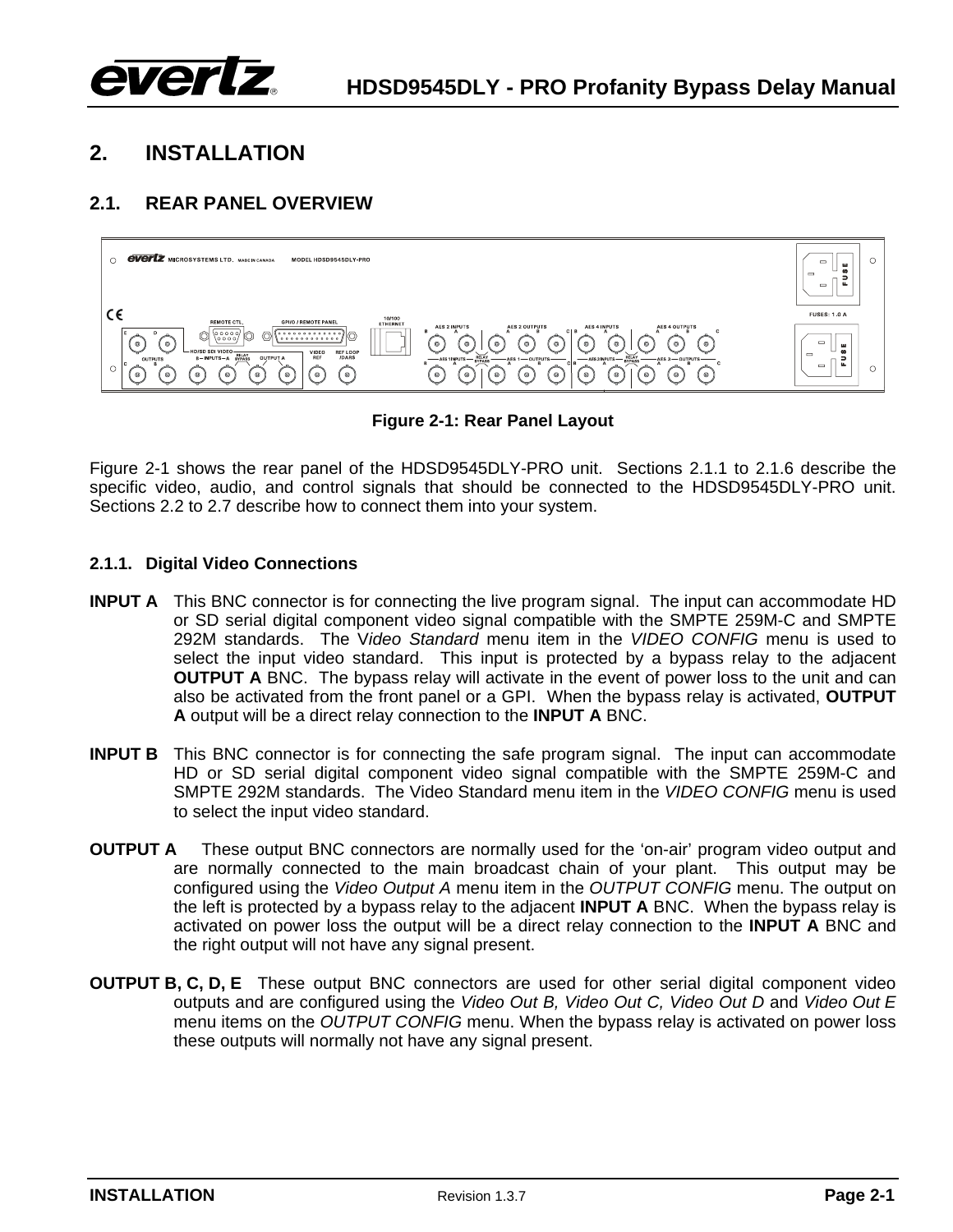

#### <span id="page-21-0"></span>**2.1.2. Reference Video Connections**

- **VIDEO REF** This BNC input is used for connecting an analog Genlock reference. The genlock signal may be tri-level sync, NTSC, and is selected by using the *Video Reference* menu item in the *VIDEO CONFIG* menu. Jumper J20 inside the unit selects whether the reference input is terminated to 75 ohms (default) or high impedance. (See section [4.2.2.1\)](#page-57-1)
- **REF LOOP/DARS** The reference BNCs are shipped as separate 75 ohm terminated inputs for a Video Reference and Digital Audio Reference Signal. The input BNCs can also be configured as a high impedance loop for a video reference by removing the top cover of the unit and changing three jumpers. At the time of writing, use of the DARS reference input is not implemented.

#### <span id="page-21-1"></span>**2.1.3. AES AUDIO Connections**

There are four identical sets of AES inputs and outputs for the 4 pairs of AES audio associated with the video connected to the **INPUT A** and **INPUT B** BNCs.

- **AES 1, AES 2, AES 3, AES 4 INPUT A** These 4 input BNC connectors typically provide inputs for the 4 AES pairs of program audio associated with the video connected to the **INPUT A** video input. These inputs are protected by bypass relays to the **AES OUTPUT A** BNCs. The bypass relays will activate in the event of power loss to the unit and can also be activated from the front panel or a GPI.
- **AES 1, AES 2, AES 3, AES 4 INPUT B** These 4 input BNC connectors typically provide inputs for the 4 AES pairs of safe audio associated with the video connected to the **INPUT B** video input.
- **AES 1, AES 2, AES 3, AES 4 OUTPUT A** These 4 BNC connectors provide outputs for the 4 AES pairs of 'on-air' program audio and are normally connected to the main broadcast chain of your plant. They may also be configured using the *AES Out A* menu item on the *OUTPUT CONFIG* menu. These outputs are protected by bypass relays to the four **AES INPUT A** input BNCs. When the bypass relay is activated on power loss, from the front panel, or from a GPI, the four **AES OUTPUT A** outputs will be a direct relay connection to the four **AES INPUT A** inputs.
- **AES 1, AES 2, AES 3, AES 4 OUTPUT B, C** These two groups of 4 BNC connectors provide alternate outputs for 4 AES pairs of audio and are configured using the *AES Out B* and *AES Out C* menu items on the *OUTPUT CONFIG* menu. When the bypass relay is activated on power loss the **AES OUTPUT B** and **C** BNCs will not normally have any signal present.

#### <span id="page-21-2"></span>**2.1.4. Ethernet Network Connections**

**ETHERNET** This RJ-45 connector is an Ethernet port used for high speed FTP firmware upgrades. See section [2.6](#page-26-0) for information on connecting to an Ethernet network. See section [4.3.1](#page-58-0) for information on upgrading firmware using FTP.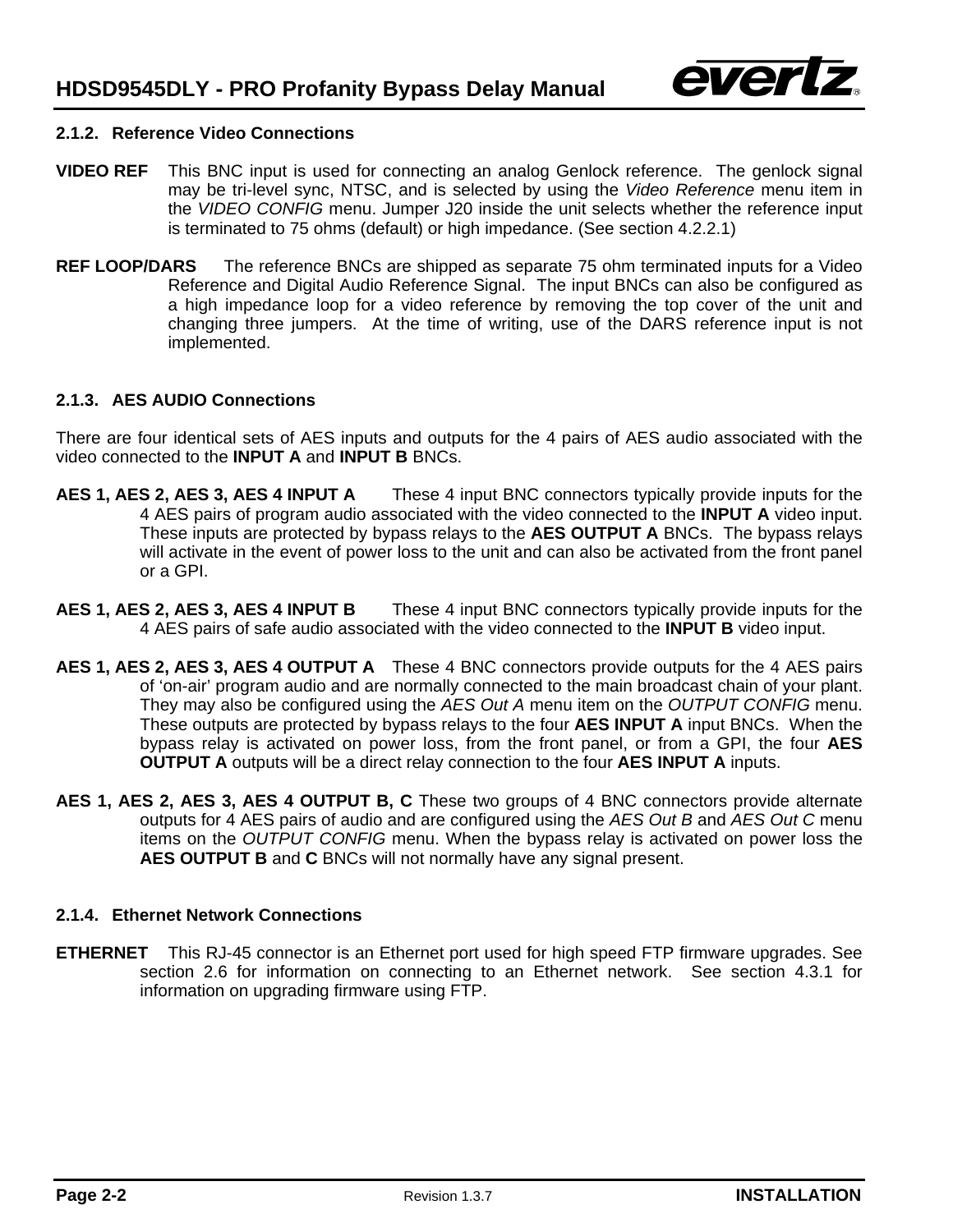#### <span id="page-22-0"></span>**2.1.5. Serial I/O and GPI/O Connections**

**AVA** 

**REMOTE CTL** This 9 pin female D connector provides an RS-232 serial interface used for updating the firmware. This port is wired at the factory as an RS232 DCE port as shown in [Table 2-1.](#page-22-1)

|               | Pin#          | <b>Name</b> | <b>Description</b>     |
|---------------|---------------|-------------|------------------------|
|               |               | <b>GND</b>  | Chassis ground         |
| 5             | $\mathcal{P}$ | TxD         | RS-232 Transmit Output |
|               | 3             | <b>RxD</b>  | RS-232 Receive Input   |
| 0 0 0 0 0,    |               |             |                        |
| $0000$        | 5             | Sig Gnd     | RS-232 Signal Ground   |
|               | 6             |             |                        |
|               |               | <b>RTS</b>  | RS-232 RTS Input       |
| <b>FEMALE</b> | 8             | <b>CTS</b>  | RS-232 CTS Output      |
|               | 9             |             |                        |

<span id="page-22-1"></span>**Table 2-1: Remote CTL Port Pin Definitions** 

**GPI/O** This female DB-25 pin connector provides 8 General Purpose Opto-isolated inputs (GPIs) and 4 General Purpose isolated relay outputs (GPOs). **Vint** provides +5Volts from the unit and **Vext** is used to provide external power to the opto-isolators. Typically **Vint** and **Vext** are connected together so that the isolators may be powered from the unit. [Table 2-2](#page-23-3) shows the pin definitions of the GPIO connector. [Figure 2-2](#page-28-0) shows a schematic of the GPIO circuitry. See section [2.7](#page-27-0) for more information on connecting the General Purpose inputs and outputs. The GPIs are used as additional triggers to initiate a transition such as a video and/or audio switch. The GPOs are used to trigger external devices and a transition tally capability. The GPI and GPO functions can be programmed using the *TRANSITION* menu. See section [3.8.](#page-39-1)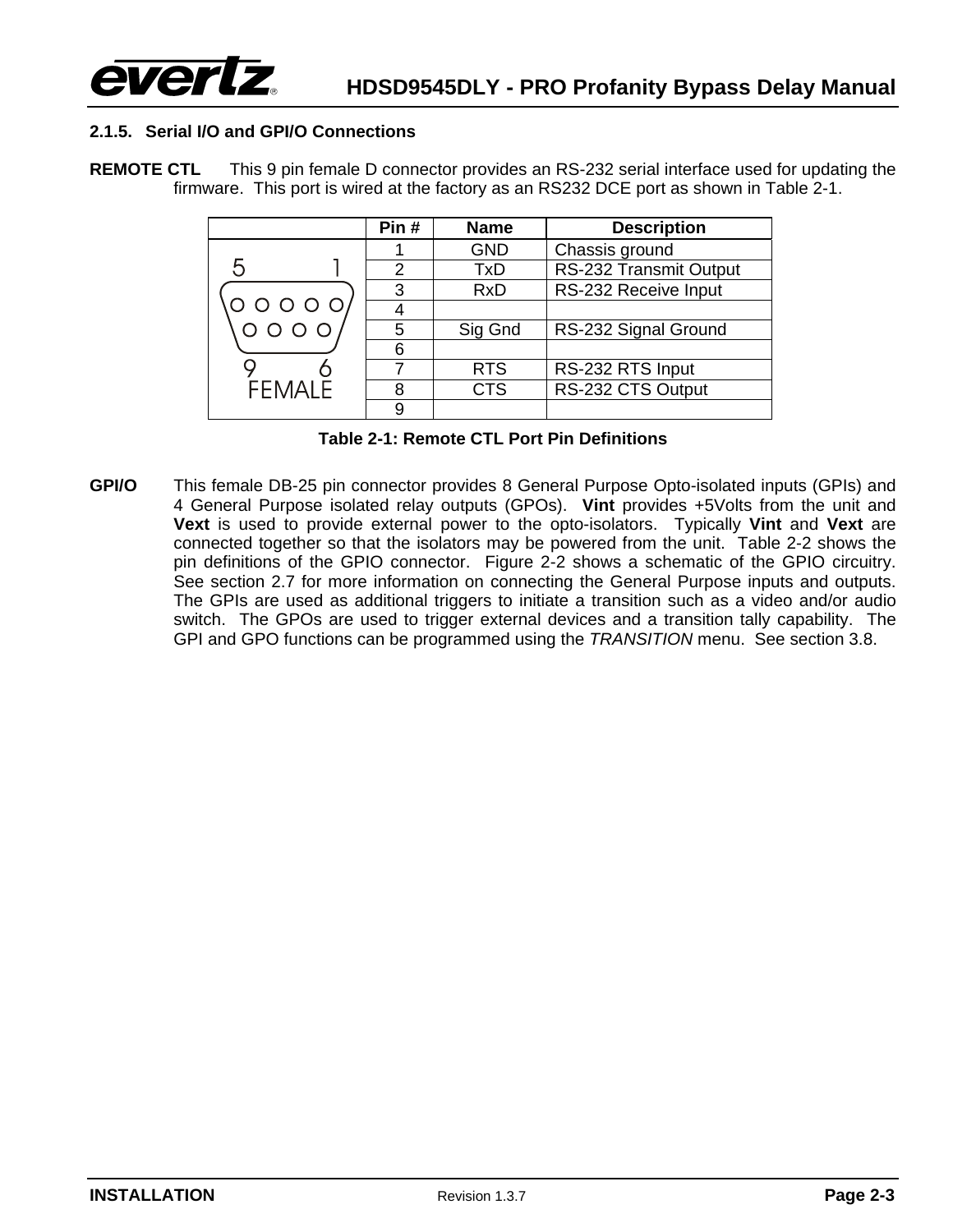

### **HDSD9545DLY - PRO Profanity Bypass Delay Manual**

| Pin<br>#        | <b>Name</b>      | <b>Description</b>                                |
|-----------------|------------------|---------------------------------------------------|
| 1               | <b>GPI 01</b>    | General Purpose Input 01                          |
| $\overline{2}$  | <b>GPI 02</b>    | General Purpose Input 02                          |
| $\overline{3}$  | <b>GPI 03</b>    | General Purpose Input 03                          |
| $\overline{4}$  | <b>GPI 04</b>    | General Purpose Input 04                          |
| $\overline{5}$  | <b>GPI 05</b>    | General Purpose Input 05                          |
| $\overline{6}$  | $GPI$ 06         | General Purpose Input 06                          |
| $\overline{7}$  | Tx+              | RS-422 Tx+(b) Output                              |
| $\overline{8}$  | Tx-              | RS-422 Tx-(a) Output                              |
| $\overline{9}$  | <b>GND</b>       | Serial I/O Ground                                 |
| $\overline{10}$ | Rx+              | RS-422 Rx+(b) Input                               |
| 11              | Rx-              | $\overline{\text{RS}}$ -422 Rx-(a) Input          |
| 12              | <b>SELECT</b>    | RS-422/232 Select (Gnd for RS232)                 |
| 13              | <b>GPI 07</b>    | General Purpose Input 07                          |
| 14              | <b>GPI 08</b>    | General Purpose Input 08                          |
| 15              | Vext             | External voltage input to power opto isolators    |
| $\overline{16}$ | Vint             | Protected +5 volts output from unit               |
| 17              | GPO 01 NC        | General Purpose Output 01 Normally closed contact |
| 18              | GPO 01<br>C      | General Purpose Output 01 Common contact          |
| 19              | <b>GPO 02 NC</b> | General Purpose Output 02 Normally closed contact |
| 20              | GPO 02<br>C      | General Purpose Output 02 Common contact          |
| 21              | <b>GPO 03 NC</b> | General Purpose Output 03 Normally closed contact |
| 22              | GPO 03<br>C      | General Purpose Output 03 Common contact          |
| 23              | GPO 04 NC        | General Purpose Output 04 Normally closed contact |
| 24              | C<br>GPO 04      | General Purpose Output 04 Common contact          |
| 25              | <b>GND</b>       | Unit Chassis ground                               |

<span id="page-23-3"></span>**Table 2-2: GPI/O Port Pin Definitions** 

#### <span id="page-23-0"></span>**2.1.6. Power Connections**

The main unit has one or two universal voltage power supplies that operate on 100 to 240 Volts 50/60 Hz AC.

#### <span id="page-23-1"></span>**2.2. MOUNTING**

The HDSD9545DLY-PRO is equipped with rack mounting angles and fits into a standard 19 inches by 3.5 inches (483 mm x 89 mm) rack space. The mounting angles may be removed if rack mounting is not desired.

#### <span id="page-23-2"></span>**2.3. POWER REQUIREMENTS**

Power requirements are 100 to 240 volts AC at 50 or 60 Hz. The HDSD9545DLY-PRO has universal power supplies that automatically sense the input voltage. Power should be applied by connecting a 3 wire grounding type power supply cord to the power entry module on the rear panel. The power cord should be minimum 18 AWG wire size; type SVT marked VW-1, maximum 2.5 m in length. If the units are fitted with the redundant power supply there will be an additional IEC-320 connector on the rear panel. The power entry module combines a standard power inlet connector, two 5 x 20 mm fuse holders and an EMI line filter.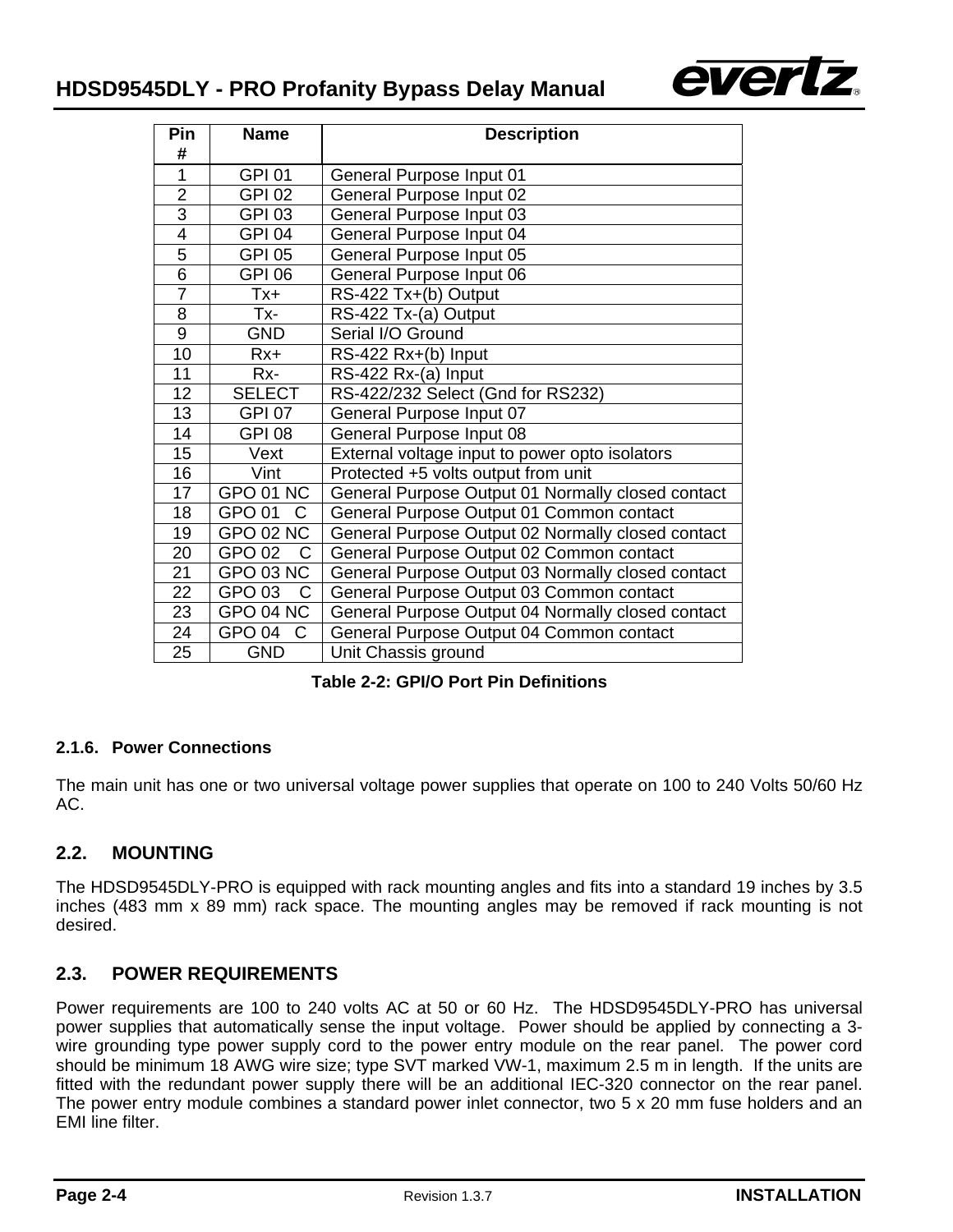



**CAUTION - To reduce the risk of electric shock, grounding of the center pin of the mains plug must be maintained** 

#### <span id="page-24-0"></span>**2.4. CONNECTING THE VIDEO**

#### <span id="page-24-1"></span>**2.4.1. Video Inputs**

The program video source should be connected to the **INPUT A** BNC. The HDSD9545DLY-PRO supports standard definition and high definition digital video in the formats shown in [Table 2-3.](#page-24-3) The video standard must be set manually to match the incoming video type using the V*ideo Standard* menu item in the *VIDEO* menu (see section [3.10.1\)](#page-44-1).

| <b>Common</b><br><b>Name</b> | Pixels /<br><b>Active Lines</b> | <b>Frame Rate</b> | <b>Progressive</b><br>/Interlace | <b>SMPTE</b><br><b>Standard</b> | <b>Valid Genlock</b><br>Types |
|------------------------------|---------------------------------|-------------------|----------------------------------|---------------------------------|-------------------------------|
| 525i/59.94                   | 720 x 486                       | 29.97 (30/1.001)  |                                  | <b>SMPTE</b><br>125M            | <b>NTSC</b>                   |
| 625i/50                      | 720 x 576                       | 25                |                                  | <b>EBU TECH</b><br>3267-E       | <b>PAL</b>                    |
| 1080i/59.94                  | 1920 x 1080                     | 29.97 (30/1.001)  |                                  | 274M                            | 1080i/59.94<br><b>NTSC</b>    |
| 1080i/50                     | 1920 x 1080                     | 25                |                                  | 274M                            | 1080i/50<br><b>PAL</b>        |
| 720p/59.94                   | 1280 x 720                      | 59.94 (60/1.001)  | P                                | 296M                            | 1080i/59.94<br>720p/59.94     |

<span id="page-24-3"></span>**Table 2-3: Video Input Formats** 

#### <span id="page-24-2"></span>**2.4.2. Video Outputs**

The video output from the five serial digital video outputs is configured at the factory to meet the most common use of the HDSD9545DLY-PRO, however these outputs can be configured using the *OUTPUT CONFIG* MENU items. In addition to the default signals provided at the outputs, both the delayed and non-delayed inputs to the HDSD9545DLY-PRO are also available.

The **OUTPUT A** BNCs normally contain the 'on-air' program video output and are normally connected to the main broadcast chain of your plant. The leftmost **OUTPUT A** BNC output is protected by a bypass relay that is activated on power loss, from the front panel or from a GPI. When the relay is active, the left **OUTPUT A** BNC is directly connected to the **INPUT A** BNC.

The default signal for **OUTPUT B** is the Delayed Program video. The default signal for **OUTPUT C** is the Delayed Safe video. The default signal for **OUTPUT D** and **OUTPUT E** is the quad split output showing the two video inputs and their delayed feeds.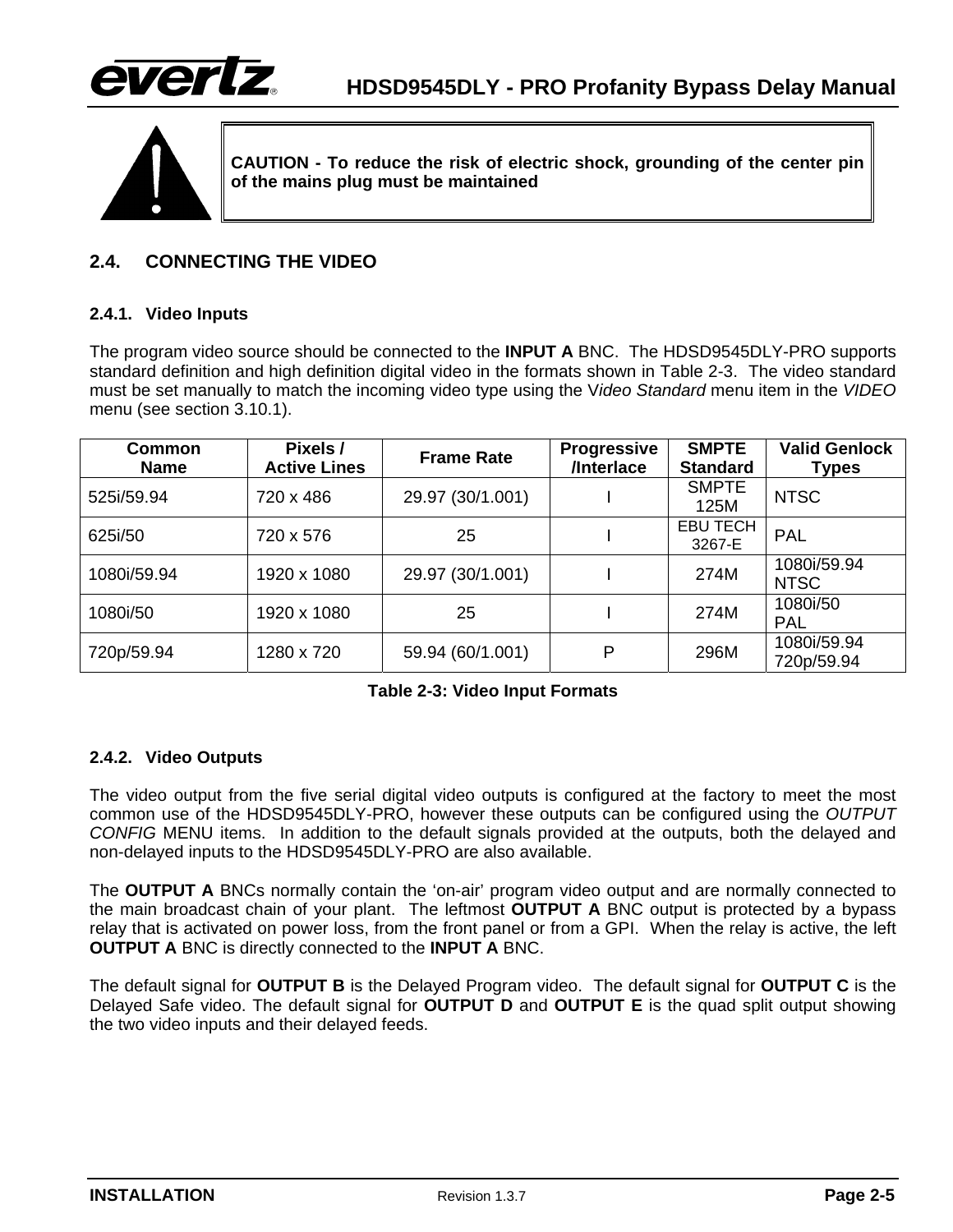

#### <span id="page-25-0"></span>**2.4.3. Video Timing Reference**

For proper timing of the video and audio signals an analog video genlock reference must be supplied. Connect a composite analog NTSC colour black video signal to the **VIDEO REF** connector. Make sure that the signal type is correct for the video standard in use. (See [Table 2-3\)](#page-24-3) The Video reference type is set using the *Video Reference* menu item on the *VIDEO* menu. (See section [3.10.2\)](#page-45-0)

#### <span id="page-25-1"></span>**2.5. CONNECTING THE AUDIO**

The HDSD9545DLY-PRO is capable of working with either embedded or discrete AES audio. The *AUDIO*  menu is used to configure various items related to the audio.

#### <span id="page-25-2"></span>**2.5.1. Connecting Program ('Live') Audio**

If you are using discrete AES program audio, connect up to 4 pairs of AES audio that is associated with the program video input (connected to the **INPUT A** BNC) to the **AES 1 A, AES 2 A, AES 3 A** and **AES 4 A** audio inputs. If you are using embedded program audio then you do not need to connect any program audio to the AES inputs.

#### <span id="page-25-3"></span>**2.5.2. Connecting Backup ('Safe') Audio**

If you are using discrete AES program audio, connect up to 4 pairs of AES audio that is associated with the program video input (connected to the **INPUT B** BNC) to the **AES 1 B, AES 2 B, AES 3 B** and **AES 4 B** audio inputs. If you are using embedded backup audio then you do not need to connect any program audio to the AES inputs.

#### <span id="page-25-4"></span>**2.5.3. Connecting the Audio Outputs**

The four **AES A OUTPUT** connectors normally contain the audio outputs from the program audio (live audio') buss and should be connected to the main broadcast chain of your plant. These outputs are protected by bypass relays that are activated on power loss or from the front panel. When the relays are active, the **AES A** outputs are directly connected to the four **AES A** inputs.

The four **AES B OUTPUT** connectors normally contain the live (undelayed) program audio. The four **AES C OUTPUT** connectors normally contain the live (undelayed) safe audio. These outputs each provide alternate outputs for 4 AES pairs of audio and are configured using the *AES Out B* and *AES Out C* menu items on the *OUTPUT CONFIG* menu. When the bypass relays are active, **AES B** and **AES C** outputs will not have any audio on them.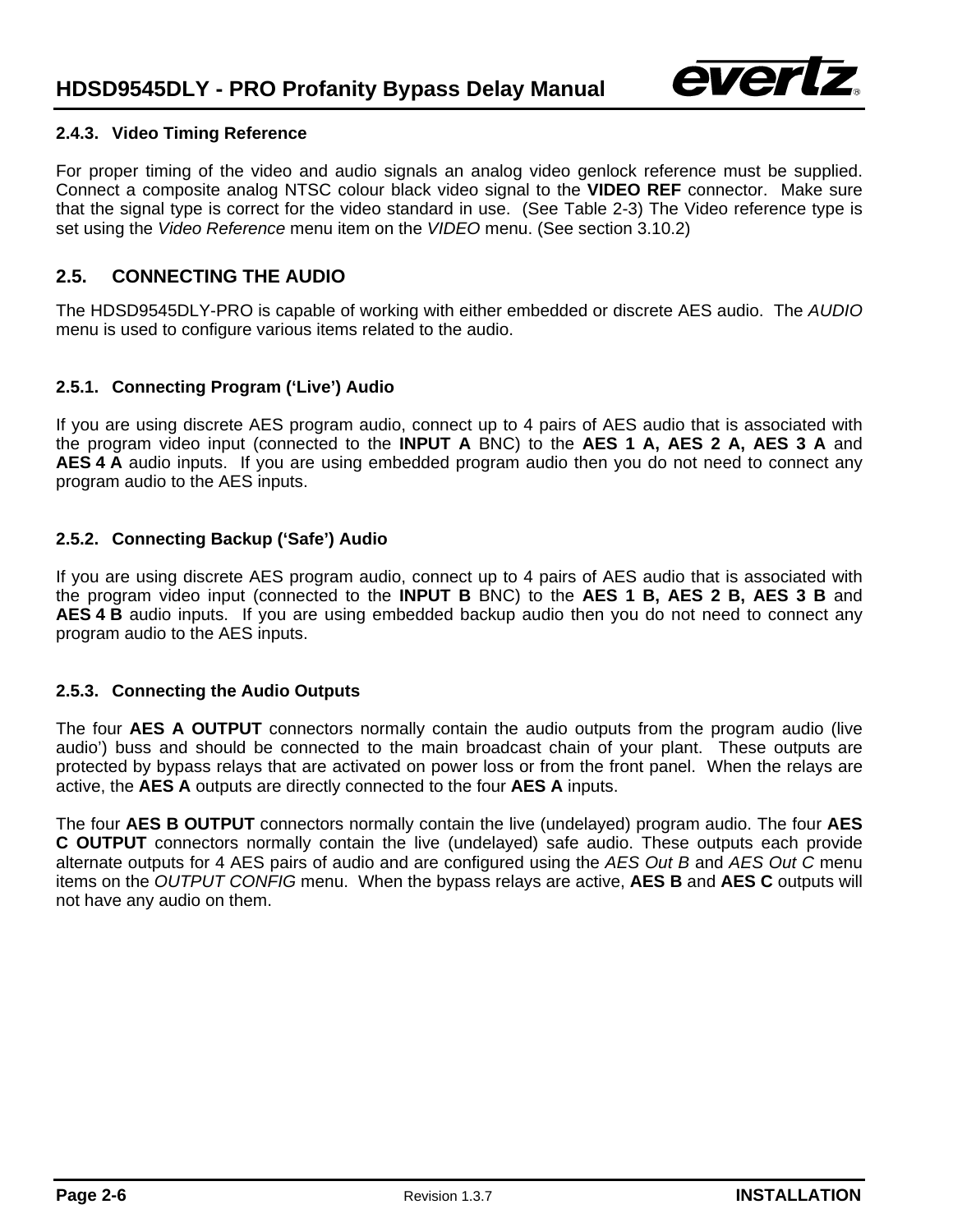#### <span id="page-26-0"></span>**2.6. CONNECTING TO AN ETHERNET NETWORK**

The HDSD9545DLY-PRO is designed to be used with either 10Base-T (10 Mbps) or 100Base-TX (100 Mbps), also known as *Fast Ethernet*, twisted pair Ethernet cabling systems. When connecting for 10Base-T systems, category 3, 4, or 5 UTP cable as well as EIA/TIA – 568 100Ω STP cable may be used. When connecting for 100Base-TX systems, category 5 UTP cable is required. The cable must be "straight through" with a RJ-45 connector at each end. Make the network connection by plugging one end of the cable into the RJ-45 receptacle of the HDSD9545DLY-PRO and the other end into a port of the supporting hub.

The straight-through RJ-45 cable can be purchased or can be constructed using the pin out information in [Table 2-4.](#page-26-1) A colour code wiring table is provided in [Table 2-4](#page-26-1) for the current RJ 45 standards (AT&T 258A or EIA/TIA 258B colour coding shown). Also refer to the notes following the table for additional wiring guide information.

| Pin | Pin# | <b>Signal</b> | EIA/TIA 568A              | AT&T 258A or<br>EIA/TIA 568B | 10BaseT<br>or 100BaseT |
|-----|------|---------------|---------------------------|------------------------------|------------------------|
|     |      | Transmit +    | White/Green               | White/Orange                 |                        |
|     | 2    | Transmit –    | Green/White or White      | Orange/White or Orange       |                        |
|     | З    | Receive +     | White/Orange              | White/Green                  |                        |
|     |      | N/A           | <b>Blue/White or Blue</b> | <b>Blue/White or Blue</b>    | Not used (required)    |
|     | 5    | N/A           | White/Blue                | White/Blue                   | Not used (required)    |
|     | 6    | Receive-      | Orange/White or Orange    | Green/White or Green         |                        |
|     |      | N/A           | White/Brown               | White/Brown                  | Not used (required)    |
|     |      | N/A           | Brown/White or Brown      | Brown/White or Brown         | Not used (required)    |

<span id="page-26-1"></span>**Table 2-4. Standard RJ45 Wiring Color Codes** 

Note the following cabling information for this wiring guide:

- Only two pairs of wires are used in the 8-pin RJ 45 connector to carry Ethernet signals.
- Even though pins 4, 5, 7 and 8 are not used, it is mandatory that they be present in the cable.
- 10BaseT and 100BaseT use the same pins, a crossover cable made for one will also work with the other.
- Pairs may be solid colours and not have a stripe.
- Category 5 cable must use Category 5 rated connectors.

The maximum cable run between the HDSD9545DLY-PRO and the supporting hub is 300 ft (90 m). The maximum combined cable run between any two end points (i.e. HDSD9545DLY-PRO and PC/laptop via network hub) is 675 feet (205 m).

Devices on the Ethernet network continually monitor the receive data path for activity as a means of checking that the link is working correctly. When the network is idle, the devices also send a link test signal to one another to verify link integrity. The rear panel is fitted with two LEDs to monitor the Ethernet connection.

**10/100** This Amber LED is ON when a 100Base-TX link is last detected. The LED is OFF when a 10Base-T link is last detected (the LINK LED is ON). Upon power-up the LED is OFF as the last detected rate is not known and therefore defaults to the 10Base-T state until rate detection is completed.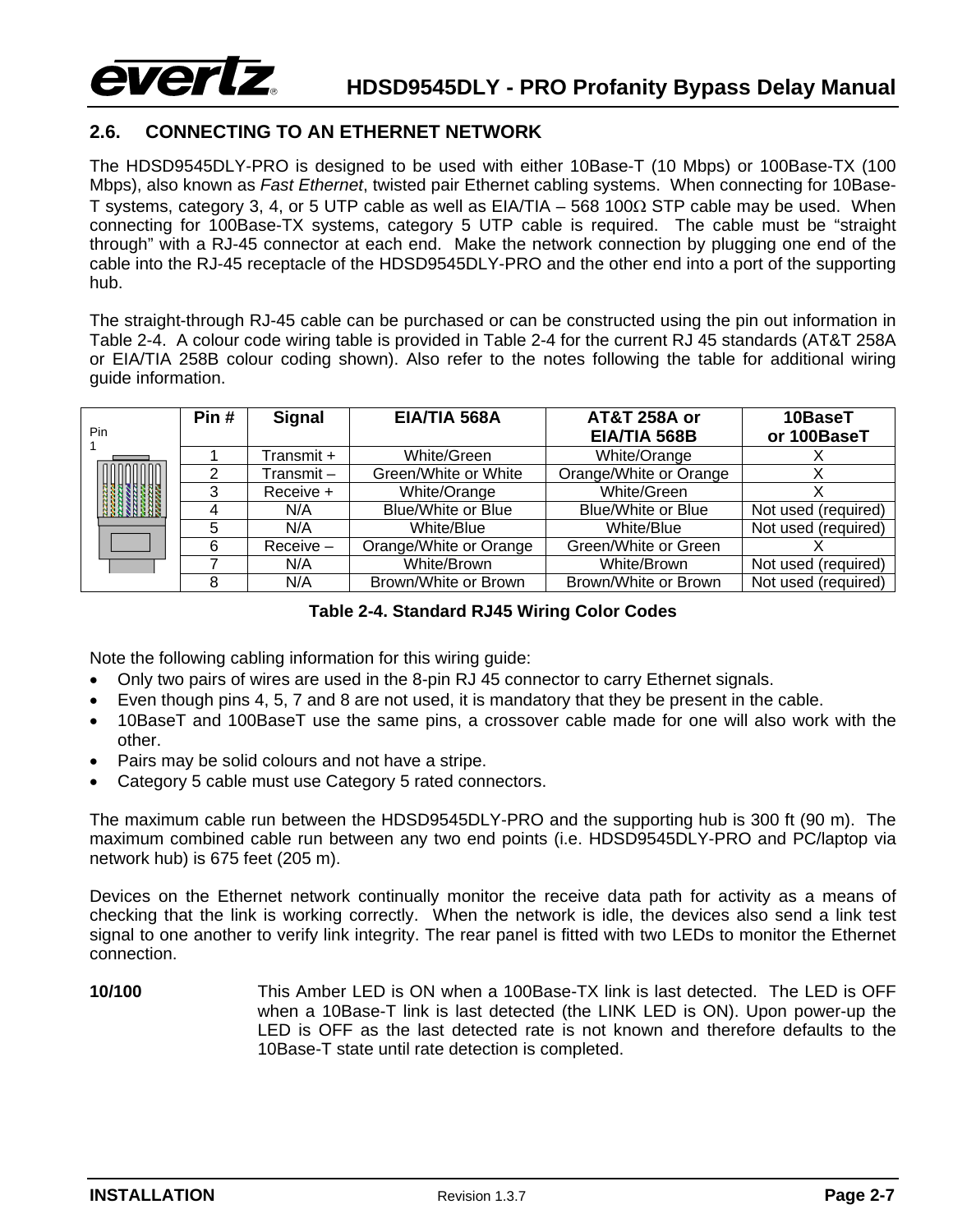

**LN/ACT** This dual purpose Green LED indicates that the HDSD9545DLY-PRO has established a valid linkage to its hub, and whether the HDSD9545DLY-PRO is sending or receiving data. This LED will be ON when the HDSD9545DLY-PRO has established a good link to its supporting hub. This gives you a good indication that the segment is wired correctly. The LED will BLINK when the HDSD9545DLY-PRO is sending or receiving data. The LED will be OFF if there is no valid connection.

#### <span id="page-27-0"></span>**2.7. CONNECTING THE GENERAL PURPOSE INPUTS AND OUTPUTS**

The 25 pin GPI/O connector has 8 programmable general purpose inputs (GPI) and 4 programmable general purpose outputs (GPO) as shown in [Table 2-2.](#page-23-3) The schematic representation is in [Figure 2-2.](#page-28-0) The GPIs are opto-isolated inputs that can be powered from an external source or from the frame. The GPOs are relay contacts that are normally closed when the power to the HDSD9545DLY-PRO is off.

#### <span id="page-27-1"></span>**2.7.1. Connecting the General Purpose Inputs**

The GPI's are used as additional triggers to initiate a transition, such as a video and/or audio switch. They can be programmed using the *TRANSITION* menu.

The GPI inputs are active low, which means a ground level on the input will trigger the GPI function when the Opto isolator is normally powered. See [Figure 2-2](#page-28-0) and [Figure 2-3](#page-29-1) 

The user can connect GP+5V supplied from the frame (Vint pin) into the Vext pin to provide power to the GPIO opto-isolator circuitry. In this configuration the user can activate GPIs simply by connecting the GPI input pins to Ground (see [Figure 2-3\)](#page-29-1). This can be done with a button, switch, relay or an open collector transistor.



**Warning: Do not connect GP+5V from one unit to another unit's GP+5V.**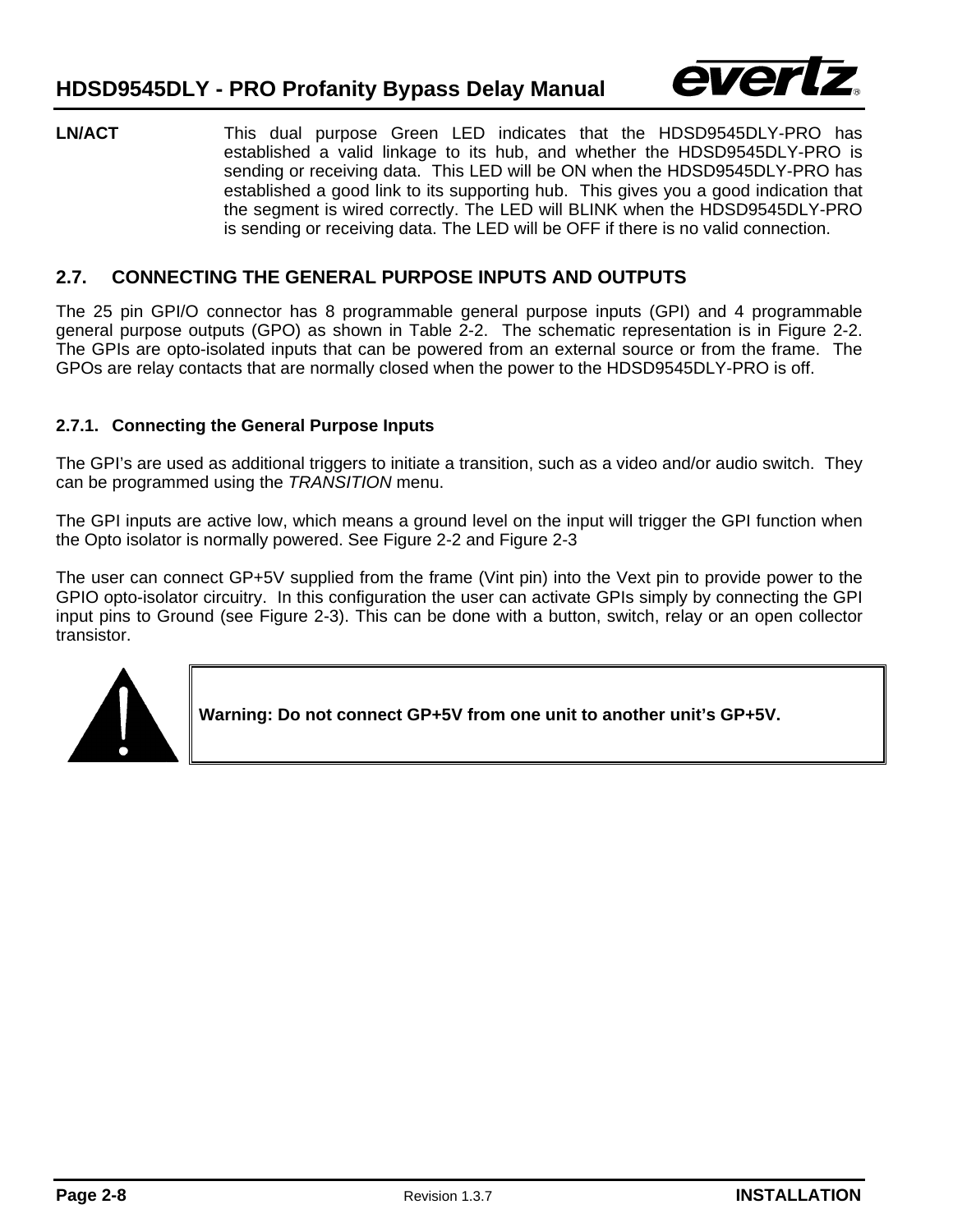

## **HDSD9545DLY - PRO Profanity Bypass Delay Manual**



<span id="page-28-0"></span>**Figure 2-2: General Purpose I/O Schematic**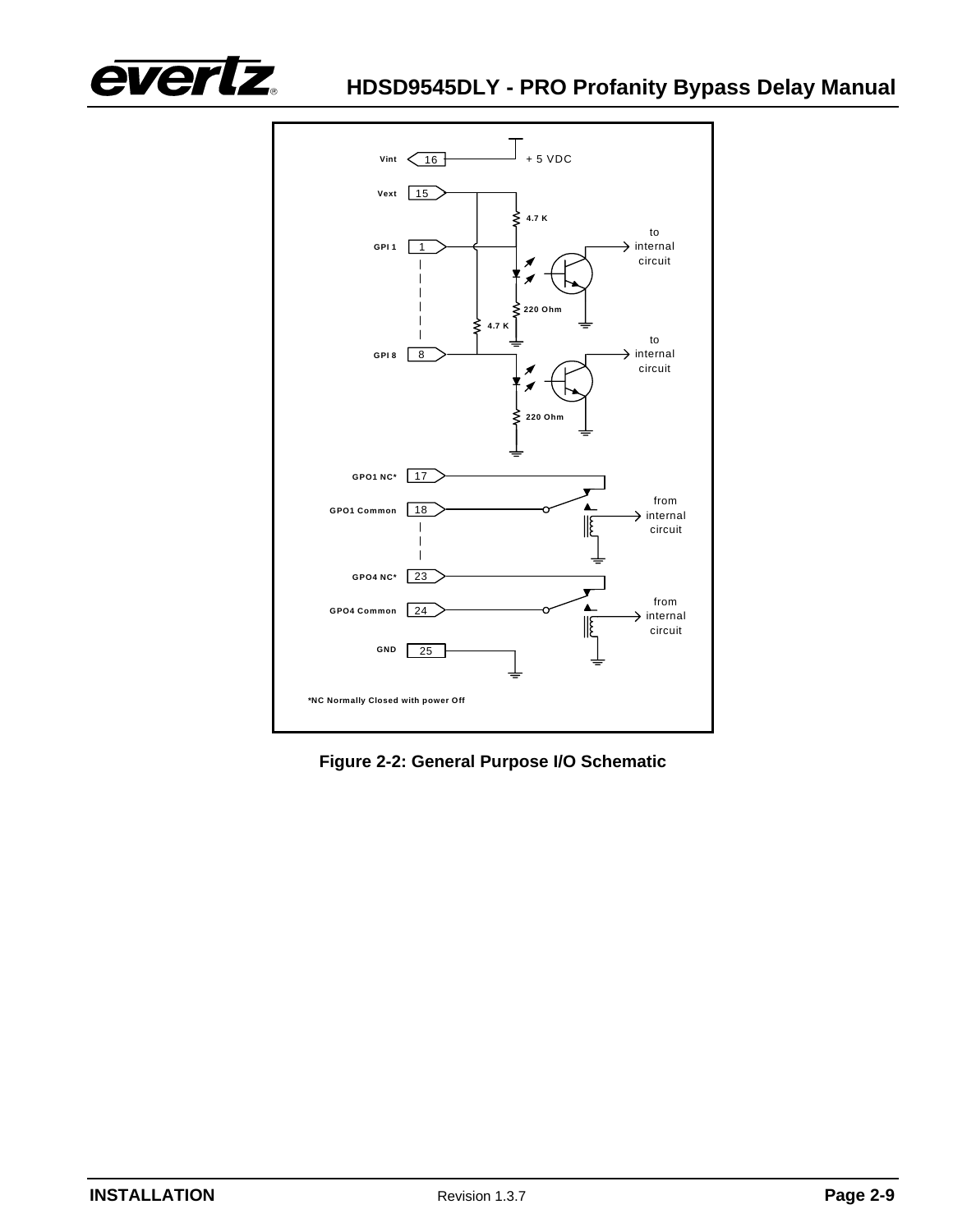



#### <span id="page-29-1"></span>**Figure 2-3: Powering the General Purpose Input Opto-Isolators from the HDSD9545DLY-PRO**

Alternately, an external voltage source may be applied as shown in [Figure 2-4.](#page-29-2) The Vext voltage must be greater than the voltage supplied to the GPI by at least 5v.



#### <span id="page-29-2"></span>**Figure 2-4: Powering the General Purpose Input Opto-Isolators from an External Power Supply**

#### <span id="page-29-0"></span>**2.7.2. Connecting the General Purpose Outputs**

The Programmable GPOs are used to trigger external devices and a transition tally capability. The GPOs will be in the de-energized state when the power is off so all contacts will be closed. When the unit is powered up the GPO Relay contacts will open. A transition tally will cause a contact closure. The 4 contact sets are assigned to particular transition tallies using the *TRANSITION* menus. (See section [3.8\)](#page-39-1)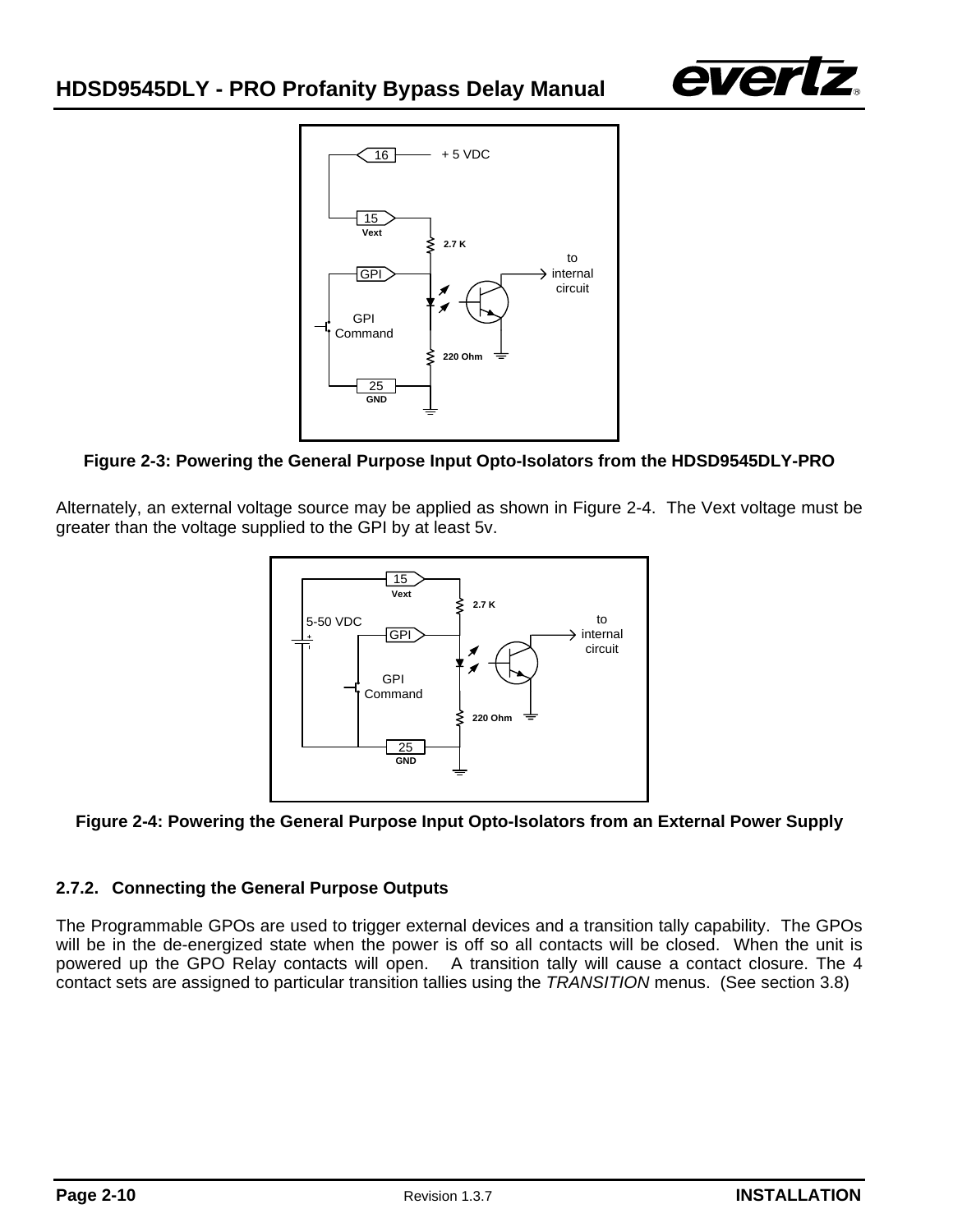

## **CHAPTER 3: OPERATION**

## **TABLE OF CONTENTS**

| 3.8.2. Setting the Functions of the GPI Input, GPO Outputs and Trigger Buttons  3-8                                                                        |  |
|------------------------------------------------------------------------------------------------------------------------------------------------------------|--|
|                                                                                                                                                            |  |
|                                                                                                                                                            |  |
| 3.11.1. Enabling the AES Audio SoftSwitch™ for Clean Audio Switches 3-17<br>3.11.2. Enabling the Embedded Audio SoftSwitch™ For Clean Audio Switches  3-17 |  |
|                                                                                                                                                            |  |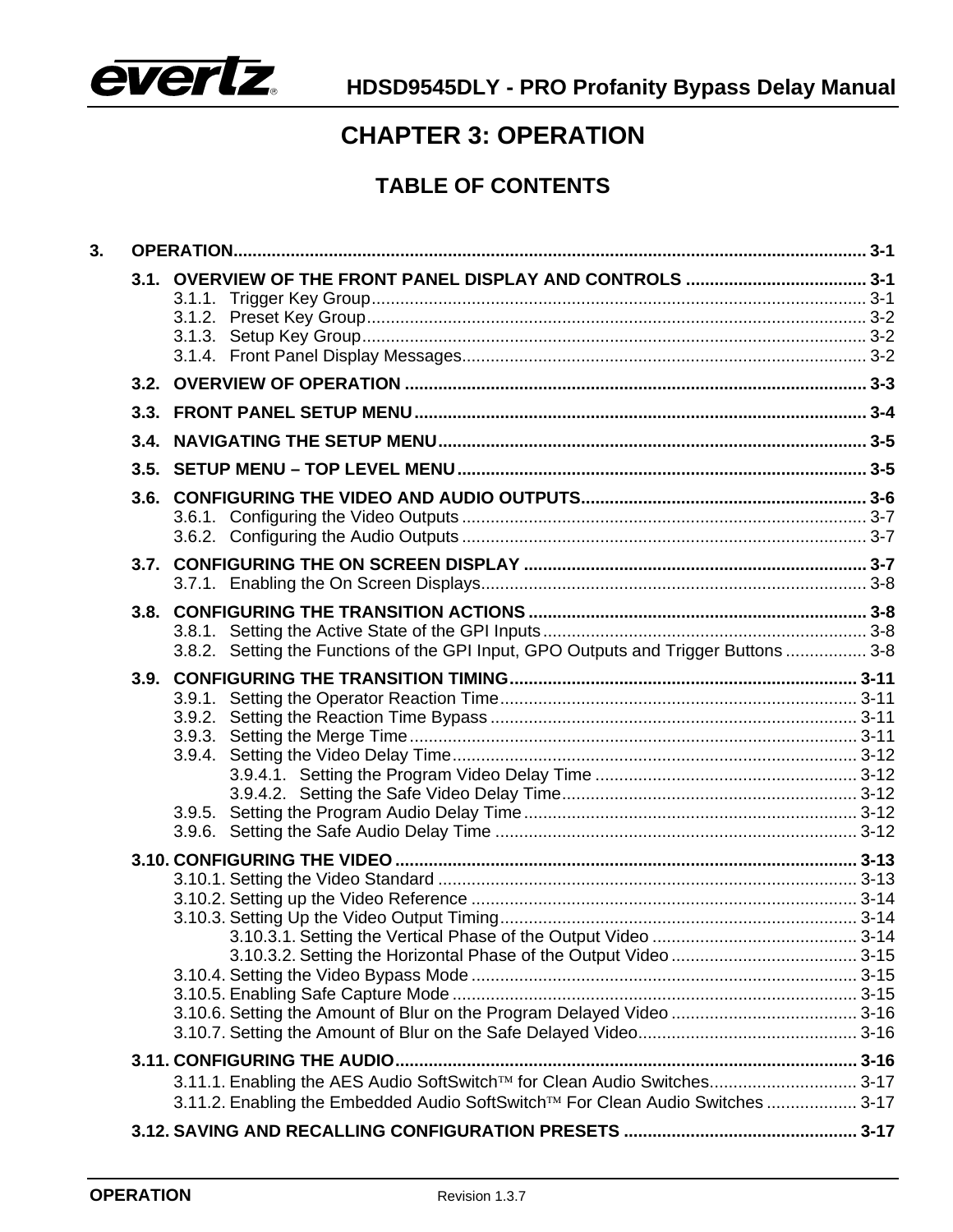## HDSD9545DLY - PRO Profanity Bypass Delay Manual



#### **Figures**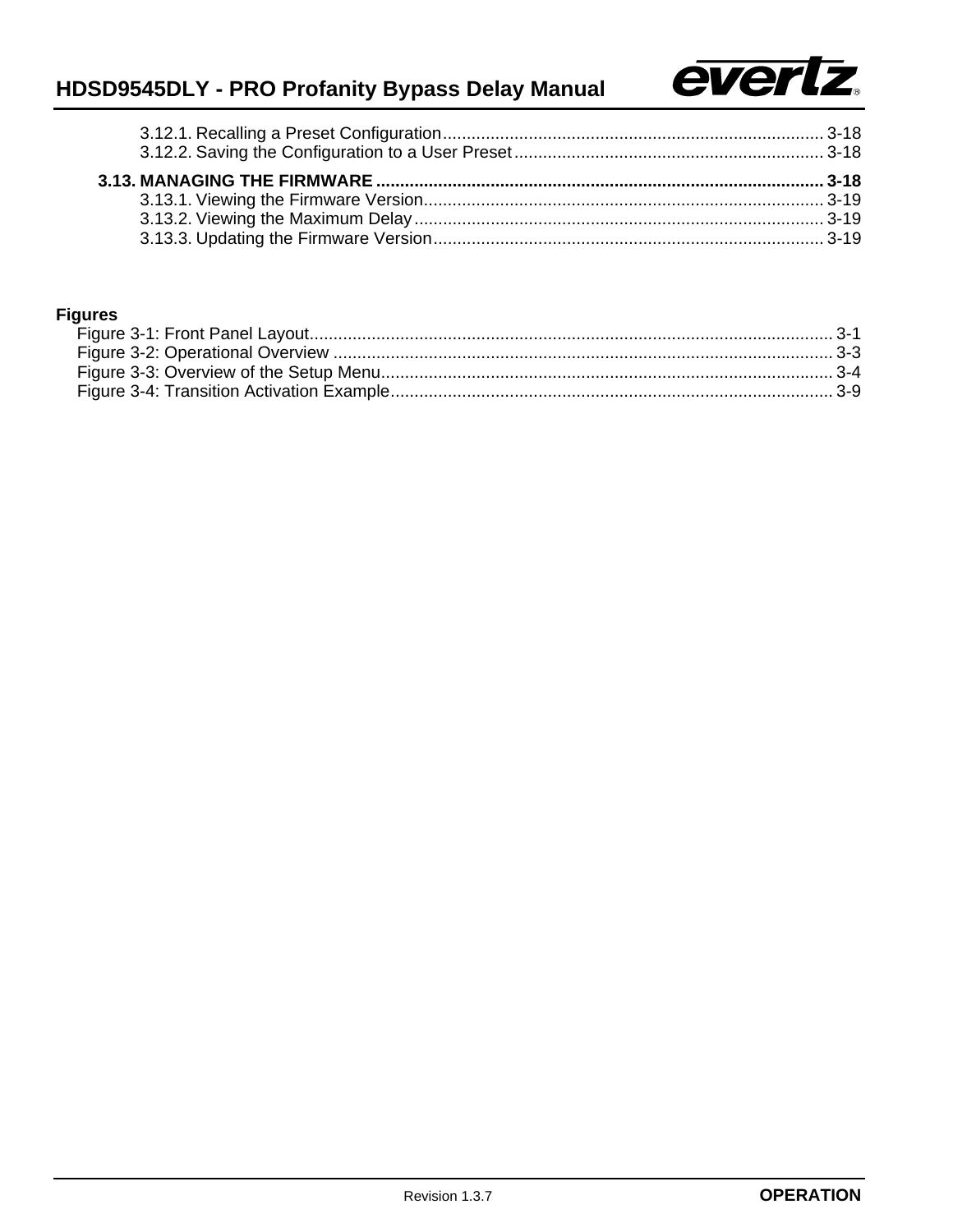

### <span id="page-32-0"></span>**3. OPERATION**

The Evertz HDSD9545DLY-PRO Profanity Protection device is designed to give an operator complete control over live program content being broadcast to air eliminating the risk that certain actions, on the part of an artist or an intruder, might be offensive to certain viewers.

There are two program paths that are HD and SD compatible. The main program feed will usually be focused on the main detailed live action. The secondary back-up path will generally offer a wide angle shot, or some suitable alternative picture to the main content. Both channels are delayed by a set amount of time. If an unscheduled, offensive event occurs, the operator has only to hit one button to cause the program video and audio output to be clean switched to the alternative back-up channel. When the offensive material is no longer present, the output can be returned to the main detailed image, without the audience noticing that an edit has occurred.

The HDSD9545DLY-PRO electronics is housed in a 2RU rack mount frame and is controlled from the built-in front panel controls. All units can also be controlled by contact closures on the GPI/O control port.

#### <span id="page-32-1"></span>**3.1. OVERVIEW OF THE FRONT PANEL DISPLAY AND CONTROLS**

| HD/SD BYPASS DELAY SYSTEM model HDSD9545DLY-PRO                                                                                   |        |                          |                        |        |                 |
|-----------------------------------------------------------------------------------------------------------------------------------|--------|--------------------------|------------------------|--------|-----------------|
|                                                                                                                                   |        |                          |                        |        |                 |
| TRIGGER<br>TRIGGER<br>TRIGGER<br>PANEL<br>LOCK<br>$\sim$<br>$\sim$<br>TRIGGER<br>TRIGGER<br>RELAY<br>5<br><b>BYPASS</b><br>evertz | PRESET | PRESET<br>$\overline{2}$ | PRESET<br>$\mathbf{3}$ | PRESET | SELECT<br>SETUP |

<span id="page-32-3"></span>**Figure 3-1: Front Panel Layout** 

#### <span id="page-32-2"></span>**3.1.1. Trigger Key Group**

**Trigger 1 to 5** These five buttons allow the user to perform a pre-selected process (e.g. switch the video and audio to the 'safe' feed, switch the video only to the 'safe' feed, mute the audio, etc.) The button caps can be removed to allow the user to provide his own legends for the buttons. The functions of the buttons can be programmed using the *TRANSITION* menu items. By default, trigger button 1 causes a timed video and AES audio switch from Program to Safe. The other trigger buttons do not have a default setting.

**PANEL LOCK** This button locks out the use of the control panel.



" **The HDSD9545DLY-PRO may still be controlled from the GPI inputs when the front panel is Locked.** 

**RELAY BYPASS** This button activates the audio bypass relays and the video bypass mode specified in the *VIDEO* menu.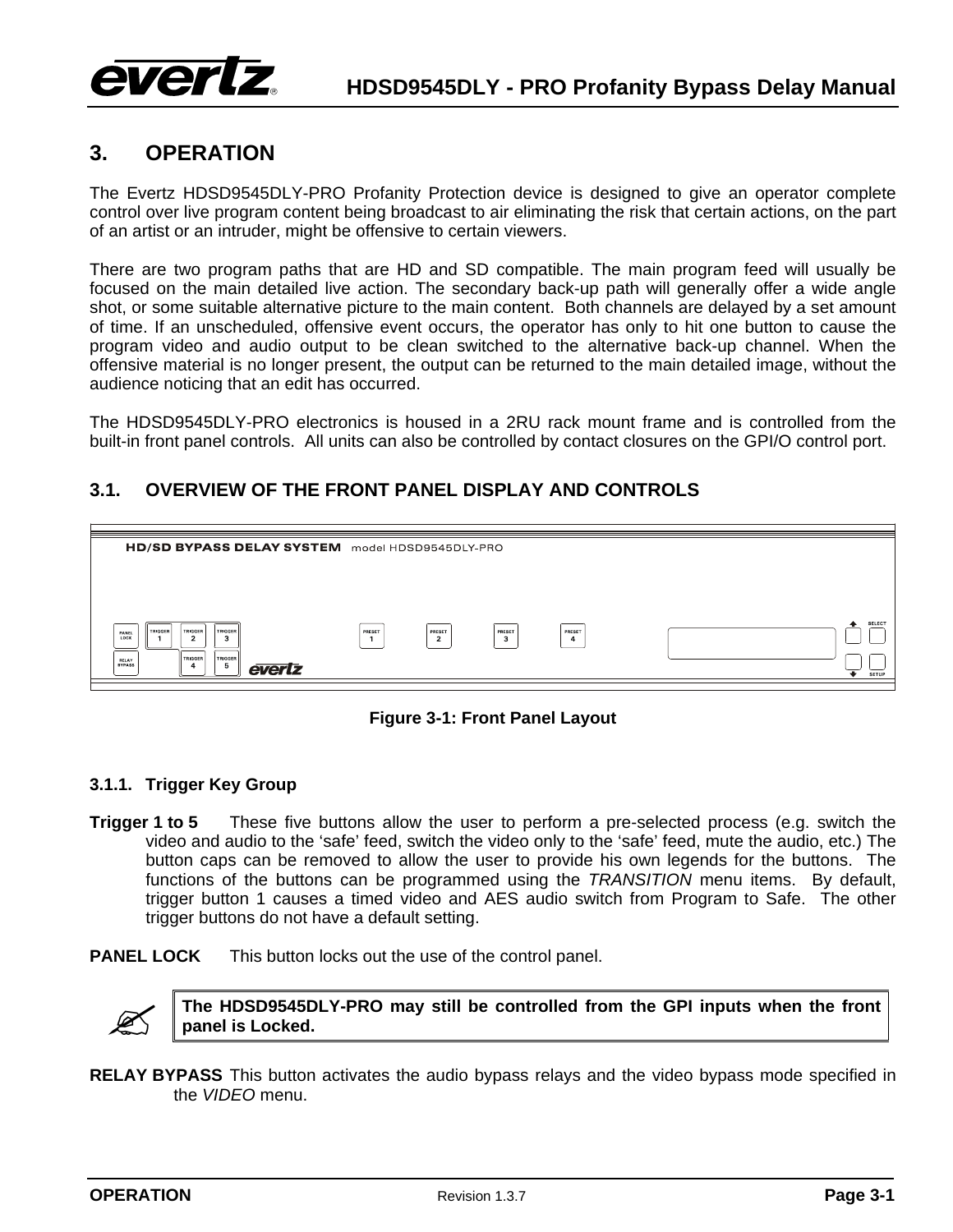

#### <span id="page-33-0"></span>**3.1.2. Preset Key Group**

**Preset 1 to 4** These four buttons allow the user to quickly change the configuration of the HDSD9545DLY-PRO. There are 10 user presets that can be stored in the non-volatile memory. Pressing button 1 to 4 will recall user presets 1 to 4. The remaining presets can only be recalled using the *Recall Preset* menu. The button caps can be removed to allow the user to provide his own legends for the buttons.

#### <span id="page-33-1"></span>**3.1.3. Setup Key Group**

- **SETUP** This button is used to enter the *Setup* menu that is used to control various setup options to configure the operating modes of the HDSD9545DLY-PRO. (See sections [3.3](#page-35-0) to [3.13](#page-49-2) for a complete description of the *Setup* menu.) When you are in the *Setup* menu, this button is also used to back out of menu selections to the next higher menu level or to exit the *Setup* menu completely.
- **SELECT** This button is used to choose a sub-menu and navigate to the next level down in the menu structure. It is also used to make a menu choice.
- ↑ **&** ↓ The arrow keys are used to navigate through various menu choices at a menu level in the *Setup* menu.

#### <span id="page-33-2"></span>**3.1.4. Front Panel Display Messages**

In addition to the normal operating mode displays that show the names of the inputs that have been selected, the HDSD9545DLY-PRO shows some diagnostic messages to help the user diagnose possible system problems.

The front panel will automatically display the following messages describing the following video and audio settings:

- **V: XXXX A: XXXX** Displays the current video and audio source on the on-air path (either Pgm or Safe)
- **INPUT-A FAULT** Indicates that video input A does not have a proper signal.
- **GENLOCK FAULT** Indicates that a *Video Reference* signal specified in the *VIDEO CONFIG* menu is not present at the Video Ref input BNC.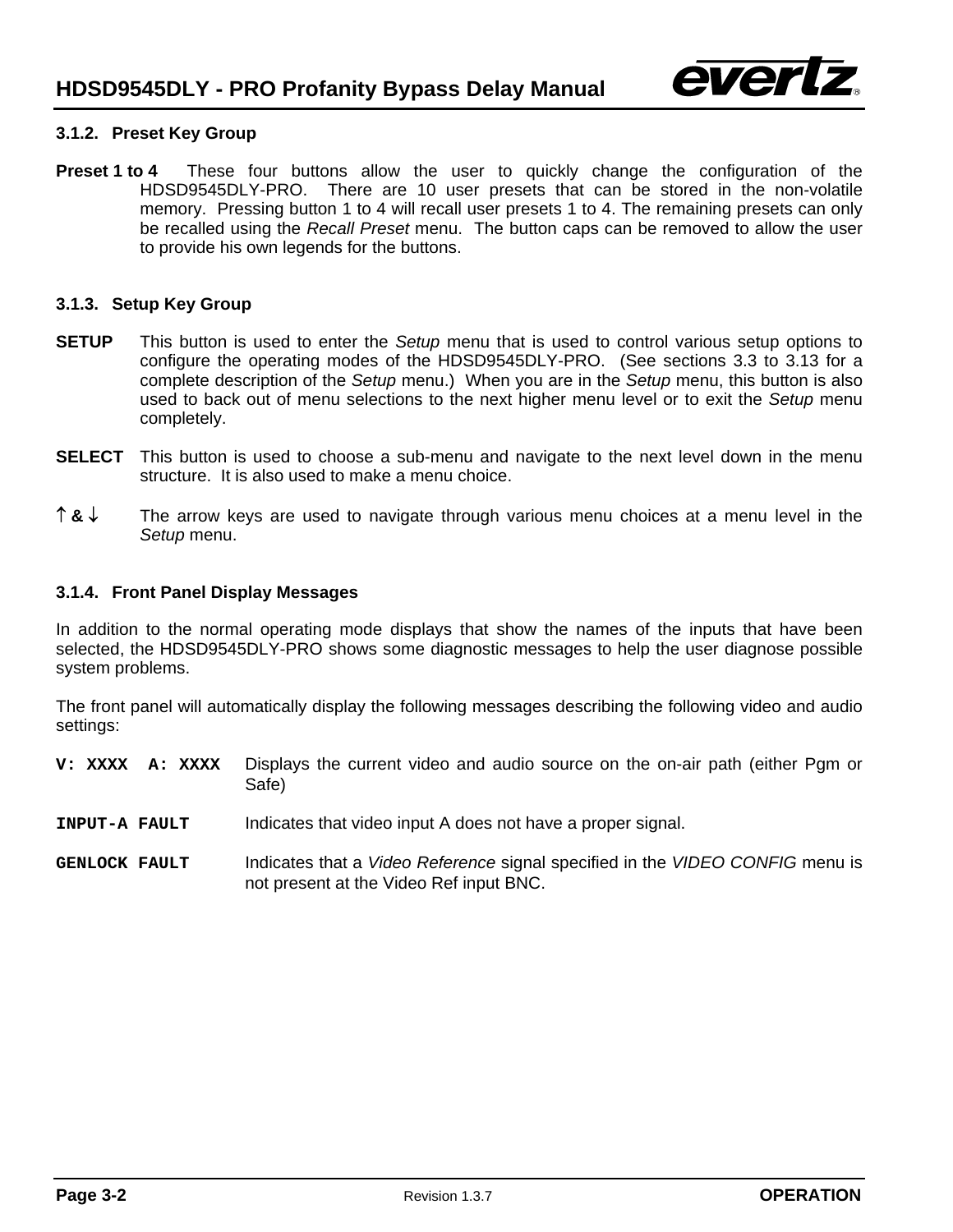

### **3.2. OVERVIEW OF OPERATION**

<span id="page-34-0"></span>

<span id="page-34-1"></span>**Figure 3-2: Operational Overview**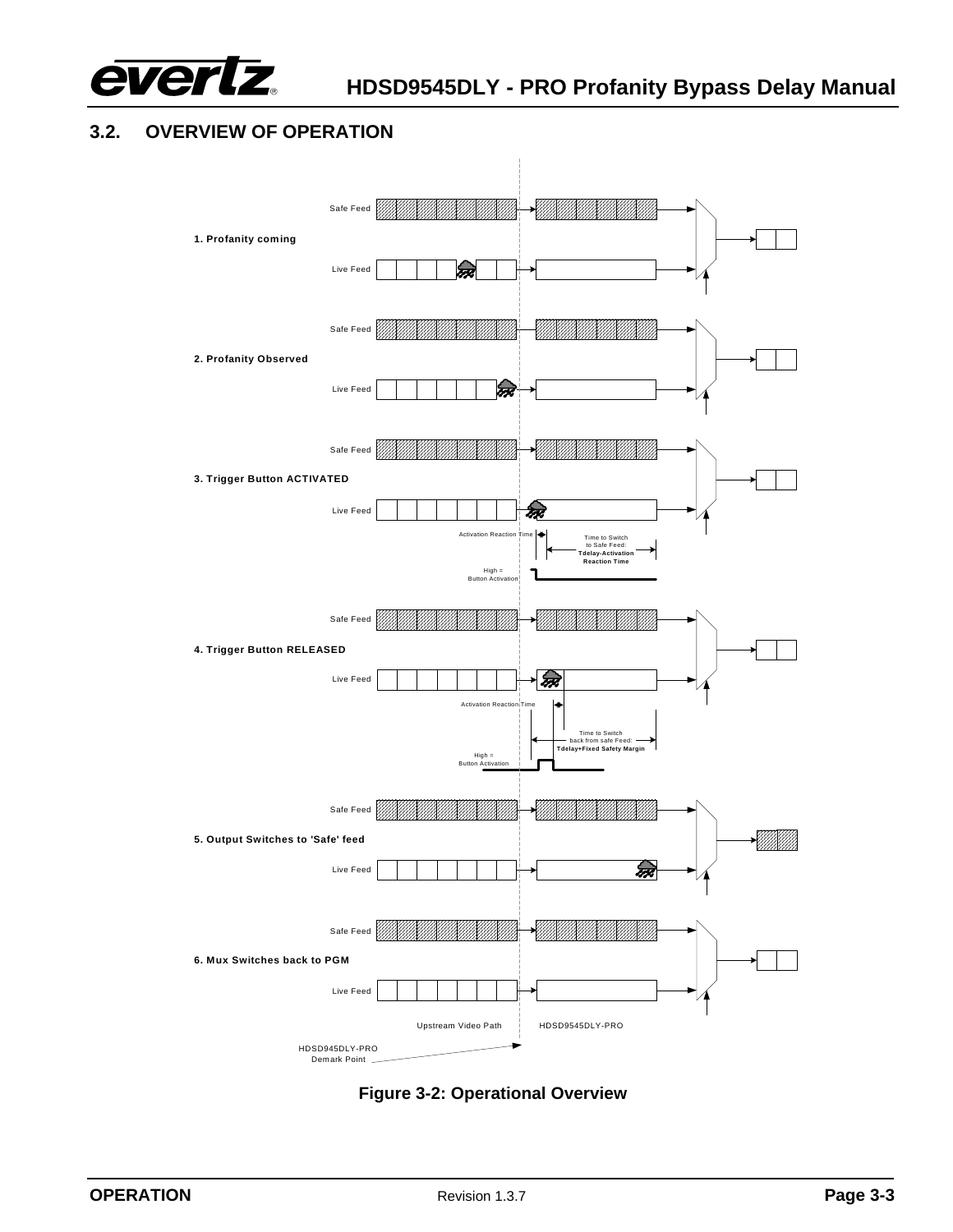

[Figure 3-2](#page-34-1) summarizes the basic operation of the HDSD9545DLY-PRO. The device is configured with active 'live' feed as the main input and an alternate 'safe' wide angle camera as the backup input. Both video feeds and their associated audio is delayed by a predetermined amount of time to allow for operator observation and reaction to any undesirable profane material.

During one of the acts, the operator observes profane material on the live video feed. The operator determined that the profanity occurred only in the picture contend and that the program audio should be preserved. The operator activates a Trigger Button that has been configured to initiate the Transition that will switch the video to the alternate feed while maintaining the audio. As long as the button is pressed the Transition will be active. After the pre-determined delay, the unit will switch the video to the alternate 'safe' feed while maintaining the main program audio. The reaction time of the operator is subtracted from the program delay time, so that the switch occurs at the end of the delay.

When the operator observes that the profane material has passed, he will release the Trigger A button, causing the video output to switch back to the 'live' feed again after the program delay time.

Each of the five Trigger buttons and 8 GPIs can be configured to perform different processes, allowing for a tremendous flexibility in responding to varying types of profanity.

#### <span id="page-35-0"></span>**3.3. FRONT PANEL SETUP MENU**

The *Setup* menu system uses the 16 digit alphanumeric display and provides a quick, intuitive method of configuring the unit. The *Setup* Menu contains items that pertain to the overall operation of the HDSD9545DLY-PRO and normally only require setting up at installation time.



<span id="page-35-1"></span>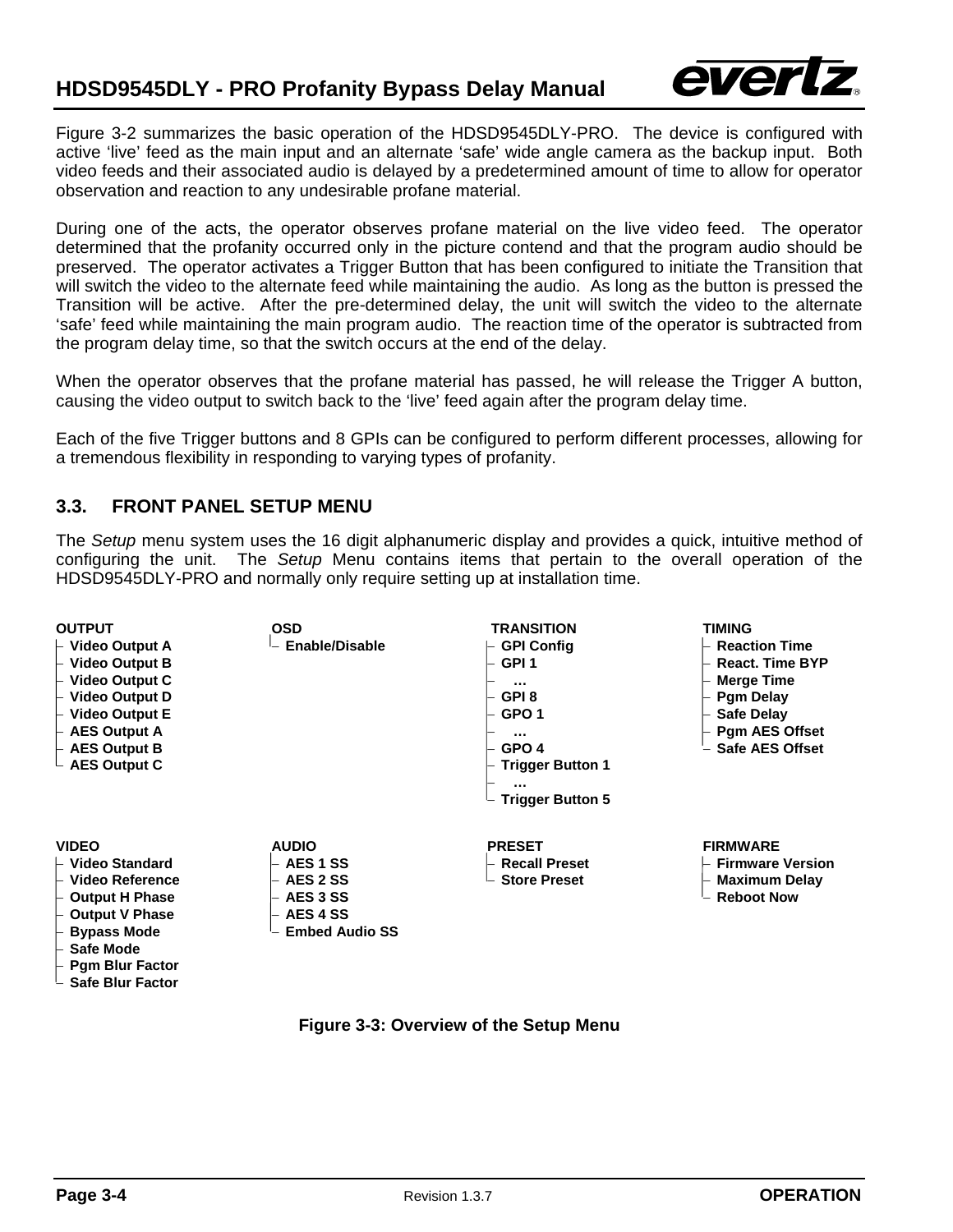

#### <span id="page-36-0"></span>**3.4. NAVIGATING THE SETUP MENU**

To enter the on-screen menu system, press the **SETUP** key. This will bring you to the main *Setup* menu where you can use the ↑ **&** ↓ keys to move up and down the list of available sub-menus. Top level menu items are displayed on the front panel in UPPERCASE (and are shown in this manual in *UPPERCASE ITALICS*.) Once you have chosen the desired sub-menu, press the **SELECT** key to select the next menu level.

Once in a sub-menu, there may be another menu layer that will be displayed in Title Case (and shown in this manual as *Title Case Italics*). If there is another set of menu choices, (indicated by the -> symbol) use the ↑ **&** ↓ keys to select the desired menu item and press the **SELECT** key. Continue this process until you get to the bottom of the menu tree where the list of parameters to be adjusted is displayed in lower case (and shown in this manual as *lower case italics*).

To adjust any parameter, use the ↑ **&** ↓ keys to move up or down to the desired parameter. To view the possible values for that item, press the **SELECT** key. The current value for that parameter will be shown with an asterisk (\*) on the left. Pressing the ↑ **&** ↓ keys enables the user to show the possible values for the selected menu item. The various menu values that are not currently selected will NOT display the asterisk. When you have stopped at the desired value, press the **SELECT** key to save your selection. The asterisk will be shown to the left of the parameter value indicating that it is the current value. To move up one level in the menu press the **SETUP** key.

You can select other parameters from that sub-menu by using the ↑ **&** ↓ keys, followed by the **SELECT** key. Alternatively, you can move up one menu item by pressing the **SETUP** key.

When you have made all the desired changes, press the **SETUP** key one or more times until you exit the *Setup* menu.

Each of the menu items, with function explanations, are described in the following sections.

#### <span id="page-36-1"></span>**3.5. SETUP MENU – TOP LEVEL MENU**

The *Setup* menu is arranged in a layered structure that groups similar configuration items together. The following section provides a brief description of the first level of menus that appear when you enter the menu. Selecting one of these items will take you to the next menu level. Sections [3.6](#page-37-0) to [3.13](#page-49-2) provide detailed descriptions of each of the sub-menus. The tables in sections [3.6](#page-37-0) to [3.13](#page-49-2) are arranged in an indented structure to indicate the path taken to reach the control. Menu items or parameters that are underlined indicate the factory default values.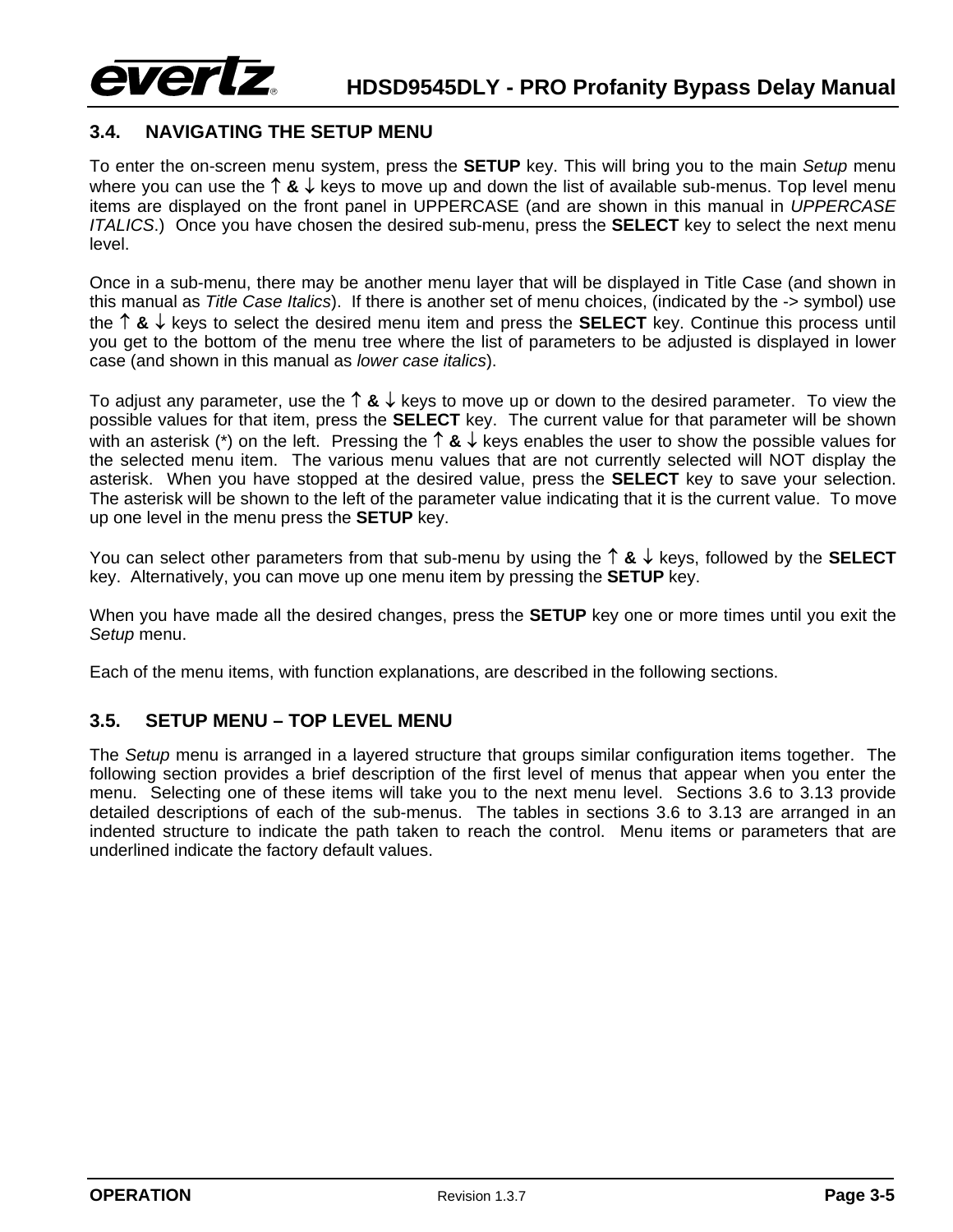

| <b>OUTPUT</b>     | This menu is used to configure the video and audio outputs.                                                        |
|-------------------|--------------------------------------------------------------------------------------------------------------------|
| OSD               | This menu is used to configure the on screen displays.                                                             |
| <b>TRANSITION</b> | This menu is used to configure the transitions that are initiated by the Trigger<br>buttons and GPI inputs.        |
| <b>TIMING</b>     | This menu is used to configure the delays for the program feeds, and to set the<br>reaction time for the operator. |
| <b>VIDEO</b>      | This menu is used to configure the video standard, reference type and output<br>timing.                            |
| <b>AUDIO</b>      | This menu is used to configure the audio reference type and the audio<br>SoftSwitch <sup>™</sup> functions.        |
| <b>PRESET</b>     | This menu is used to save and recall user presets, and to restore the unit to its<br>factory default condition.    |
| <b>FIRMWARE</b>   | This menu is used to view the current firmware version and to upload new<br>firmware into the unit.                |

### <span id="page-37-0"></span>**3.6. CONFIGURING THE VIDEO AND AUDIO OUTPUTS**

The *OUTPUT* menu items are used to configure the video and audio outputs. The chart below shows the items available in the *OUTPUT* menu. Sections [3.6.1](#page-38-0) to [3.6.2](#page-38-1) provide detailed information about each of the sub-menus.

| Video Output A      | Configures what video will be present on the Video A output. |
|---------------------|--------------------------------------------------------------|
| Video Output B      | Configures what video will be present on the Video B output. |
| Video Output C      | Configures what video will be present on the Video C output. |
| Video Output D      | Configures what video will be present on the Video D output. |
| Video Output E      | Configures what video will be present on the Video E output. |
| <b>AES Output A</b> | Configures what audio will be present on the AES A outputs.  |
| <b>AES Output B</b> | Configures what audio will be present on the AES B outputs.  |
| <b>AES Output C</b> | Configures what audio will be present on the AES C outputs.  |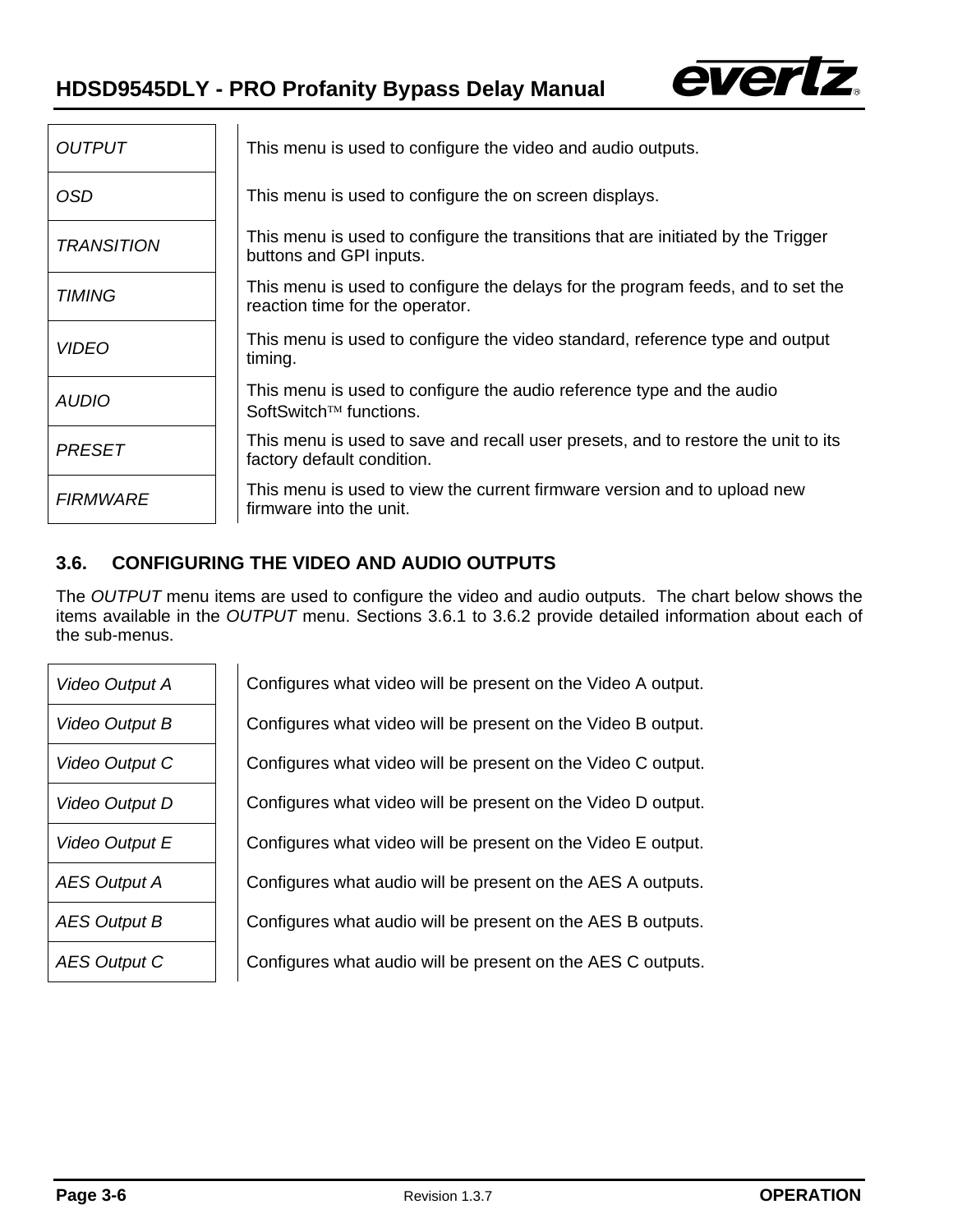

#### <span id="page-38-0"></span>**3.6.1. Configuring the Video Outputs**

There are three identical menu items used to select the function of the Video A, Video B, Video C, Video D and Video E outputs. Configuring the outputs for each of the buses is done in the same manner, but for simplicity, only the *Video A* menu will be shown in the manual.

| <b>OUTPUT</b>    |  |  |  |  |
|------------------|--|--|--|--|
| Video A          |  |  |  |  |
| Vid A:pgm        |  |  |  |  |
| Vid A:safe       |  |  |  |  |
| Vid A:dly pgm    |  |  |  |  |
| Vid A:dly safe   |  |  |  |  |
| Vid A:on air     |  |  |  |  |
| Vid A:quad split |  |  |  |  |

This menu item configures the Video Outputs.

The program input (A) video is being output on the VID A output The safe input (B) video is being output on the VID A output The delayed program input (A) video is being output on the VID A output The delayed safe input (B) video is being output on the VID A output The on air program video is being output on the VID A output The quad split is being output on the VID A output

The default signal for **OUTPUT A** is the On air (on air) video. The default signal for **OUTPUT B** is the Delayed Program (*dly pgm*) video. The default signal for **OUTPUT C** is the Delayed Safe (*dly pgm*) video. The default signal for **OUTPUT D** and **OUTPUT E** is the quad split (*quad split*) output showing the two video inputs and their delayed feeds.

#### <span id="page-38-1"></span>**3.6.2. Configuring the Audio Outputs**

There are three identical menu items used to select the function of the AES A, AES B and AES C outputs. Configuring the outputs for each of the buses is done in the same manner, but for simplicity only the *AES A* menu will be shown in the manual.

| <i>OUTPUT</i>  |  |
|----------------|--|
| AES A          |  |
| AES A:pgm      |  |
| AES A:safe     |  |
| AES A:dly pgm  |  |
| AES A:dly safe |  |
| AES A: on air  |  |

This menu item configures the Audio Outputs.

The program input (A) AES audio is being output on the AES A output The safe input (B) AES audio is being output on the AES A output The delayed pgm input (A) AES audio is being output on the AES A output The delayed safe input (B) AES audio is being output on the AES A output The on air input AES audio is being output on the AES A output

The default signal for **AES A** is the On air (on air) AES. The default signal for **AES B** is the Delayed Program (*dly pgm*) AES. The default signal for **AES C** is the Delayed Safe (*dly pgm*) AES.

#### <span id="page-38-2"></span>**3.7. CONFIGURING THE ON SCREEN DISPLAY**

The *OSD* menu items are used to configure the on screen displays. The chart below shows the items available in the *OSD* menu. Section [3.10.1](#page-45-3) provides detailed information about the sub-menu.

*Enable/Dis.* Enables or disables the on screen displays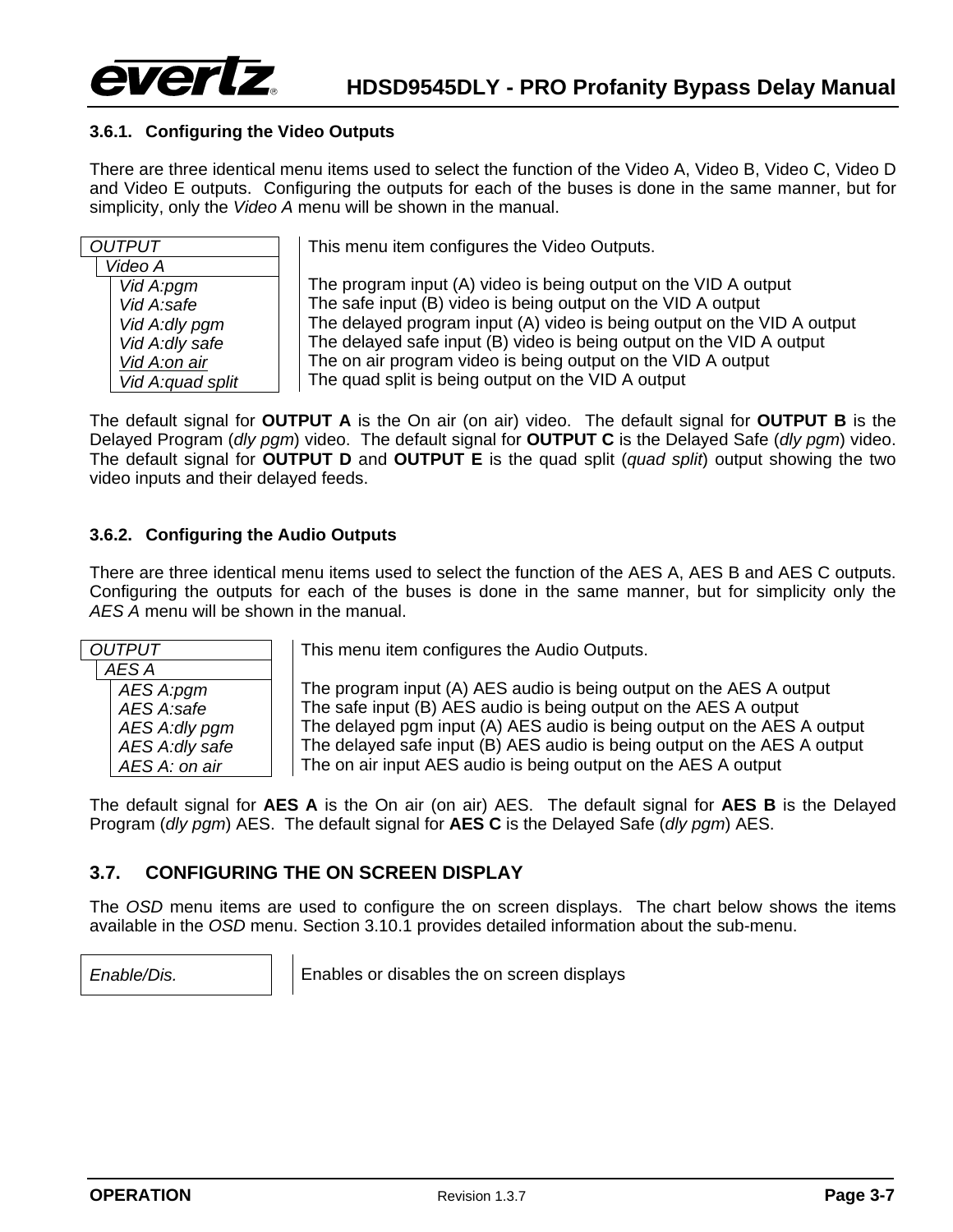

#### <span id="page-39-0"></span>**3.7.1. Enabling the On Screen Displays**

| OSD |                 |  |  |
|-----|-----------------|--|--|
|     | OSD Enable/Dis. |  |  |
|     | OSD:Enable      |  |  |
|     | OSD:Disable     |  |  |

 $\lceil$ 

This menu item determines whether the On Screen status displays will be on or off.

#### <span id="page-39-1"></span>**3.8. CONFIGURING THE TRANSITION ACTIONS**

The *TRANSITION* menu items are used to configure how the video and audio will transition in the event of identified profanity. The five **TRIGGER** buttons and the eight general purpose inputs can each be used to trigger one or more video or audio transitions. In addition, the four general purpose outputs can be configured to activate on any combination of transitions and, as such will act as tallies to other equipment. The chart below shows the different kinds of triggers/tallies available.

| Gpi Config              | Configures whether the GPIs will be active high or active low.            |
|-------------------------|---------------------------------------------------------------------------|
| Gpi#                    | Gpi's 1-8 can be used to trigger transitions.                             |
| Gpo#                    | Gpo's 1-4 act as tallies that will be activated when a transition occurs. |
| <b>Trigger Button #</b> | Trigger Buttons 1-5 can be used to trigger transitions.                   |

#### <span id="page-39-2"></span>**3.8.1. Setting the Active State of the GPI Inputs**

| <b>TRANSITION</b> |                  |  |  |  |  |
|-------------------|------------------|--|--|--|--|
| Gpi Config        |                  |  |  |  |  |
|                   | Gpi: active low  |  |  |  |  |
|                   | Gpi: active high |  |  |  |  |

This control selects whether the GPI inputs will be active high or active low. The functions of the GPI inputs are set using the *Gpi #* menu items on the *TRANSITION* menu.

#### <span id="page-39-3"></span>**3.8.2. Setting the Functions of the GPI Input, GPO Outputs and Trigger Buttons**

In order to configure a GPI, GPO or Trigger Button, use the ↑ **&** ↓ keys to move up and down the list of available triggers/tallies and press the **SELECT** key to configure a specific one.

You are now presented with a list of the possible transitions to associate with a trigger/tally. Use the  $\uparrow$  &  $\downarrow$ keys to move up and down the list of available transitions. Press the **SELECT** key to select a transition for the trigger/tally. An asterisk (\*) will appear to the left of the transition name when it is active for this trigger/tally. You can select as many transitions for each trigger/tally as you wish. When you are finished selecting transitions to be assigned to the trigger/tally, press the **SETUP** key. You will return to the list of triggers/tallies where you can repeat the process to configure other ones. [Figure 3-4](#page-40-0) shows an example of one transition being activated by the **TRIGGER 1** button, and another transition being activated by GPI 1.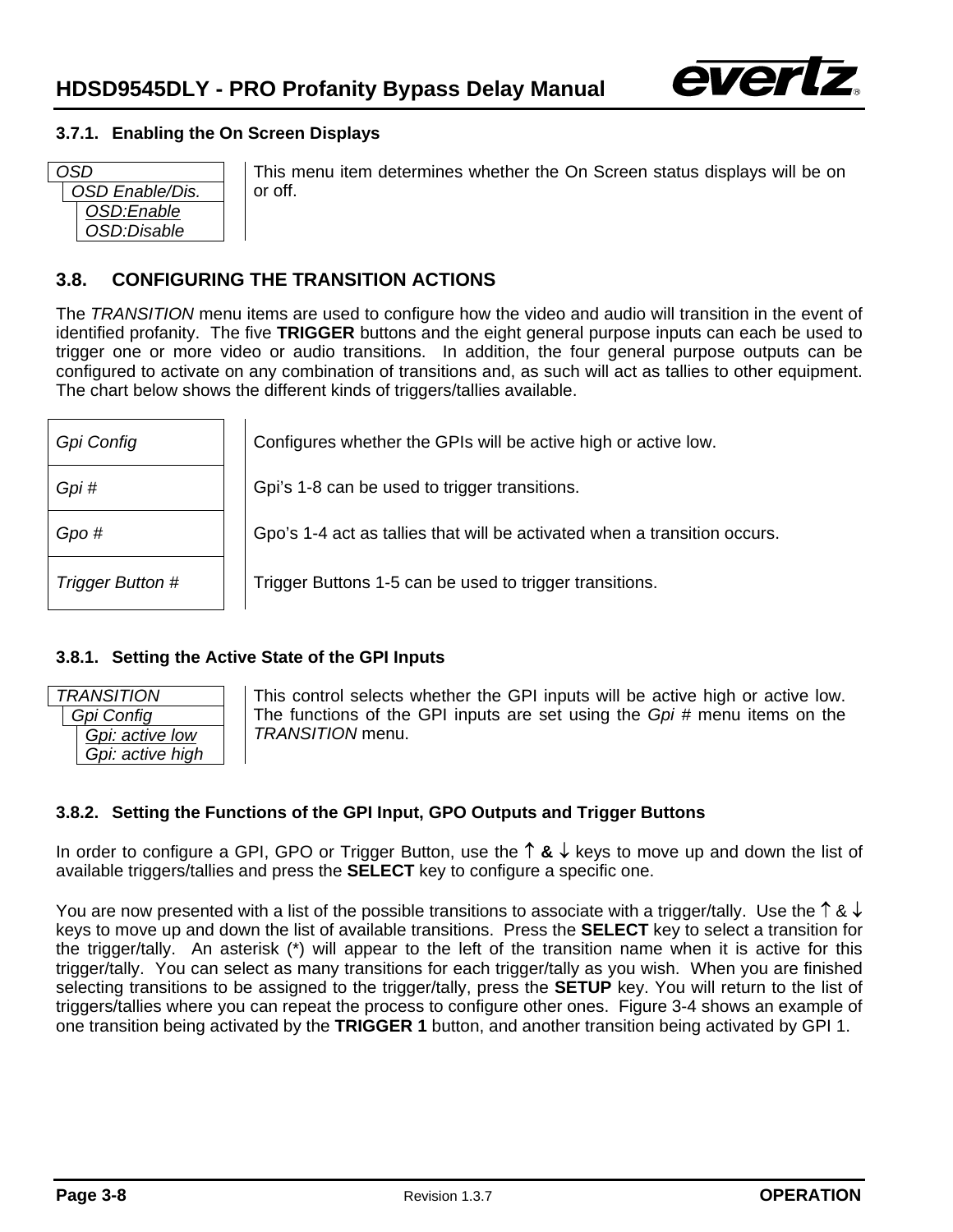



<span id="page-40-0"></span>



**Soft mutes only function when embedded audio SoftSwitch™ is enabled.**<br>■ Hard mutes only function when the delayed sources are selected.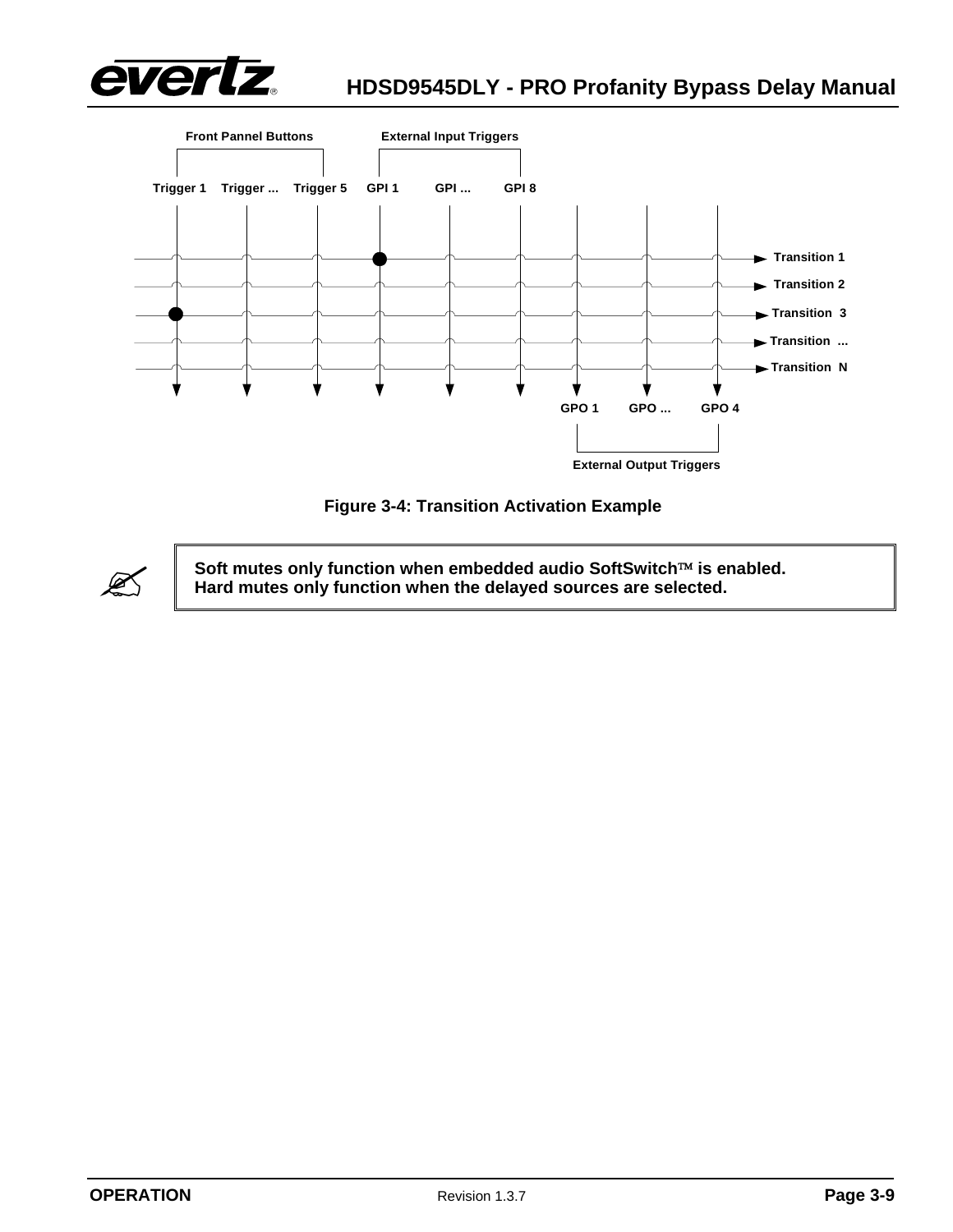

| <b>TRANSITION</b> |                  | A list of the possible transitions is shown below.                                                                                                                         |
|-------------------|------------------|----------------------------------------------------------------------------------------------------------------------------------------------------------------------------|
| Gpi 1             |                  |                                                                                                                                                                            |
|                   | Clear All        | Clear all transitions for this trigger or tally                                                                                                                            |
|                   | tot video switch | Immediately switches the 'on air' video (including embedded audio and<br>ancillary data) from the Program to the Safe video.                                               |
|                   | act video switch | Immediately switches the 'on air' active video (excluding embedded audio<br>and ancillary data) from the Program to the Safe video.                                        |
|                   | blank vid sw     | Transitions both the h blanking and v blanking between the program feed<br>and safe feed.                                                                                  |
|                   | hblank vid sw    | Transitions only the h blanking (embedded audio) between the program<br>feed and safe feed.                                                                                |
|                   | pgm blur         | Immediately blurs the program delayed video by the amount set by the<br>Pgm Blur Factor menu item.                                                                         |
|                   | safe blur        | Immediately blurs the safe delayed video by the amount set by the<br>Safe Blur Factor menu item.                                                                           |
|                   | aes-# switch     | Immediately switches the 'on air' audio from the Program AES to the Safe<br>AES audio.                                                                                     |
|                   | emb smute g#c#   | Immediately fades the embedded audio to silence. Select the group and<br>channel to be muted.                                                                              |
|                   | aes-# smute      | Immediately fades the 'on air' AES audio to silence. Select the pair to be<br>muted.                                                                                       |
|                   | aes-a# hmute     | Immediately mutes the audio on the AES A outputs. Select the pair to be<br>muted.                                                                                          |
|                   | aes-b# hmute     | Immediately mutes the audio on the AES B outputs. Select the pair to be<br>muted.                                                                                          |
|                   | aes-c# hmute     | Immediately mutes the audio on the AES C outputs. Select the pair to be<br>muted.                                                                                          |
|                   | t tot video sw   | The Timed Transitions perform the same functions as the Immediate                                                                                                          |
|                   | t act video sw   | Transitions above but are delayed by the amount of the Program Delay                                                                                                       |
|                   | t blank vid sw   | minus the Reaction Time.                                                                                                                                                   |
|                   | t hblank vid sw  |                                                                                                                                                                            |
|                   | t pgm blur       |                                                                                                                                                                            |
|                   | t safe blur      |                                                                                                                                                                            |
|                   | t aes-# switch   |                                                                                                                                                                            |
|                   | t e smute g#c#   |                                                                                                                                                                            |
|                   | t aes-# smute    |                                                                                                                                                                            |
|                   | t aes-a# hmute   |                                                                                                                                                                            |
|                   | t aes-b# hmute   |                                                                                                                                                                            |
|                   | t aes-c# hmute   |                                                                                                                                                                            |
|                   | video bypass     | Immediately activates the video bypass mode selected by the <i>Bypass</i> mode<br>menu item.<br>Immediately activates the audio bypass relays.                             |
|                   | audio bypass     |                                                                                                                                                                            |
|                   | safe capture     | Captures video to be used by the Safe Input when the Frame, or Loop mode<br>is enabled. The length of the capture buffer is equal to the length set for the<br>safe delay. |

#### **Operation:**

Safe Mode = Repeat Frame: When active, causes live safe video to be routed directly to the safe delayed input. When inactive, the safe delayed input freezes on the last frame. Safe Mode = Cont. Loop: A momentary activation causes the buffer to begin recording until it is full.

Safe Mode = Loop on Switch: (Same as Cont. Loop)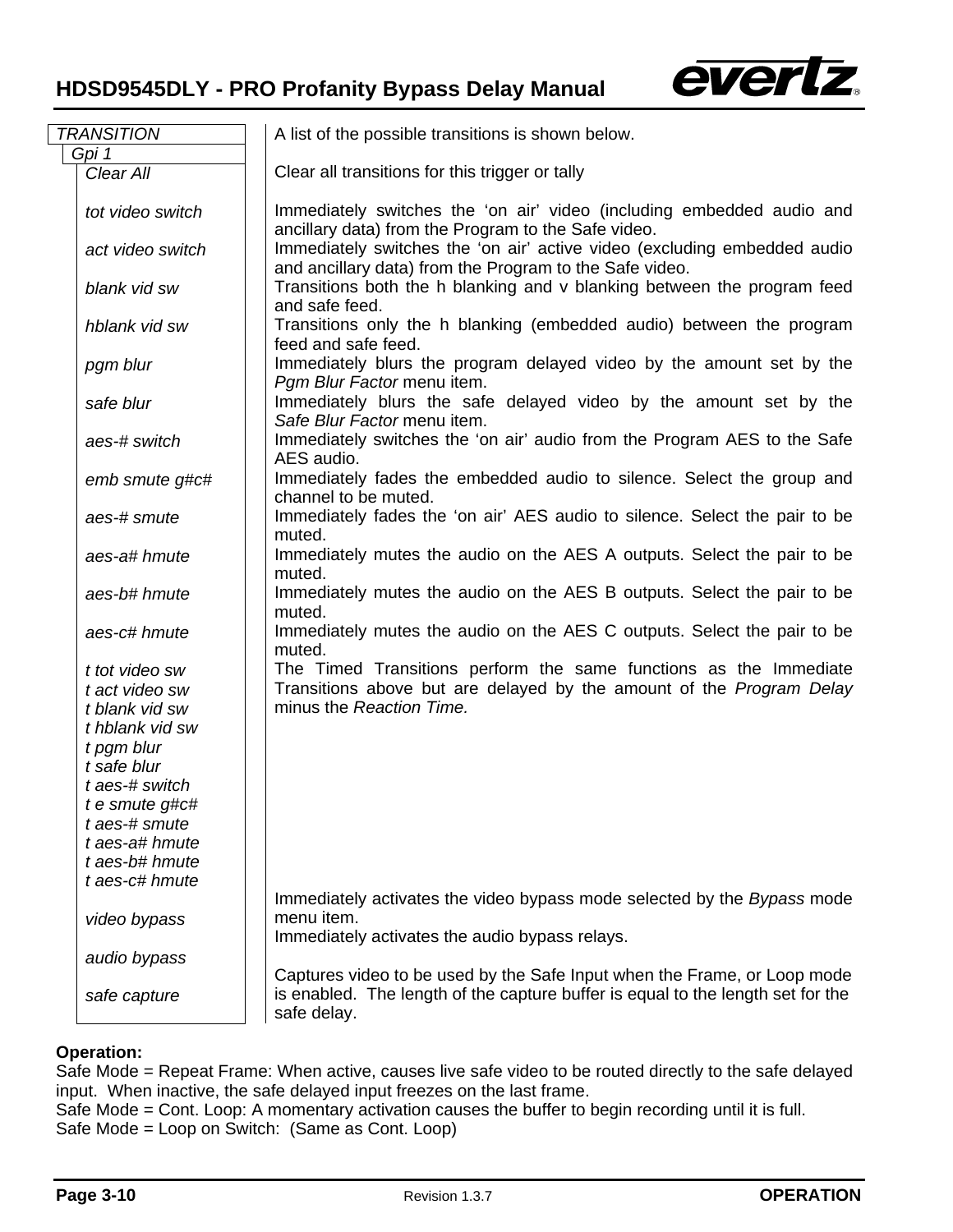

#### <span id="page-42-0"></span>**3.9. CONFIGURING THE TRANSITION TIMING**

| <b>Reaction Time</b> | Sets the operator reaction time.                                                          |  |  |
|----------------------|-------------------------------------------------------------------------------------------|--|--|
| React. Time BYP      | Sets whether or not reaction time will be bypassed.                                       |  |  |
| Merge Time           | Sets the merge time.                                                                      |  |  |
| Pgm Delay            | Sets the amount of delay for the Program video.                                           |  |  |
| Safe Delay           | Sets the amount of delay for the Safe video.                                              |  |  |
| Pgm AES Offset       | Sets the difference in delay between the program video and the discrete<br>program audio. |  |  |
| Safe AES Offset      | Sets the difference in delay between the safe video and the discrete safe<br>audio.       |  |  |
|                      |                                                                                           |  |  |

#### <span id="page-42-1"></span>**3.9.1. Setting the Operator Reaction Time**



This control sets the time that it takes an operator to see or hear the profanity and activate the appropriate trigger button or GPI. The delay is shown in video frames and seconds.

#### <span id="page-42-2"></span>**3.9.2. Setting the Reaction Time Bypass**



When React. Time BYP is set to *on*, reaction time will be bypassed while switching from safe to program (as requested below). When React. Time BYP is set to *off*, reaction time will be used while switching from safe to program.



" **NOTE: that reaction time will always be used when switching from program to safe.** 

#### <span id="page-42-3"></span>**3.9.3. Setting the Merge Time**

| TIMING           |  |  |  |
|------------------|--|--|--|
| Merge Time       |  |  |  |
| $Mt = xxf:y.yys$ |  |  |  |
| 0 to prg dly     |  |  |  |
| 1 sec            |  |  |  |
|                  |  |  |  |

This control sets the Merge Time. If the operator sees that the profanity is continuing and reactivates the appropriate trigger button or GPI within the time set by this control, the two button events will be merged and the output of the HDSD9545DLY-PRO will not change back to the Program input but remain on the Safe input. The merge time is shown in video frames and seconds.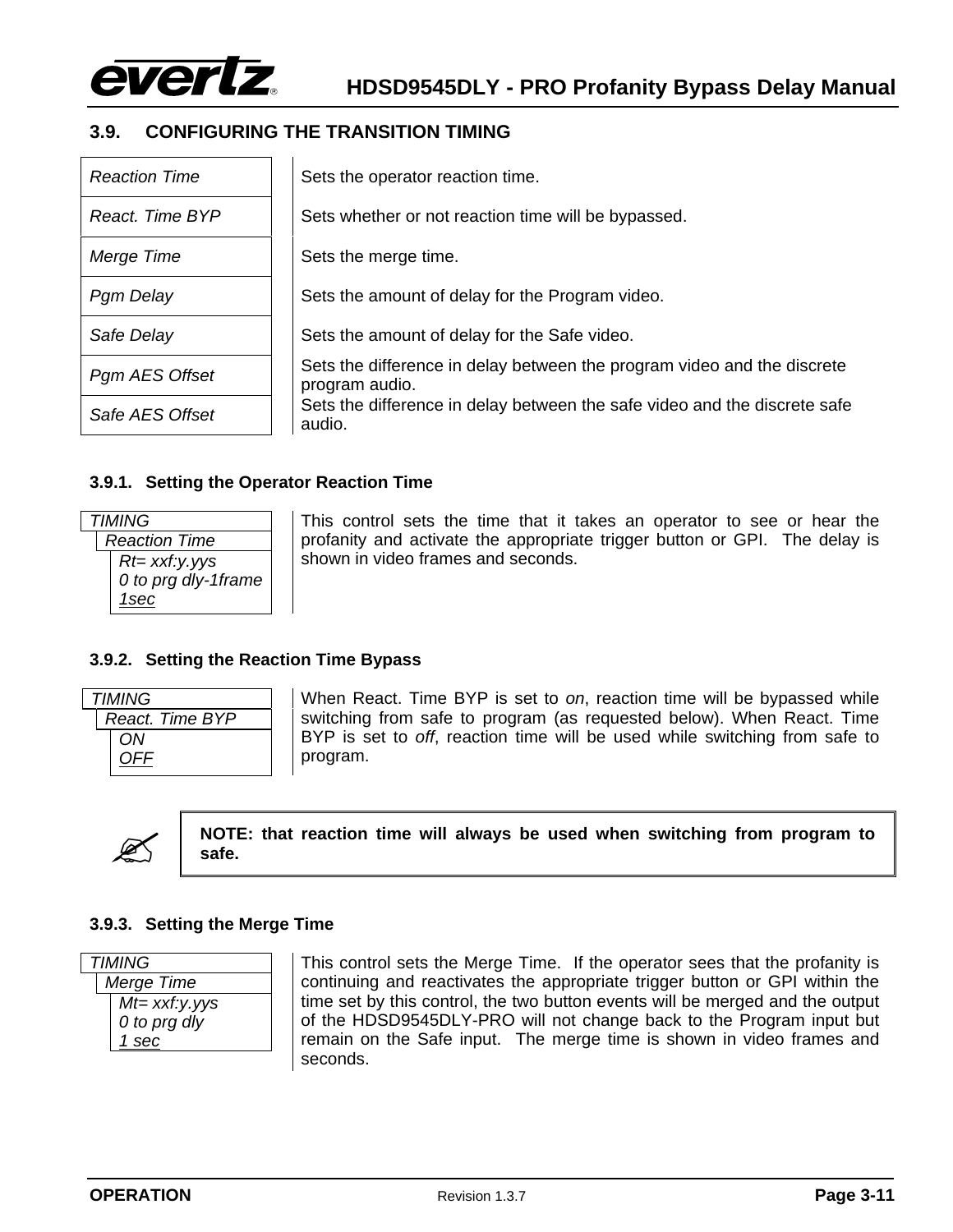

#### <span id="page-43-0"></span>**3.9.4. Setting the Video Delay Time**

The total amount of delay memory (24 seconds on standard units, 40 seconds with HD40 option) in HDSD9545DLY-PRO is divided between the *Program Delay* and the *Safe Delay,* so the setting of one delay determines the maximum value of the other. Typically the delay is set so that the program video and safe video are both delayed by 12 seconds maximum.



**The** *Program Delay* **and** *Safe Delay* **parameters are REAL TIME ADJUSTMENTS and will affect the output video timing immediately. These settings should not be adjusted when the output video is in the broadcast chain.** 

#### <span id="page-43-1"></span>**3.9.4.1. Setting the Program Video Delay Time**

| TIMING           |  |  |
|------------------|--|--|
| Program Delay    |  |  |
| $Pd = xxf:y.yys$ |  |  |
| 4 sec            |  |  |

This menu item sets the amount of delay that is applied to the program video. This time also determines when the timed transitions will occur. The program audio delay is normally equal to the *Program Delay* but can be offset using the *Program Offset* menu item. The delay is shown in video frames and seconds.

#### <span id="page-43-2"></span>**3.9.4.2. Setting the Safe Video Delay Time**

| TIMING |                  |  |
|--------|------------------|--|
|        | Safe Delay       |  |
|        | $Sd = xxf:y.yys$ |  |
|        | 4 sec            |  |
|        |                  |  |

This menu item sets the amount of delay that is applied to the safe video. The safe audio delay is normally equal to the *Safe Delay* but can be offset using the *Safe Offset* menu item. The delay is shown in video frames and seconds. The total memory in the unit less the amount of memory taken for the *Program Delay* determines the maximum *Safe Delay* value.

#### <span id="page-43-3"></span>**3.9.5. Setting the Program Audio Delay Time**



The program discrete audio delay is normally equal to the *Program Delay*. If it is necessary to retime the audio to achieve lip sync, the program audio delay time can be offset using the *Program Offset* menu item. To set the audio delay less than the video delay, set the Offset to a negative number (shown in milliseconds).

#### <span id="page-43-4"></span>**3.9.6. Setting the Safe Audio Delay Time**

| TIMING |                       |  |  |
|--------|-----------------------|--|--|
|        | Safe AES Offset       |  |  |
|        | Sofs=(zzzzms)         |  |  |
|        | $-2000$ to $+2000$ ms |  |  |
|        | <b>Oms</b>            |  |  |

The safe discrete audio delay is normally equal to the *Safe Delay*. If it is necessary to retime the audio to achieve lip sync, the safe audio delay time can be offset using the *Safe Offset* menu item. To set the audio delay less than the video delay, set the Offset to a negative number (shown in milliseconds).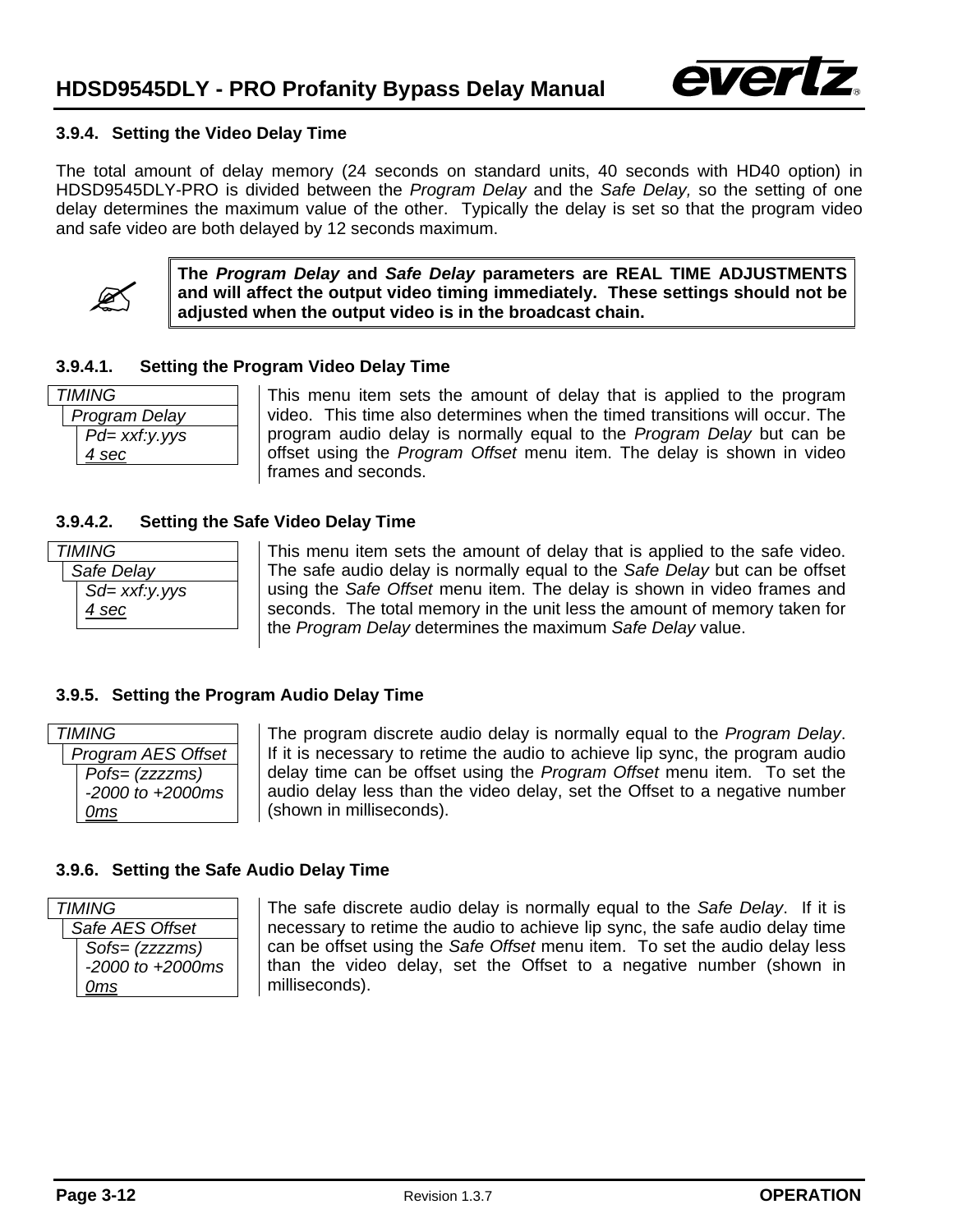

#### <span id="page-44-0"></span>**3.10. CONFIGURING THE VIDEO**

The *VIDEO* menus are used to configure the video and reference standard, system phasing, and other general items related to the video. The chart below shows the items available in the *VIDEO* menu. Sections [3.10.1](#page-46-3) to [3.10.5](#page-46-2) provide detailed information about each of the sub-menus.

| Video Standard     | Sets the video standard for the system                                     |  |  |
|--------------------|----------------------------------------------------------------------------|--|--|
| Video Reference    | Selects the reference video standard                                       |  |  |
| Output H Phase     | Sets the video output horizontal phase with respect to the reference video |  |  |
| Output V Phase     |                                                                            |  |  |
| <b>Bypass Mode</b> | Selects the video bypass mode                                              |  |  |
| Safe Mode          | Selects the Mode of Operation for the Safe Input                           |  |  |
| Pgm Blur Factor    | Selects the amount of video blur on the program delayed video path         |  |  |
| Safe Blur Factor   | Selects the amount of video blur on the safe delayed video path            |  |  |
|                    | Sets the video output vertical phase with respect to the reference video   |  |  |

#### <span id="page-44-1"></span>**3.10.1. Setting the Video Standard**

| <i>VIDEO</i>    |  |  |  |
|-----------------|--|--|--|
| Video Standard  |  |  |  |
| Std:525i/59.94  |  |  |  |
| Std:625i/50     |  |  |  |
| Std:1080i/59.94 |  |  |  |
| Std:1080i/50    |  |  |  |
| Std:720p/59.94  |  |  |  |

The *Video Standard* menu is used to select the type of video being used.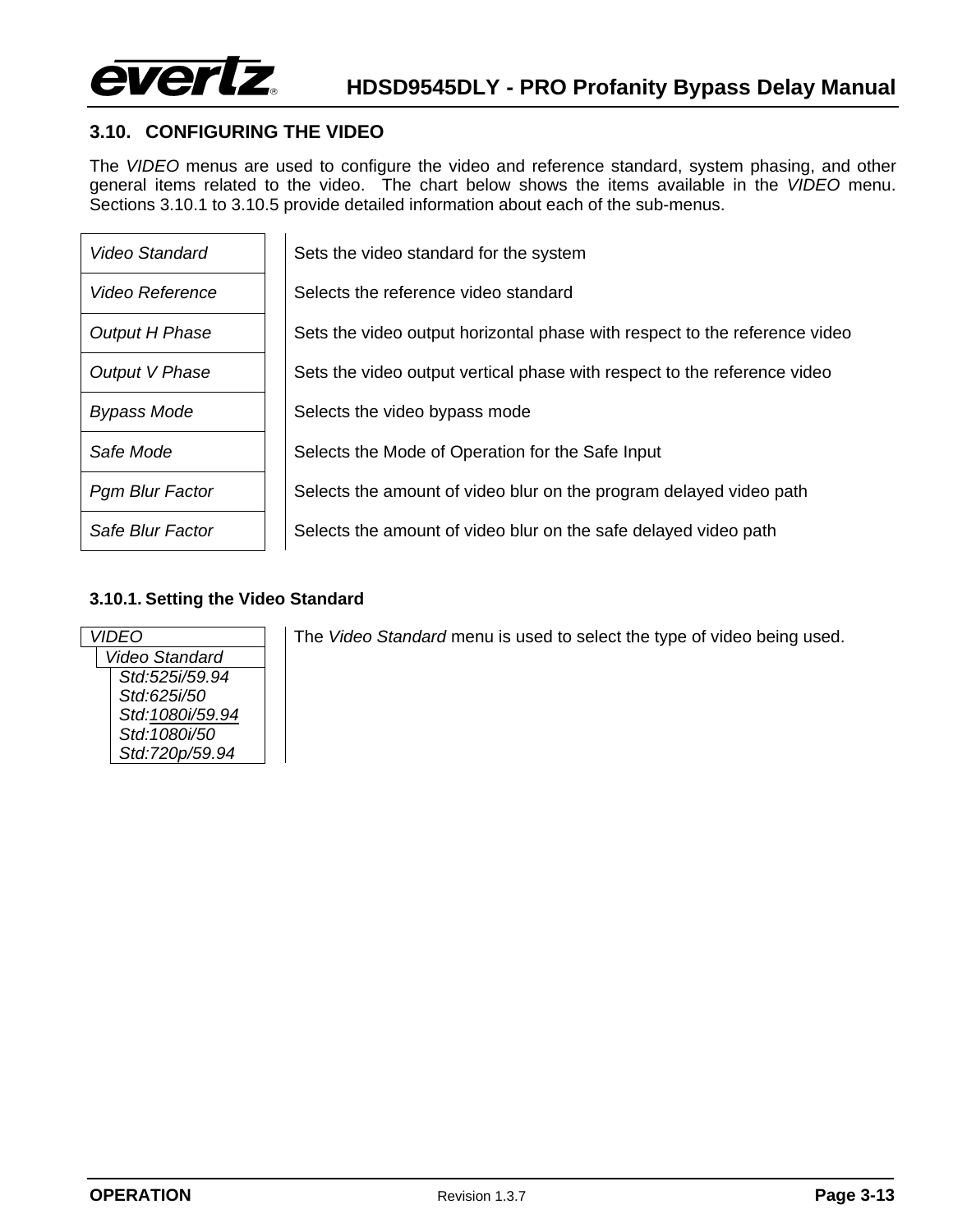

#### <span id="page-45-0"></span>**3.10.2. Setting up the Video Reference**

| <b>VIDEO</b><br>Video Reference                |       |                                                      | For proper timing of the video and audio signals an analog video genlock<br>reference must be supplied. The HDSD9545DLY-PRO can accept NTSC |
|------------------------------------------------|-------|------------------------------------------------------|---------------------------------------------------------------------------------------------------------------------------------------------|
| ref:ntsc/59.94                                 |       | (525i/59.94) or Tri-level sync HD video references.  |                                                                                                                                             |
| ref:625i/50<br>ref:1080i/59.94<br>ref:1080i/50 |       | the video program material passing through the unit. | In general, the reference video should be chosen to match the standard of                                                                   |
| ref:720p/59.94                                 | used. |                                                      | For SD program video, a standard definition reference video signal must be                                                                  |
|                                                |       | used as long as it is at the same frame rate.        | For HD program video, a standard definition reference video signal can be                                                                   |
|                                                | e.g.  | <b>HDSDI PGM Video</b><br>1080i/59.94                | Analog Genlock Video<br>525i/59.94<br>1080i/59.94                                                                                           |
|                                                |       | 720p/59.94                                           | 525i/59.94                                                                                                                                  |

#### <span id="page-45-3"></span><span id="page-45-1"></span>**3.10.3. Setting Up the Video Output Timing**

The output stage of the HDSD9545DLY-PRO contains a frame buffer and a line buffer so that the output video can be timed with respect to the reference video applied to the **VIDEO REF** input BNC.



**The** *Output V* **and** *Output H* **phase adjustments are REAL TIME ADJUSTMENTS and will affect the output video timing immediately. These settings should not be adjusted when the output video is in the broadcast chain.** 

#### **3.10.3.1. Setting the Vertical Phase of the Output Video**

<span id="page-45-2"></span>

| <i>VIDEO</i> |                       |                     |  |  |
|--------------|-----------------------|---------------------|--|--|
|              | <b>Output V Phase</b> |                     |  |  |
|              |                       | V Phase: $0$ to Max |  |  |
|              |                       | Lines               |  |  |
|              |                       | V Phase: 0          |  |  |
|              |                       |                     |  |  |

This control enables the user to set the vertical timing of the output video with respect to the genlock reference input. There are separate settings of V phase offset for each output video type. Setting this control to 1 keeps the output video in time with the genlock reference.

720p/59.94

Increasing the value will delay the output video in one-line increments of the output video standard. In order to advance the vertical timing of the output video with respect to the genlock reference, set the control to the maximum total number of lines of the output video minus the number of lines that you wish to advance the output video. (E.g. for 1080i/59.94 output video the total number of lines is 1125, so to advance the output video 5 lines set the value to 1120.) When if increasing the *Output V Phase* value causes it to go beyond the limit of the frame buffer, the *Output V Phase* will wrap to the beginning of the frame buffer resulting in a change of one frame of throughput delay between the video input and the video output.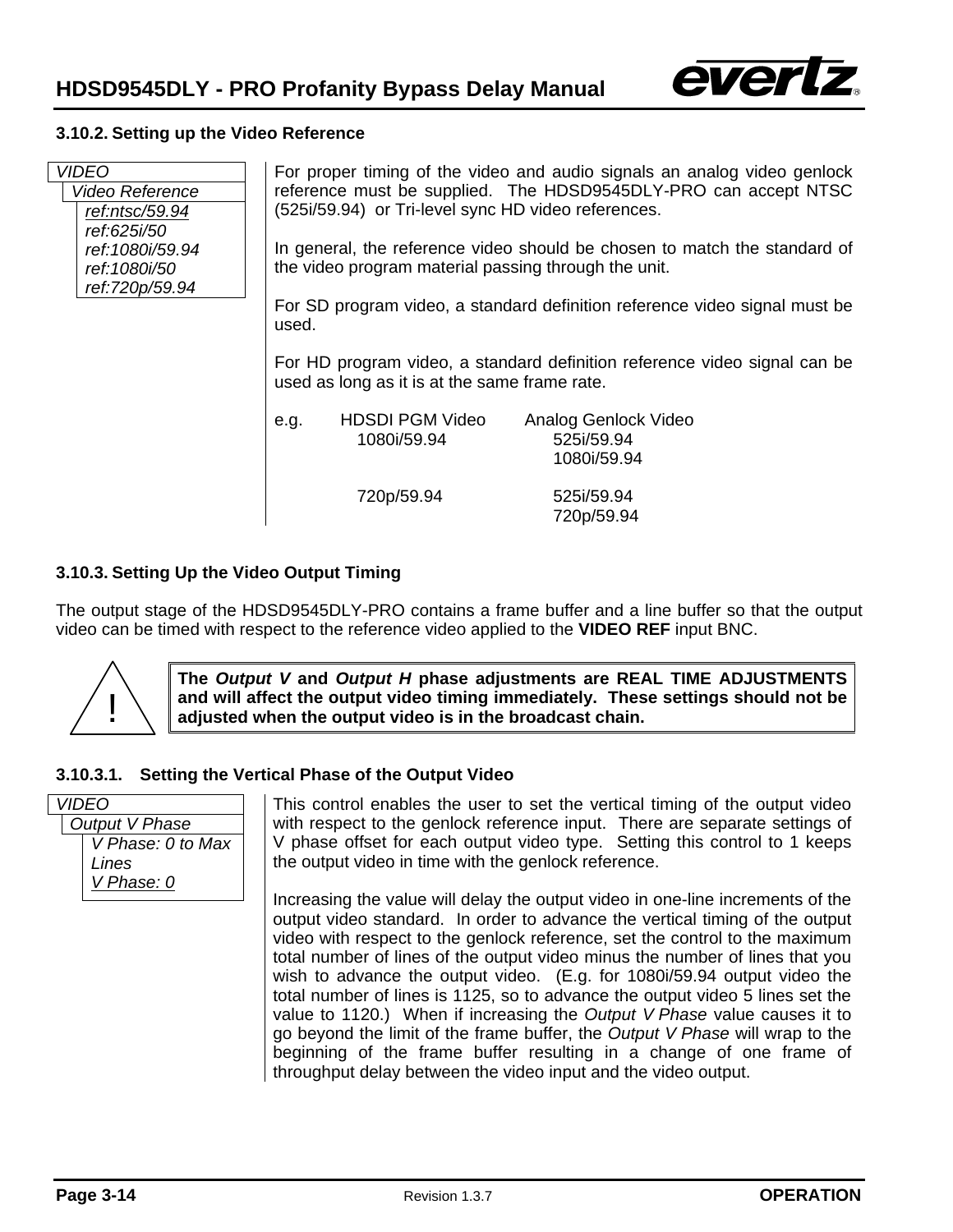

#### <span id="page-46-0"></span>**3.10.3.2. Setting the Horizontal Phase of the Output Video**

| <i>VIDEO</i>      |  |  |
|-------------------|--|--|
| Output H Phase    |  |  |
| H Phase: 0 to Max |  |  |
| samples           |  |  |
| H Phase: 0        |  |  |
|                   |  |  |

 This control enables the user to set the horizontal timing of the output video with respect to the genlock reference input. There are separate settings of Output H phase for each output video type. Setting this control to 0 keeps the output video in time with the genlock reference.

Increasing the value will delay the output video in one-sample increments. In order to advance the horizontal timing of the output video with respect to the reference video, set the control to the maximum number of samples per line for the output video standard minus the number of samples that you wish to advance the output video. (E.g. for 1080i/59.94 output video the total number of samples per line is 2200, so to advance the output video 5 samples set the value to 2195.) When if increasing the *Output H Phase* value causes it to go beyond the limit of the line buffer, the *Output H Phase* will wrap to the beginning of the line buffer and the *Output V Phase* will change by 1 line.

#### <span id="page-46-1"></span>**3.10.4. Setting the Video Bypass Mode**

<span id="page-46-3"></span>

| <i>VIDEO</i> |                      |  |  |
|--------------|----------------------|--|--|
|              | <b>Bypass Mode</b>   |  |  |
|              | <b>Xpoint Bypass</b> |  |  |
|              | <b>Relay Bypass</b>  |  |  |

This control enables the user to select how the video will be bypassed when a bypass transition is triggered or the "Relay Bypass" button is pressed.

When you select *xpoint* bypass mode, the bypass is done electronically through activating the appropriate cross point in the router block. This allows the delayed video to continue undisturbed.

When you select *relay* bypass mode, the bypass is executed by activating the bypass relay on the program input. This will cut off the video input to the unit and cause the delayed video to stop.

#### <span id="page-46-2"></span>**3.10.5. Enabling Safe Capture Mode**

| <b>VIDEO</b>   | This control enables the user to select the mode of operation for the       |
|----------------|-----------------------------------------------------------------------------|
| Safe Mode      | Delayed Safe Input.                                                         |
| Normal delay   | Normal delay – Delay controlled by the safe delay setting                   |
| Repeat frame   | Repeat frame – Captured frame is continually repeated                       |
| Cont. Loop     | Cont. Loop - Captured loop is continually repeated                          |
| Loop on switch | Loop on switch – Captured loop is repeated while the safe input is selected |
|                | to be the On-Air source. Play always commences from the first frame at the  |
|                | instant the On-Air source changes.                                          |
|                |                                                                             |

Note: To capture a frame/loop the Safe Capture Transition is used.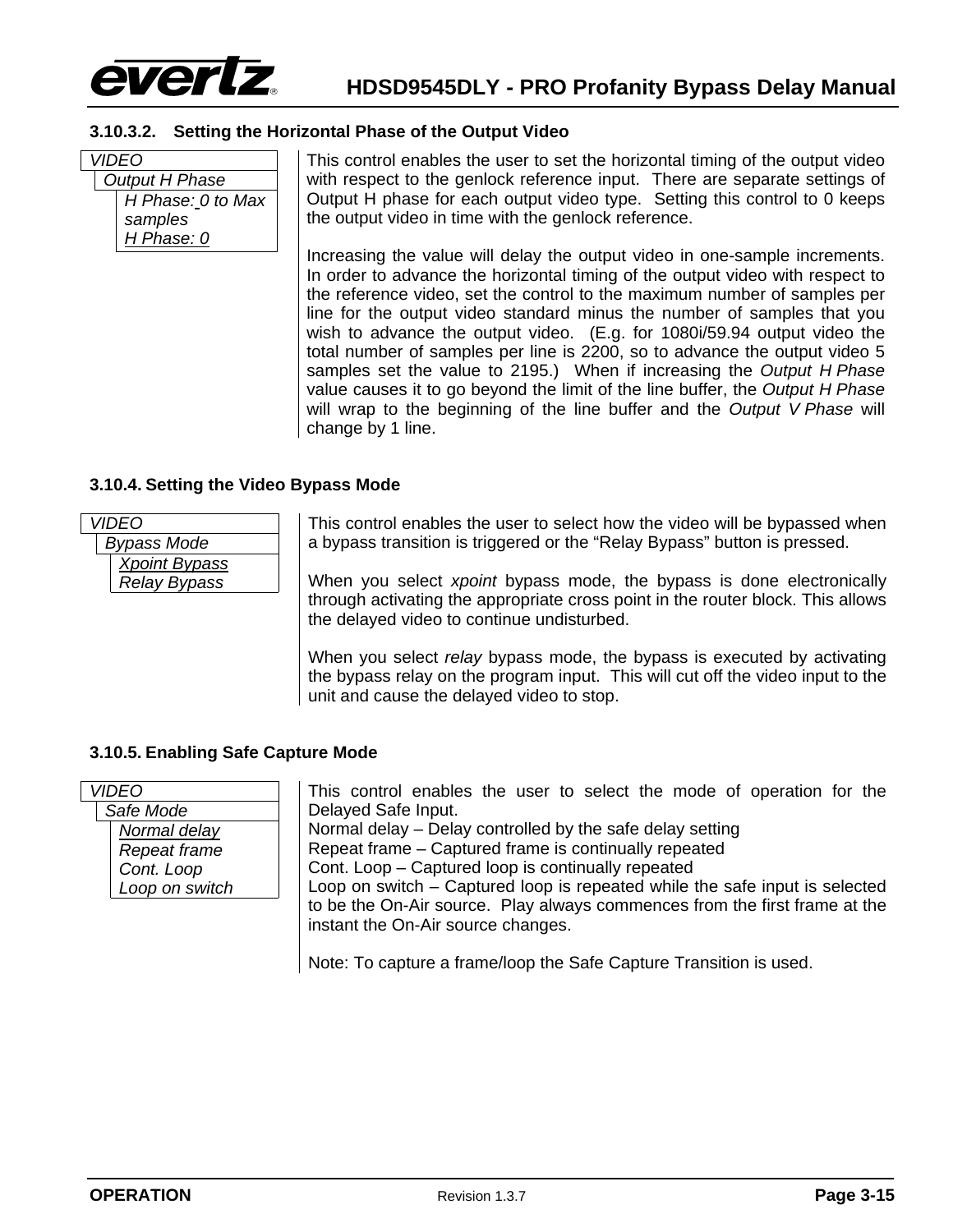

#### <span id="page-47-0"></span>**3.10.6. Setting the Amount of Blur on the Program Delayed Video**

| <i>VIDEO</i> |                 |  |  |
|--------------|-----------------|--|--|
|              | Pgm Blur Factor |  |  |
|              | PgmBF:0 to 8    |  |  |
|              | PbmBF:8         |  |  |
|              |                 |  |  |

 $\lceil$ 

 This control enables the user to set the amount of blurring that will be applied to the delayed program video when the *pgm blur* or *t pgm blur* transition is selected.

Increasing the value will increase the amount of blurring.

#### <span id="page-47-1"></span>**3.10.7. Setting the Amount of Blur on the Safe Delayed Video**

| VIDFO            |              |  |
|------------------|--------------|--|
| Safe Blur Factor |              |  |
|                  | SafBF:0 to 8 |  |
|                  | SafBF:8      |  |
|                  |              |  |

 This control enables the user to set the amount of blurring that will be applied to the delayed safe video when the *safe blur* or *t safe blur* transition is selected.

Increasing the value will increase the amount of blurring.

#### <span id="page-47-2"></span>**3.11. CONFIGURING THE AUDIO**

The *AUDIO* menus are used to configure the audio reference, and SoftSwitch™ settings for each of the audio channel pairs. The chart below shows the items available in the *AUDIO* menu. Sections [3.11.1](#page-48-0) to [3.11.2](#page-48-1) provide detailed information about each of the sub-menus.

| AES 1 SS              | Selects whether SoftSwitch™ is enabled for the AES A 1 pair             |
|-----------------------|-------------------------------------------------------------------------|
| AES 2 SS              | Selects whether SoftSwitch™ is enabled for the AES A 2 pair             |
| AES 3 SS              | Selects whether SoftSwitch™ is enabled for the AES A 3 pair             |
| AES 4 SS              | Selects whether SoftSwitch™ is enabled for the AES A 4 pair             |
| <b>Embed Audio SS</b> | Selects whether SoftSwitch™ is enabled for the embedder group 1-4 audio |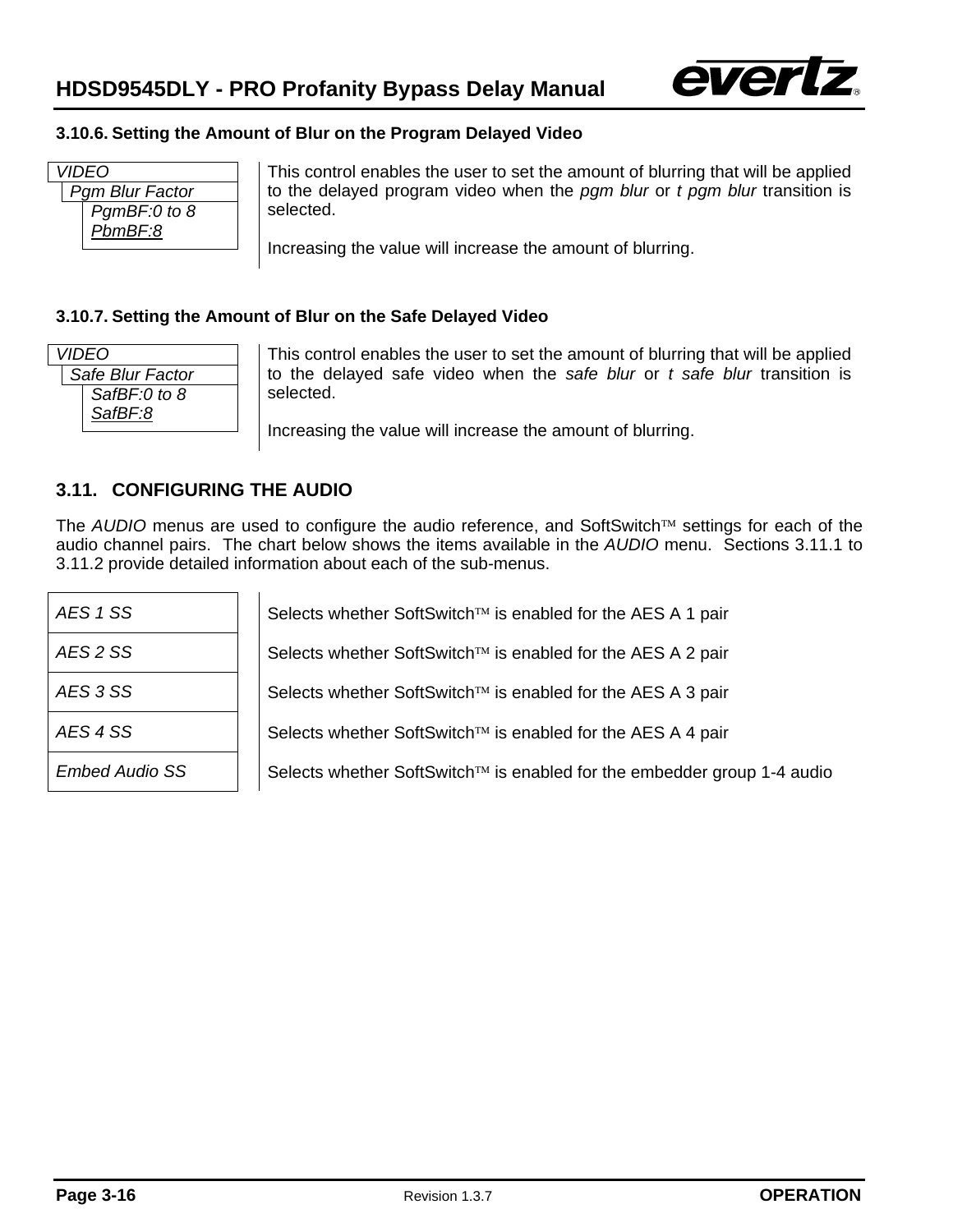

#### <span id="page-48-0"></span>**3.11.1. Enabling the AES Audio SoftSwitch**™ **for Clean Audio Switches**

There are four identical menu items that allow the user to enable the Audio SoftSwitch™ on each of the AES A outputs. When SoftSwitch is On, the unit will provide a clean AES switch on the respective AES audio buss. For the sake of simplicity, only the menu item for the AES 1 output will be shown in the manual.

| AUDIO                                        |  |  |  |
|----------------------------------------------|--|--|--|
| AES 1 SS                                     |  |  |  |
| AES1 SS:off<br>AES1 SS:on<br>AES1 SS:non pcm |  |  |  |
|                                              |  |  |  |
|                                              |  |  |  |
|                                              |  |  |  |

 $\mathbf{I}$ 

This menu allows the user to control SoftSwitch™ on the AES 1 output.

Select *Off* to disable SoftSwitch™. AES audio switches may 'pop'.

Select *On* to enable SoftSwitch™ and perform clean AES audio switches when using linear audio sources

Select *non pcm* to allow the unit to perform clean switches when switching non-pcm audio sources such as Dolby E.

#### <span id="page-48-1"></span>**3.11.2. Enabling the Embedded Audio SoftSwitch**™ **For Clean Audio Switches**

| AUDIO |                       |                |  |
|-------|-----------------------|----------------|--|
|       | <b>Embed Audio SS</b> |                |  |
|       |                       | Emb Aud SS:off |  |
|       |                       | Emb Aud SS:on  |  |
|       |                       |                |  |

This menu allows the user to control Audio SoftSwitch™ on the Embedded audio (all groups). When SoftSwitch is On, the unit will provide a clean audio switch. When using non-pcm embedded audio such as Dolby E, set the embedded SoftSwitch™ to Off.

Select *Off* to disable SoftSwitch™. Embedded audio switches may 'pop'.

Select *On* to enable SoftSwitch™ and perform clean embedded audio switches when using linear audio sources.

#### <span id="page-48-2"></span>**3.12. SAVING AND RECALLING CONFIGURATION PRESETS**

The *PRESET* menu allows the user to save specific configurations to one of ten non-volatile presets. Using this menu, these presets can be restored, or the user can restore the unit to its factory preset configuration. The chart below shows the items available in the *PRESET* menu. Sections [3.12.1](#page-49-0) and [3.13.2](#page-50-1) provide detailed information about each of the sub-menus.

*Recall Preset* This allows the user to recall the unit's configuration from the factory defaults or one of ten user presets.

*Store Preset* | This allows the user to save the current unit configuration to one of ten user presets.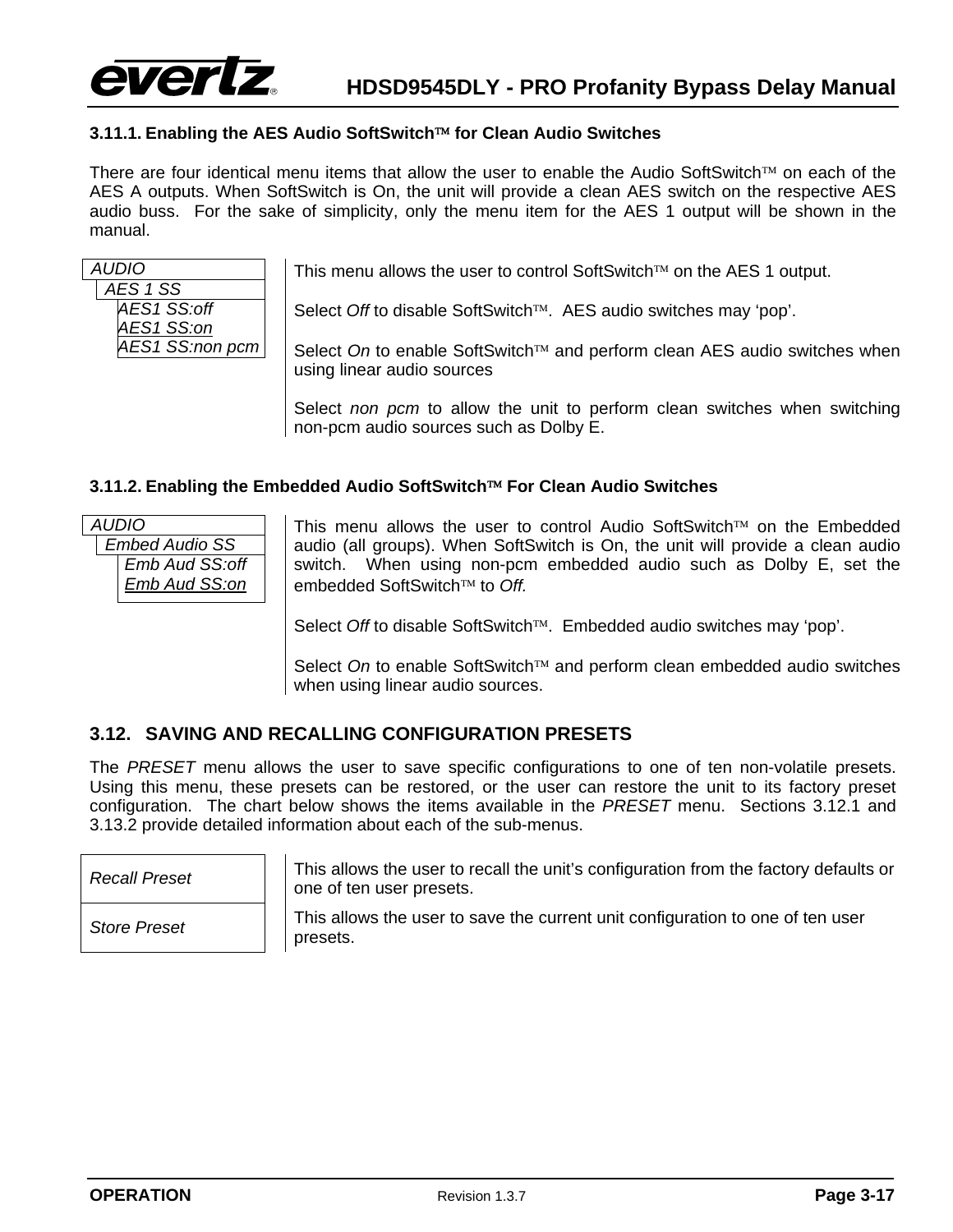

#### <span id="page-49-0"></span>**3.12.1. Recalling a Preset Configuration**



" **Loading a factory preset or user preset will override all of your current configuration items.** 

| PRESET               |                  |  |
|----------------------|------------------|--|
| <b>Recall Preset</b> |                  |  |
|                      | factory defaults |  |
|                      | 1 to 10          |  |

This control is used to recall the values of all the programmable features in the unit saved in one of ten user presets, or to restore the factory default configuration.

Use the  $\uparrow$  or  $\downarrow$  keys to select the preset that you want to load. Pressing the **SELECT** key when this preset is shown will prompt you to confirm that you want to load the preset configuration. To proceed, press the **SELECT** key one more time to actually load the preset. The front panel display will briefly show a message indicating that the preset configuration has been loaded.

#### <span id="page-49-1"></span>**3.12.2. Saving the Configuration to a User Preset**



This control is used to save the values of all the programmable features in the unit in one of ten user presets.

Use the  $\uparrow$  or  $\downarrow$  keys to select the preset that you want to save. Pressing the **SELECT** key when "Store #x" (where x=preset 1-10) is shown immediately overwrites the values currently saved in the user preset and reverts up one level to "Store Preset". To proceed, press the **SELECT** key one more time to actually save the preset. It takes approximately 30 seconds to complete copying the preset to non-volatile memory after you save it.

#### <span id="page-49-2"></span>**3.13. MANAGING THE FIRMWARE**

The *FIRMWARE* menu allows the user to view the Firmware version and to update the firmware to a new version. The chart below shows the items available in the *FIRMWARE* menu. Sections [3.13.1](#page-50-0) and [3.13.2](#page-50-1)  provide detailed information about each of the sub-menus.

| <i><b>Firmware Version</b></i> |  |
|--------------------------------|--|
| Maximum Delay                  |  |
| <b>Reboot Now</b>              |  |

**This allows the user to view the current firmware version.** 

This allows the user to view the maximum delay available in the unit.

This allows the user to reboot the unit after a firmware update.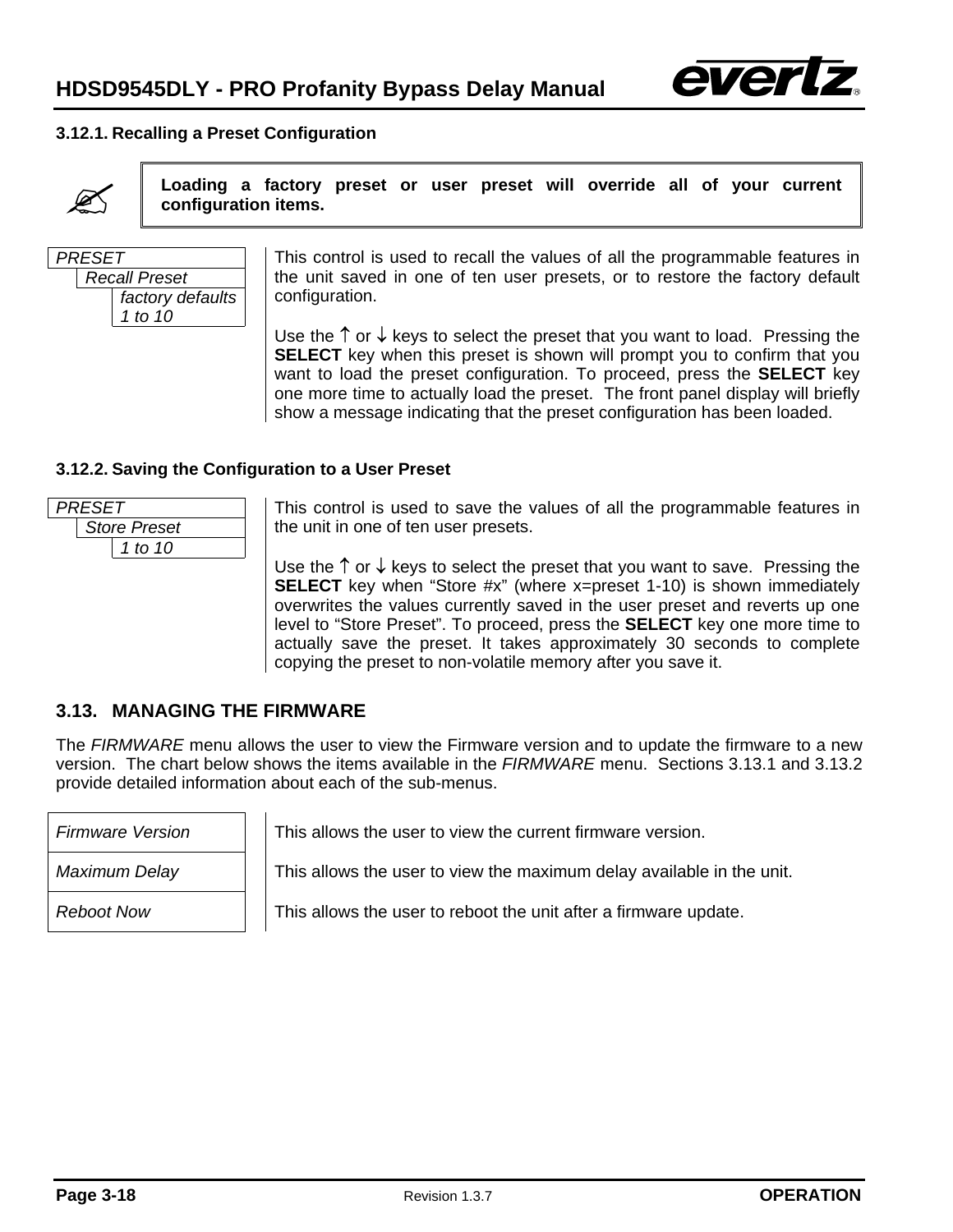

#### <span id="page-50-0"></span>**3.13.1. Viewing the Firmware Version**

| <i>FIRMWARE</i> |  |                         |  |
|-----------------|--|-------------------------|--|
|                 |  | <b>Firmware Version</b> |  |
|                 |  | HDSD9545DL              |  |
|                 |  | Y-PRO                   |  |
|                 |  | Version 1.0             |  |
|                 |  | <b>Build 22</b>         |  |
|                 |  |                         |  |

This menu item is used to view the firmware version of the unit.

Pressing the **SELECT** key when this menu item is displayed will show the firmware name. Use the  $\uparrow$  or  $\downarrow$  keys to view the version and build number.

#### <span id="page-50-1"></span>**3.13.2. Viewing the Maximum Delay**

| <b>FIRMWARE</b> |                   |
|-----------------|-------------------|
|                 | Maximum Delay     |
|                 | $SD$ Delay = $xx$ |
|                 | sec               |
|                 | $HD$ Delay = $xx$ |
|                 | sec               |
|                 |                   |

This menu item is used to view the firmware version of the unit.

Pressing the **SELECT** key when this menu item is displayed will show the maximum delay. Use the ↑ or ↓ keys to view the HD and SD maximum delay.

#### <span id="page-50-2"></span>**3.13.3. Updating the Firmware Version**

|  | <b>FIRMWARE</b>   |  |
|--|-------------------|--|
|  | <b>Reboot Now</b> |  |
|  |                   |  |
|  |                   |  |
|  |                   |  |
|  |                   |  |
|  |                   |  |

After new firmware has been loaded into the unit using an FTP connection the unit will require rebooting. This menu item provides a convenient way of doing this without removing the power. For more information about updating the firmware in the unit see section [4.3.1.](#page-58-0)

Pressing the **SELECT** key when this menu item is shown will prompt you to reboot the unit. Press the **SELECT** key one more time to reboot the unit.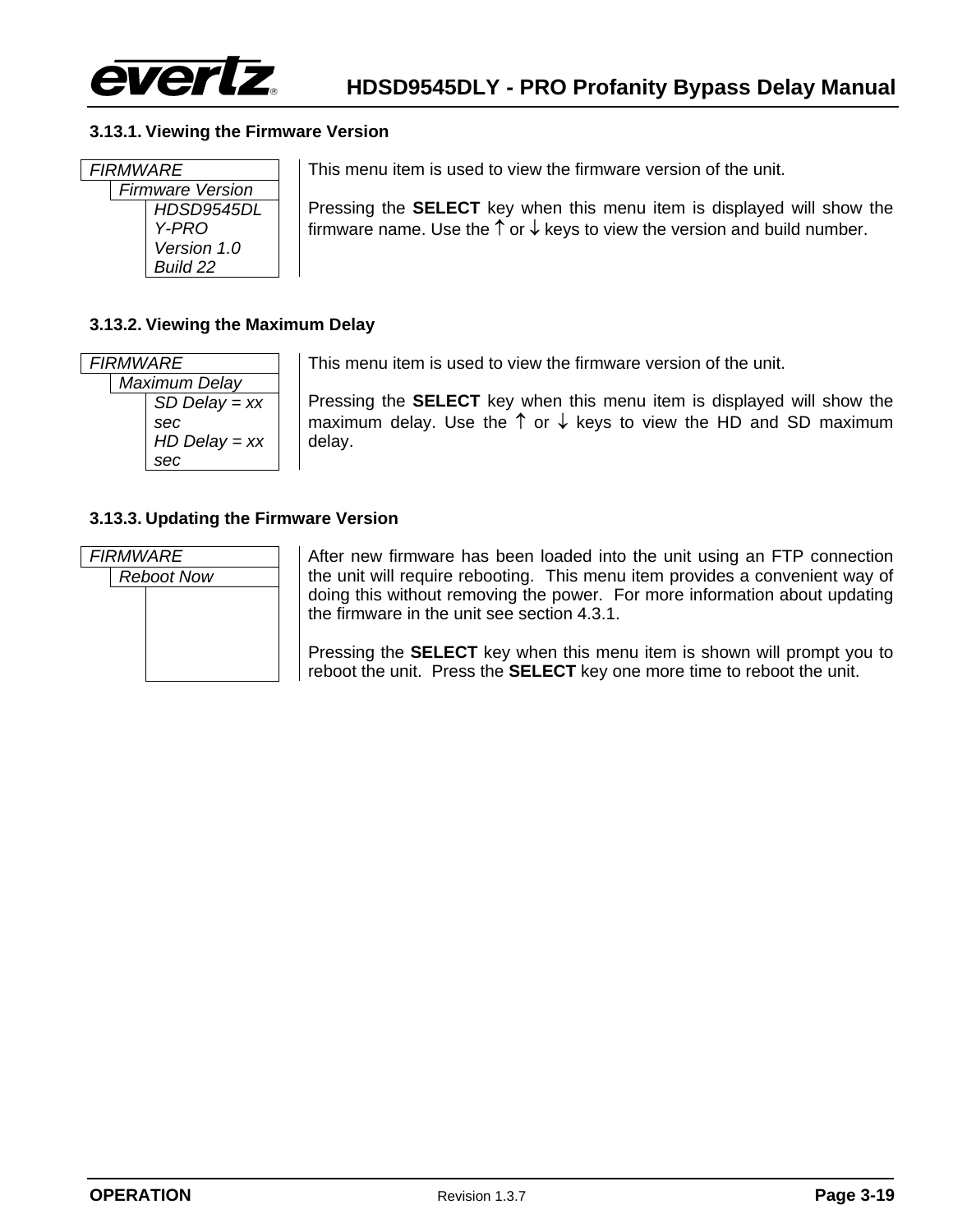

*This page left intentionally blank*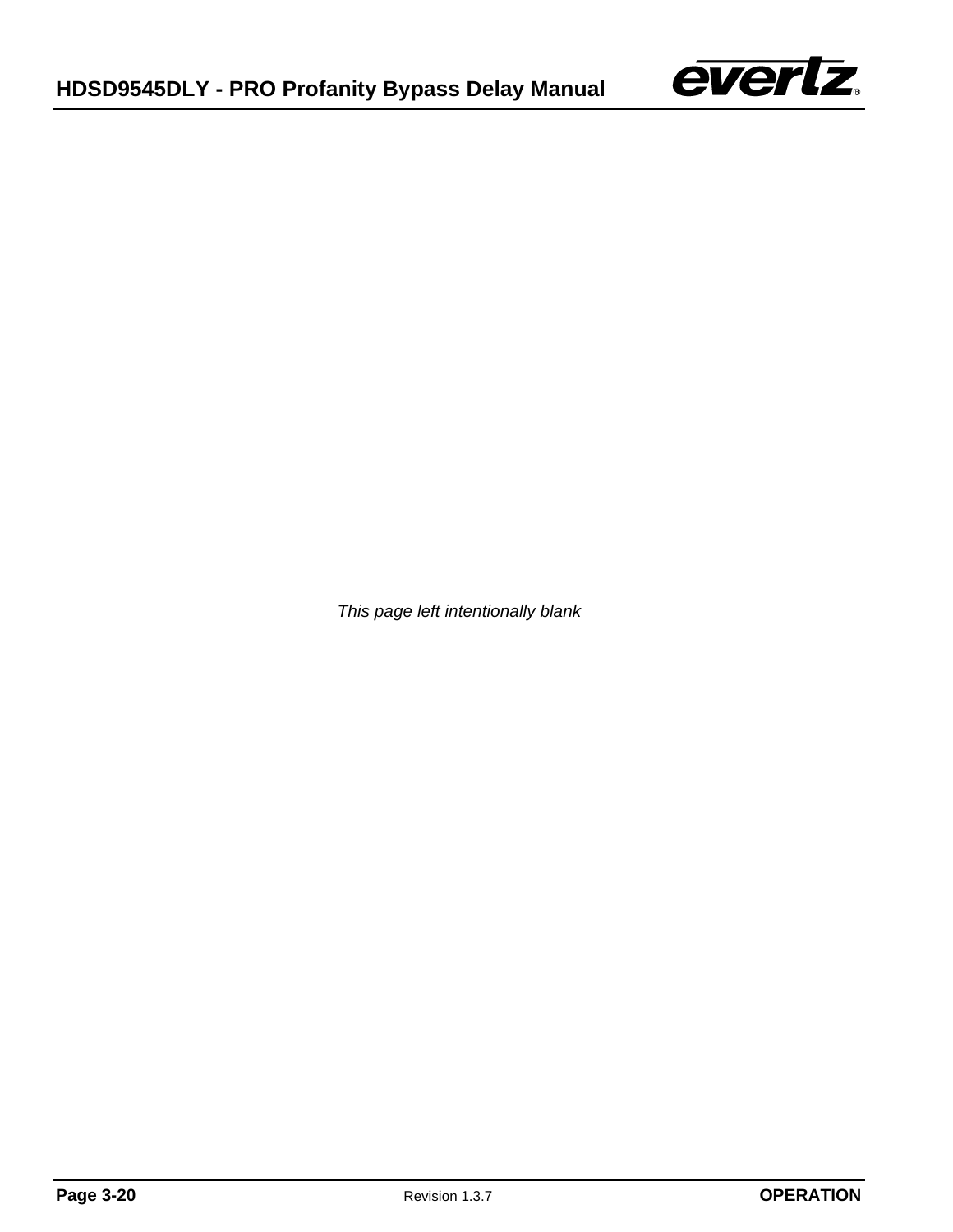

## **CHAPTER 4: TECHNICAL DESCRIPTION**

## **TABLE OF CONTENTS**

| 4. |                                                                                                                                                                             |  |
|----|-----------------------------------------------------------------------------------------------------------------------------------------------------------------------------|--|
|    |                                                                                                                                                                             |  |
|    | 4.2.2.1. Configuring the Unit for a DARS Reference<br>(DARS reference not implemented at the time of writing)  4-4<br>4.2.2.2. Configuring the Module for Firmware Upgrades |  |
|    | 4.3.2.2. Step 2 - Invoke Upload Mode from the Terminal Program  4-9                                                                                                         |  |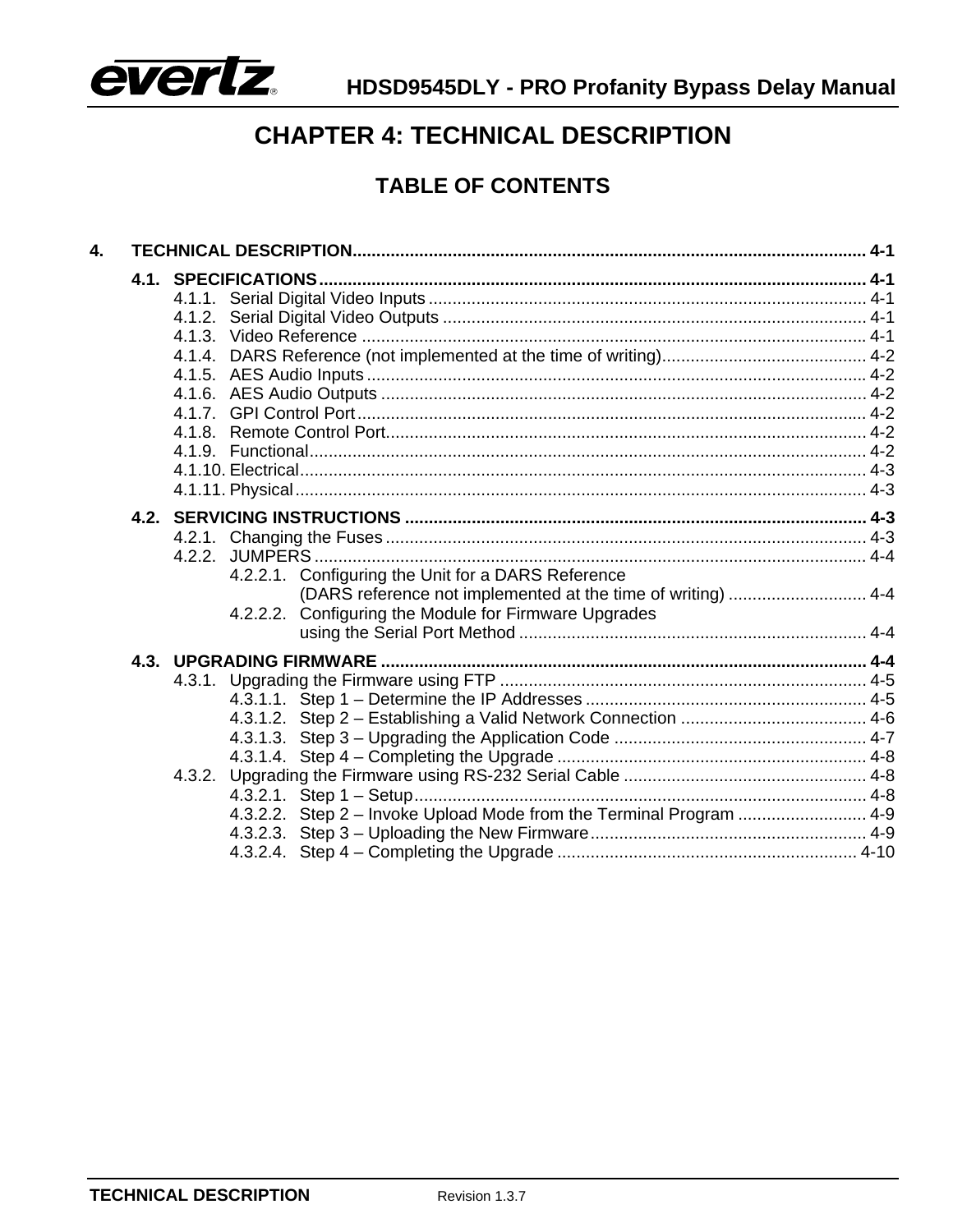

*This page left intentionally blank*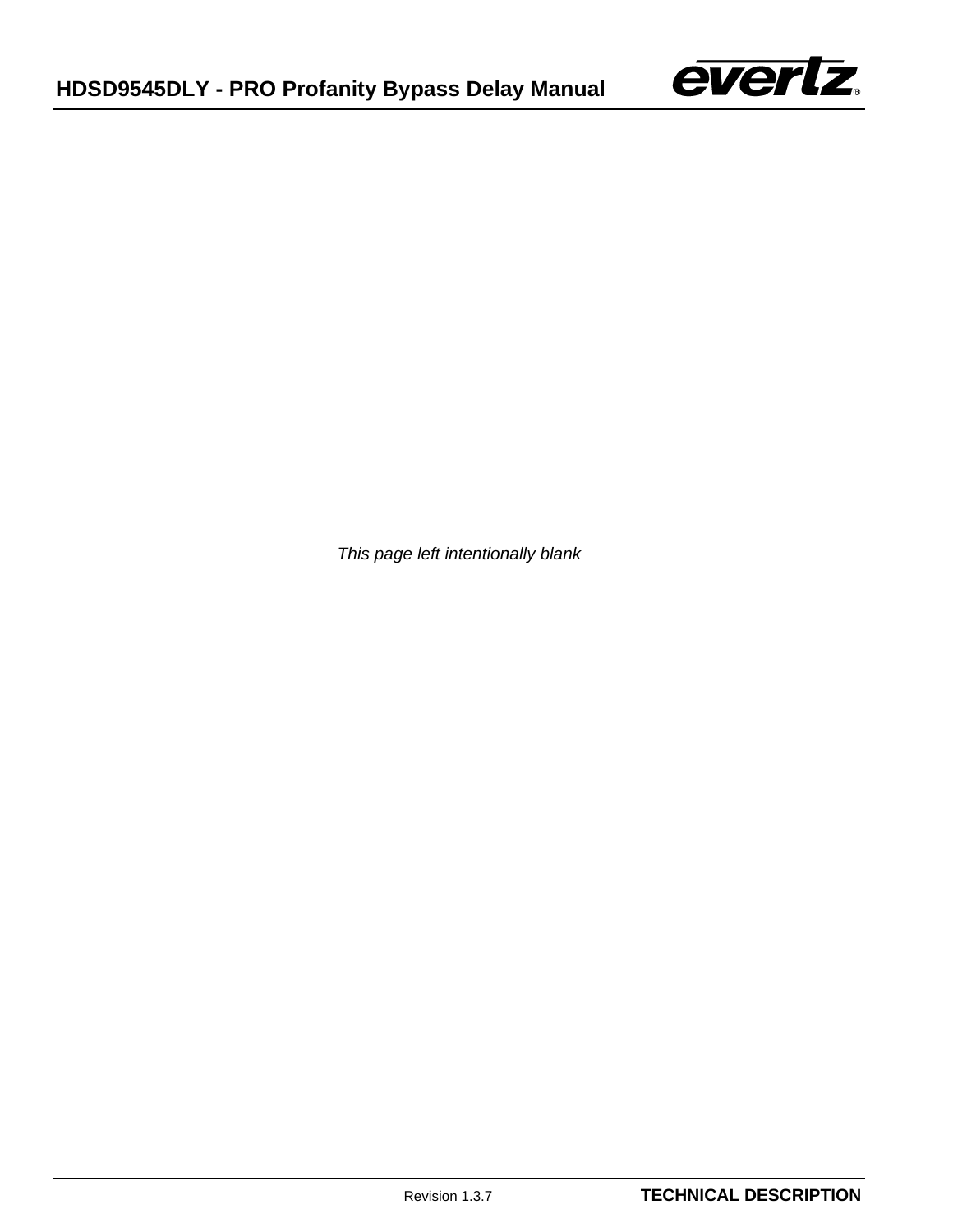

### <span id="page-54-0"></span>**4. TECHNICAL DESCRIPTION**

### <span id="page-54-1"></span>**4.1. SPECIFICATIONS**

#### <span id="page-54-2"></span>**4.1.1. Serial Digital Video Inputs**

| <b>Standards:</b><br><b>Number of Inputs:</b> | SMPTE 292M (1.5 Gb/s), SMPTE 259M (270Mb/s) - see Table 2-3                                |
|-----------------------------------------------|--------------------------------------------------------------------------------------------|
| <b>Connector:</b>                             | BNC per IEC 61169-8 Annex A                                                                |
| <b>Equalisation:</b>                          |                                                                                            |
| <b>HD Video Stds:</b>                         | Automatic up to 50m on Input A and 140m on Input B<br>with Belden 1694 or equivalent cable |
| <b>SD Video Stds:</b>                         | Automatic up to 250m with Belden 8281 or equivalent cable                                  |
| <b>Return Loss:</b>                           |                                                                                            |
| Input A:                                      | > 15 dB up to 1.0 Gb/s, >10dB at 1.5 Gb/s                                                  |
| Input B:                                      | > 15 dB up to 1.5 Gb/s                                                                     |

#### <span id="page-54-3"></span>**4.1.2. Serial Digital Video Outputs**

| Standard:                    | Same as Input                                                    |  |
|------------------------------|------------------------------------------------------------------|--|
|                              | <b>Number of Outputs:</b> 5 outputs (2 copies of Output A)       |  |
|                              | Input A bypass protected to output A1.                           |  |
| <b>Connector:</b>            | BNC per IEC 61169-8 Annex A                                      |  |
| <b>Signal Level:</b>         | 800mV nominal                                                    |  |
| <b>DC Offset:</b>            | $0V \pm 0.5V$                                                    |  |
| <b>Rise and Fall Time:</b>   |                                                                  |  |
| <b>HD Video Stds:</b>        | 200ps nominal                                                    |  |
| <b>SD Video Stds:</b>        | 650ps nominal                                                    |  |
| Overshoot:                   | <10% of amplitude                                                |  |
| Wide Band Jitter: $< 0.2$ UI |                                                                  |  |
| <b>Output Return Loss:</b>   |                                                                  |  |
| A1                           | $>$ 10 dB up to 1.5 Gb/s                                         |  |
|                              | <b>Out A2, B, C, D, E</b> $> 15$ dB up to 1.5 Gb/s               |  |
| <b>Output Phase:</b>         | measured with respect to the Genlock reference                   |  |
|                              | 0 to a full frame of offset - separate H and V phase adjustments |  |

#### <span id="page-54-4"></span>**4.1.3. Video Reference**

| Type:                              | Menu selectable - depends on video format (See section Table 2-3)<br>NTSC or PAL Colour Black 1 V p-p<br>Composite Bi-level sync (525i/59.94 or 625i/50) 300 mV   |
|------------------------------------|-------------------------------------------------------------------------------------------------------------------------------------------------------------------|
| <b>Connectors:</b><br>Termination: | <b>HD Tri-level Sync</b><br>BNC per IEC 61169-8 Annex A<br>High impedance loop through or High impedance non-looping or 75 ohm non<br>looping (jumper selectable) |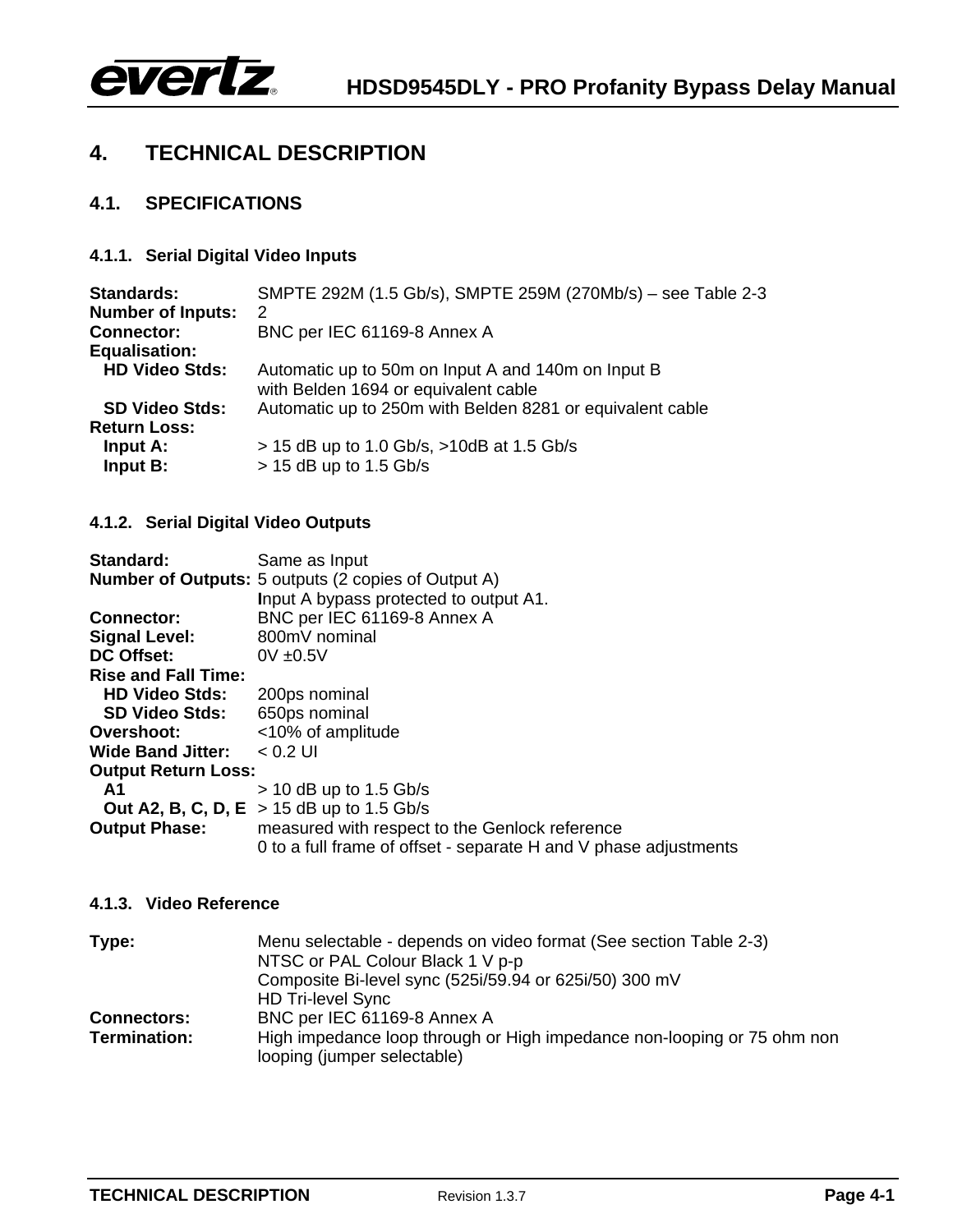

#### <span id="page-55-0"></span>**4.1.4. DARS Reference (not implemented at the time of writing)**

| Type:              | AES Digital Audio Signal with 48KHz sample rate.                     |
|--------------------|----------------------------------------------------------------------|
| Standard:          | SMPTE 276M-1995 single ended AES                                     |
| <b>Connectors:</b> | BNC per IEC 61169-8 Annex A                                          |
| Termination:       | High impedance non-looping or 75 ohm non looping (jumper selectable) |

#### <span id="page-55-1"></span>**4.1.5. AES Audio Inputs**

| <b>Standards:</b>        | SMPTE 276M single ended AES |
|--------------------------|-----------------------------|
| <b>Number of Inputs:</b> | 2 Groups of 4               |
| <b>Connector:</b>        | BNC per IEC 61169-8 Annex A |
| <b>Signal Level:</b>     | 1 V p-p $\pm$ 10%           |
| <b>Return Loss:</b>      | $>$ 25 dB up to 6 MHz       |

#### <span id="page-55-2"></span>**4.1.6. AES Audio Outputs**

| <b>Standards:</b>    | SMPTE 276M single ended AES                                                                |
|----------------------|--------------------------------------------------------------------------------------------|
|                      | <b>Number of Outputs:</b> 3 buses, 4 outputs per bus                                       |
|                      | Safe AES Inputs bypass protected to AES A outputs when bypass relay option is<br>installed |
| <b>Connector:</b>    | BNC per IEC 61169-8 Annex A                                                                |
| <b>Signal Level:</b> | 1 $v$ p-p                                                                                  |
| <b>Return Loss:</b>  | $>$ 35 dB up to 6 MHz                                                                      |
| Reference:           | From Video Reference.                                                                      |

#### <span id="page-55-3"></span>**4.1.7. GPI Control Port**

**Number of Inputs:** 8 opto-isolated, active high or active low, programmable functions **Number of Outputs:** 4 sets of relay contacts, normally closed, programmable functions **Relay Max Current:** 1 A at 30 V DC

#### <span id="page-55-4"></span>**4.1.8. Remote Control Port**

| Standard:         | <b>RS 232</b>                      |
|-------------------|------------------------------------|
| Connector:        | Software upgrade cable female DB-9 |
| <b>Baud Rate:</b> | 115200                             |
| Format:           | 8 bits, no parity, and 2 stop bits |

#### <span id="page-55-5"></span>**4.1.9. Functional**

**Maximum Total Delay: (configurable between live and safe inputs)**<br>**HDSD9545DLY-PRO** 24 seconds of HD or SD delay **HDSD9545DLY-PRO** 24 seconds of HD or SD delay<br>**HDSD9545DLY-PRO-HD40** 40 seconds of HD delay or 240 40 seconds of HD delay or 240 seconds of SD delay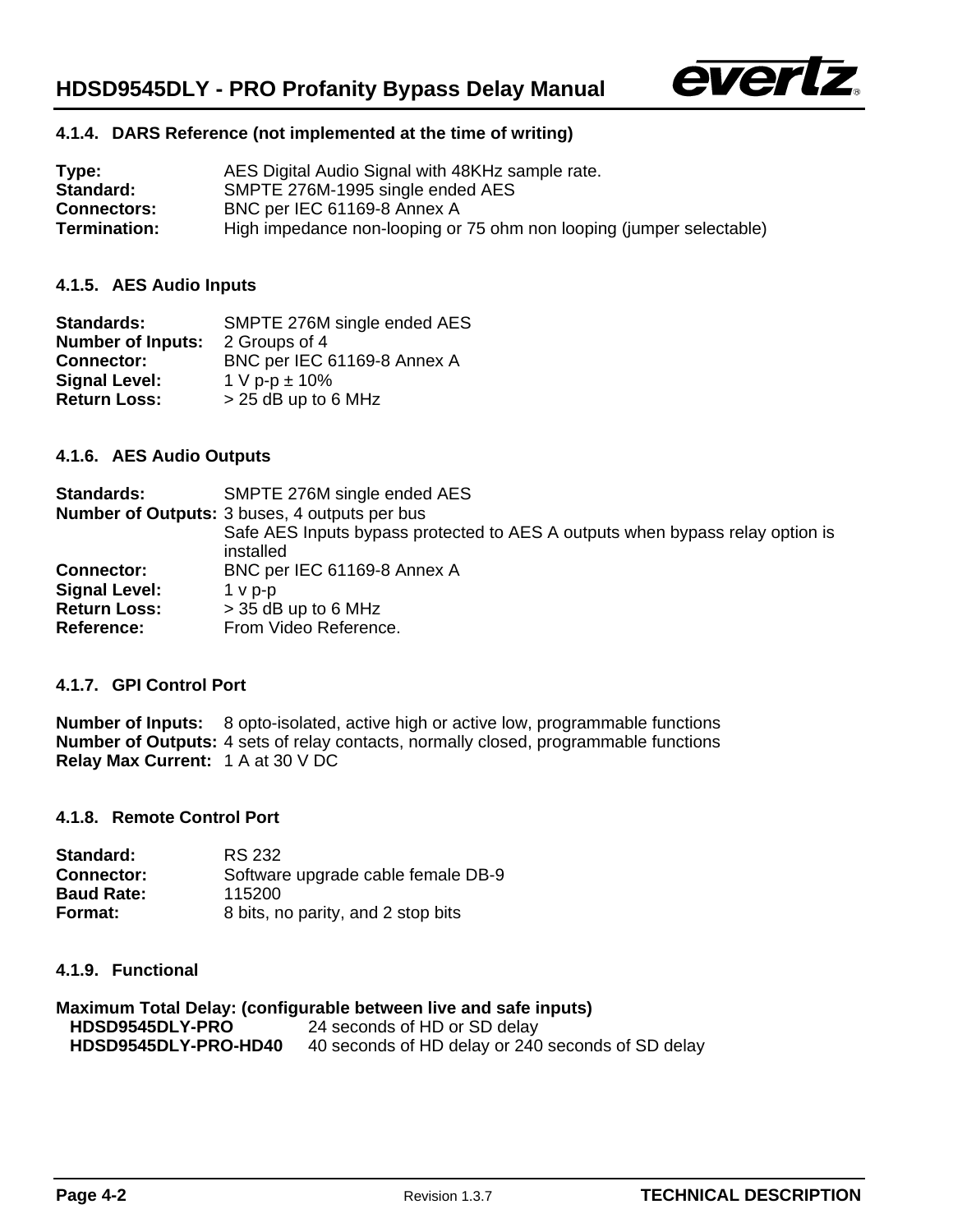

#### <span id="page-56-0"></span>**4.1.10. Electrical**

| Voltage:        | Auto ranging 100 $\Leftrightarrow$ 240 Volts AC, 50/60 Hz – dual redundant power supplies |
|-----------------|-------------------------------------------------------------------------------------------|
|                 | <b>Fuse Rating: 250 V, 1amp time delay</b>                                                |
| Power:          | 40 watts                                                                                  |
| Safety:         | TüV Listed, complies with EU safety directives                                            |
| <b>EMI/RFI:</b> | Complies with FCC Part 15 Class A regulations                                             |
|                 | Complies with EU EMC directive                                                            |

#### <span id="page-56-1"></span>**4.1.11. Physical**

|         | <b>Dimensions:</b> $19^{\circ}$ W x 3.5" H x 7.75" D. |
|---------|-------------------------------------------------------|
|         | $(483$ mm W x 89mm H x 196mm D)                       |
| Weight: | 8 lbs. (3.5Kg)                                        |

#### <span id="page-56-2"></span>**4.2. SERVICING INSTRUCTIONS**



**CAUTION – These servicing instructions are for use by qualified service personnel only. To reduce risk of electric shock do not perform any servicing instructions in this section of the manual unless you are qualified to do so.** 



**Make sure that both power cords are disconnected before opening the top cover of the unit.** 

#### <span id="page-56-3"></span>**4.2.1. Changing the Fuses**

The fuse holder is located inside the power entry module. To change the fuses, disconnect the line cord from the power entry module and pull out the fuse holder from the power entry module using a small screwdriver. The fuse holder contains two fuses, one for the line and one for the neutral side of the mains connection. Pull out the blown fuse and place a fuse of the correct value in its place. Use time delay  $5 \times$ 20 mm fuses rated for 250 Volts with a current rating of 1 amp. Carefully reinsert the fuse holder into the power entry module.



**Check that the line fuse is rated for the correct value marked on the rear panel. Never replace with a fuse of greater value.**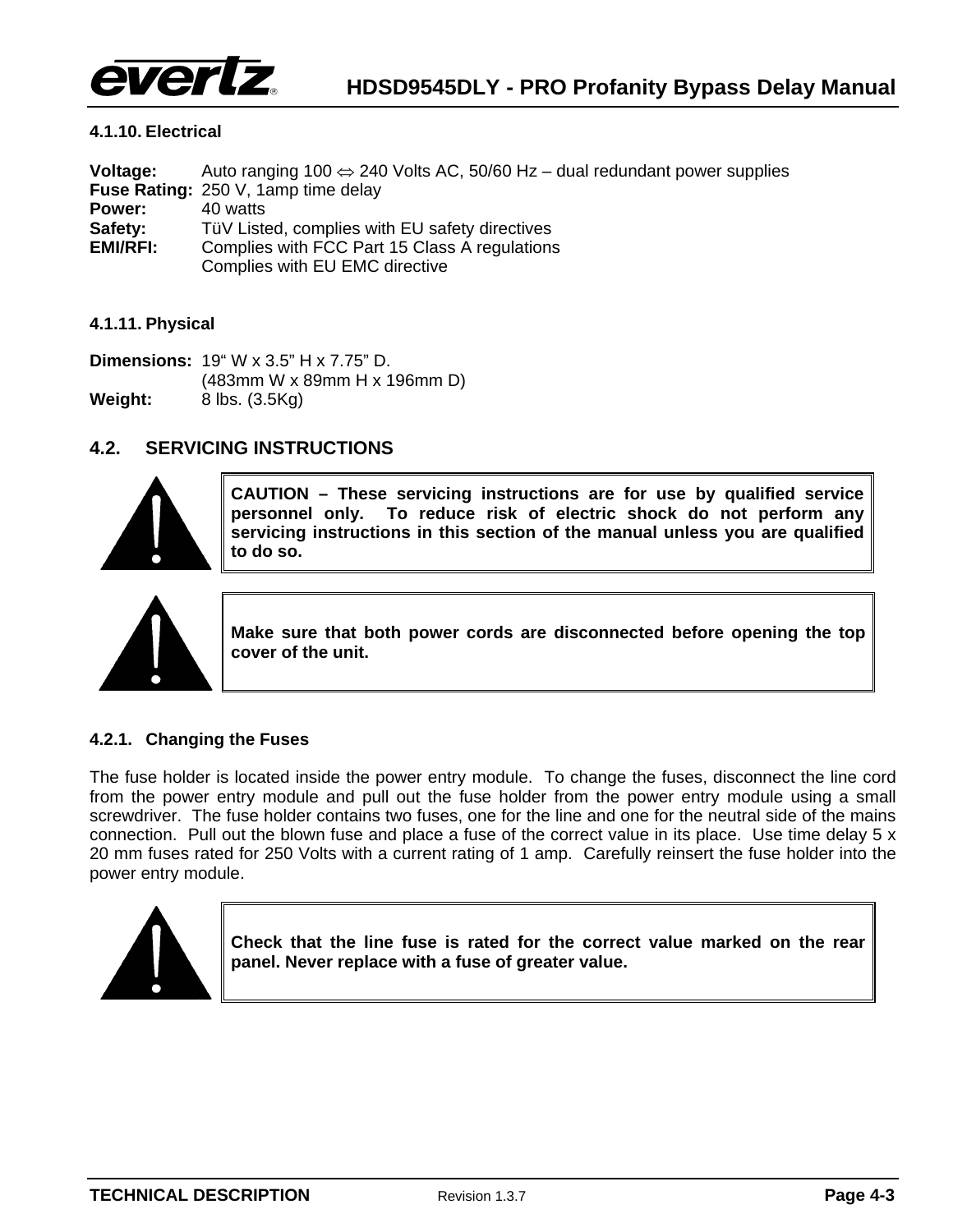

#### <span id="page-57-0"></span>**4.2.2. JUMPERS**

#### <span id="page-57-1"></span>**4.2.2.1. Configuring the Unit for a DARS Reference (DARS reference not implemented at the time of writing)**

The **VID REF/DARS** BNC can be configured as either a high impedance loop through from the **VIDEO REF** BNC or as a 75 ohm terminated DARS reference input (factory default).

To reconfigure this BNC for a reference loop it is necessary to disconnect the power from the unit and remove the top cover. Jumper J19 controls whether the BNC will be a loop through or a DARS reference input. Position jumper J19 in the *Loop* position (pins 2 & 3) for loop through operation. Position jumper J19 in the *Split* position (pins 1 & 2) for DARS operation. In addition you should also set the termination jumpers for the **VIDEO REF** and **VID REF/DARS** input BNCs to the 75 ohm position when J19 is set in the *Split* position. Position jumper J20 in the *75* position to terminate the **VIDEO REF** input BNC. Position jumper J12 in the *75* position to terminate the **VID REF/DARS** input BNC. You should set the termination jumper (J20) for the **VIDEO REF** input BNC to the Hi-Z position when J19 is set in the *Loop* position.

#### <span id="page-57-2"></span>**4.2.2.2. Configuring the Module for Firmware Upgrades using the Serial Port Method**

The UPGRADE jumper J12, located at the front of the main circuit card, is used when firmware upgrades are being done to the unit using the serial port method. For normal operation it should be installed in the *RUN* position. See the section [4.3.2](#page-61-1) for more information.

To upgrade the firmware, move Jumper J12 into the *UPGRADE* position. Install the Upgrade cable provided. Run the upgrade as described in section [4.3.2.](#page-61-1) Once the upgrade is completed, move J12 into the *RUN* position and remove the upgrade cable. The unit is now ready for normal operation.

#### <span id="page-57-3"></span>**4.3. UPGRADING FIRMWARE**

The HDSD9545DLY-PRO contains firmware that is contained in a FLASH EPROM device. From time to time firmware updates will be provided to add additional features to the unit.

There are two methods of updating the firmware in the HDSD9545DLY-PRO: File Transfer Protocol (FTP) and Serial Upload. Due to the large size of the firmware binary file the FTP method is the preferred method of updating the firmware.

Prior to initiating the upgrade process:

- Confirm the version of code currently installed on the unit by using the Firmware Version menu item on the front panel setup menu. See section [3.13.1.](#page-50-0)
- Download the new application code from the Evertz FTP site (www.evertz.com). Unzip the file into a temporary working folder on your PC.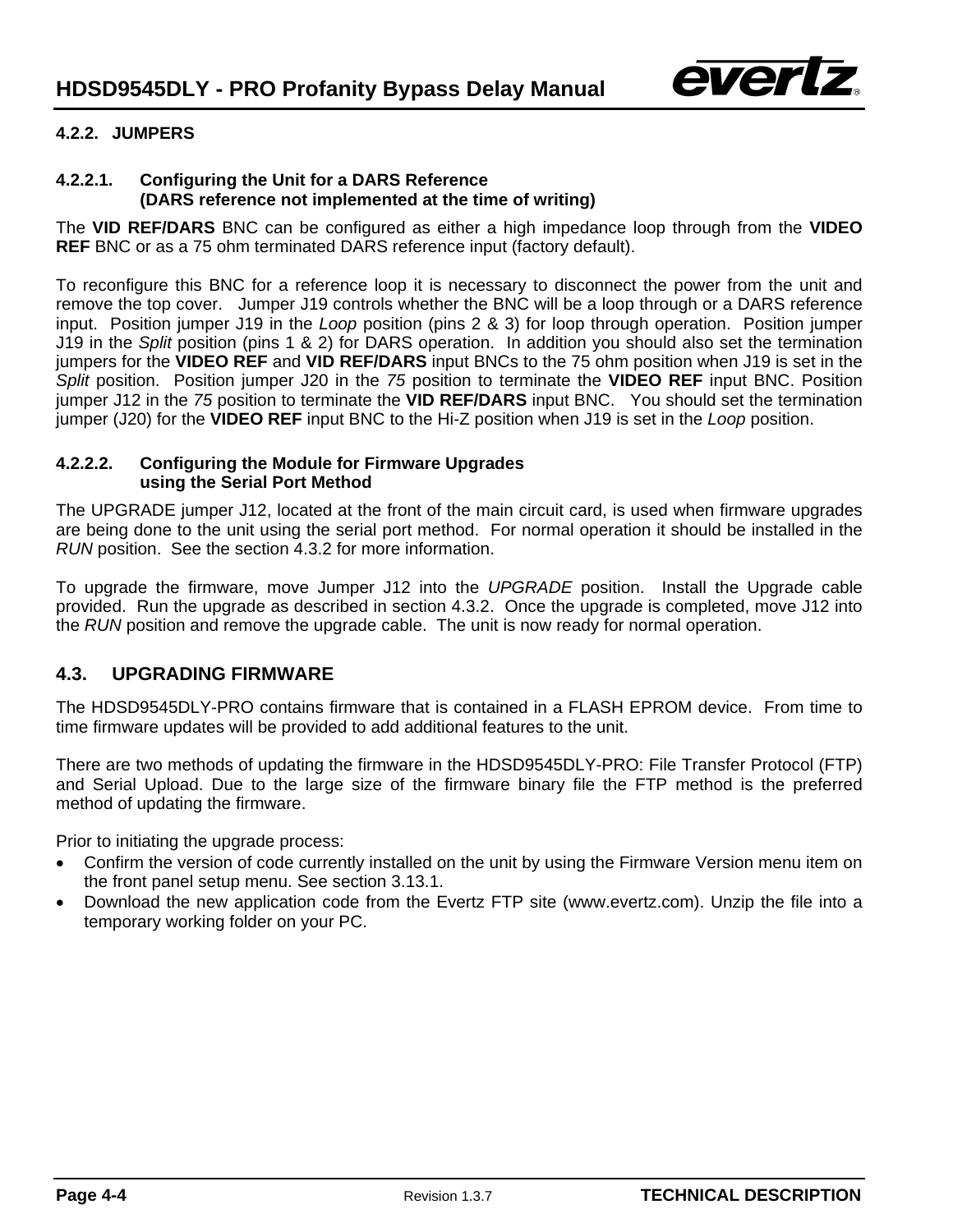

#### <span id="page-58-0"></span>**4.3.1. Upgrading the Firmware using FTP**

You will need the following equipment in order to update the Firmware:

- PC with available communications port and Ethernet network port. The communication speed is 1152600 baud, therefore a 486 PC or better with a 16550 UART based communications port is recommended.
- "Straight-thru" serial extension cable (DB9 female to DB9 male) or (DB25 female to DB9 male).
- Appropriate Ethernet cable as outlined in section [2.6.](#page-26-0)
- Terminal program such as HyperTerminal.
- New firmware supplied by Evertz.

#### <span id="page-58-1"></span>**4.3.1.1. Step 1 – Determine the IP Addresses**

Before any FTP (file transfer protocol) upgrades can be initiated, the user must determine the IP address of the HDSDS9545DLY-PRO unit. Both the PC/laptop and the unit must be on the same subnet for the FTP upgrade to work properly.

- 1. Connect a 'straight through' serial cable to the REMOTE CTL DB9 connector on the rear panel.
- 2. Connect the 9 pin female connector on the end of the serial cable to the PCs' RS-232 communications port.
- 3. Start the terminal program.
- 4. Configure the port settings of the terminal program as follows:

| Baud                | 115200      |
|---------------------|-------------|
| Parity              | no          |
| Data bits           | 8           |
| Stop bits           | 2           |
| <b>Flow Control</b> | <b>None</b> |

5. Once the frame is powered-up, the HyperTerminal connection displays boot-up status information and once completed, ends with the "Status Message" as shown below:

Initialization Completed - HDSD9545DLY-PRO Running

6. Press the <Enter> key to see the main Menu.

```
Initialization Completed - HDSD9545DLY-PRO Running 
 ------------------------------------------------ 
                     Main Menu
           | (HDSD9545DLY-PRO v1.00 b310) | 
       ------------------------------------------------ 
(1) Network Configuration 
(2) Engineering Debug Utility 
(X) Exit
```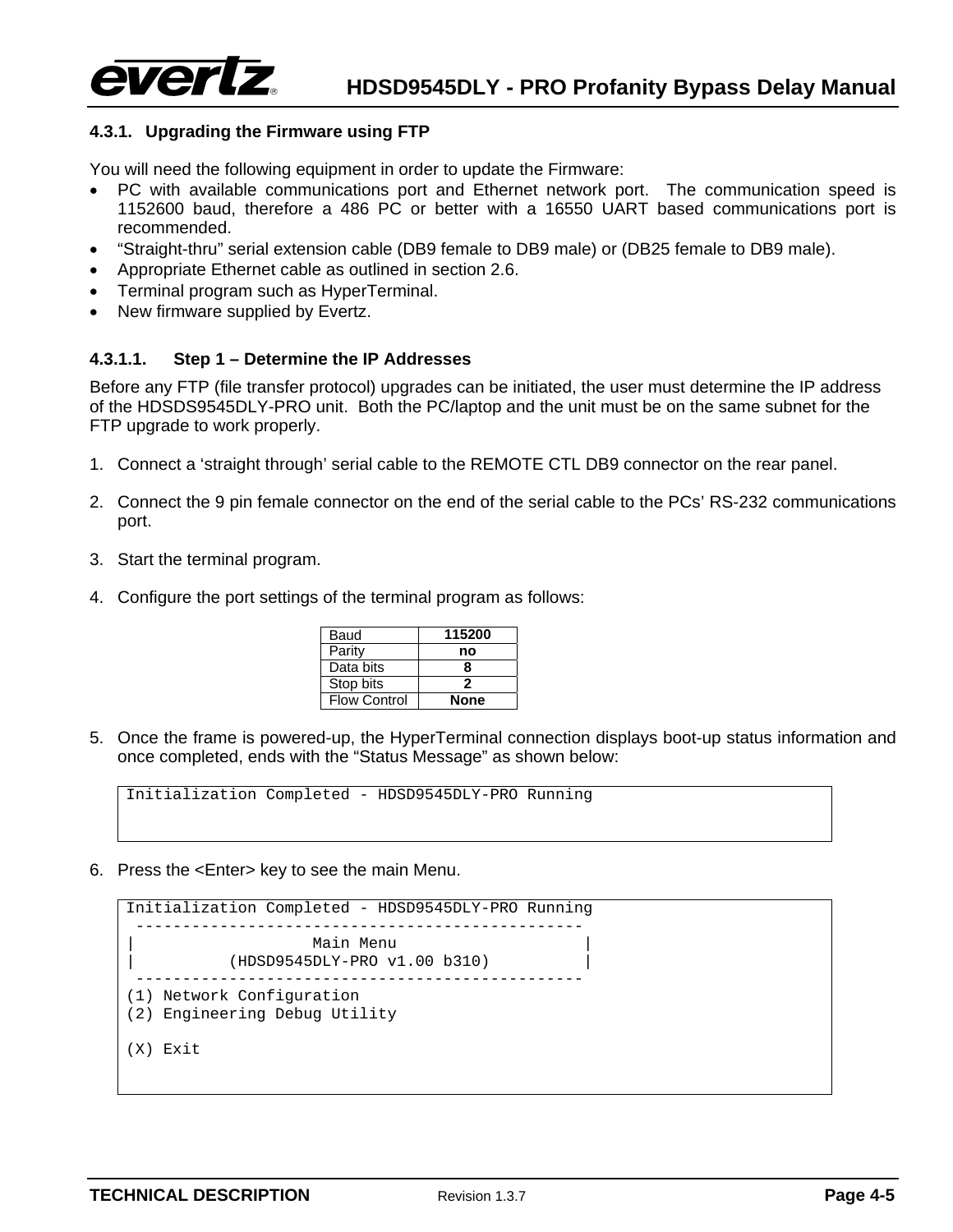7. Press the number <1> key to enter the Network Configuration menu, which is used to set the IP address properties for the unit.

------------------------------------------------ Network Configuration | (HDSD9545DLY-PRO v1.00 b310) | ------------------------------------------------ ---------------------------------- MAC: 00:02:c5:fe:e8:08 ip address: 192.168.8.206 netmask address: 255.255.255.0 gateway: 0.0.0.0 broadcast address: 255.255.255.255 DHCP enabled: False ---------------------------------- (1) Set IP Address (2) Set Netmask (3) Set Gateway (4) Set Broadcast Address (5) Use DHCP (S) Save and Exit (X) Exit

8. The Network configuration menu selecting options "1" through "4" allows the user to set the networking parameters of the unit. If this unit is running on a public LAN enabled with DHCP, then option "5" allows the networking system to assign a non-conflicting IP address for this module. After completing the IP configurations, save and exit this menu by selecting "S". The unit ships with DHCP disabled (or DHCP enabled set to "FALSE"). If you are not sure whether you should use this option, contact your networking/IT administrator.

Once you return to the Main Menu, reboot the unit so that the new settings will take effect. You can do this using the *Reboot Now* menu item on the *FIRMWARE* menu, or you can disconnect the power to the unit and then plug it back in.

#### <span id="page-59-0"></span>**4.3.1.2. Step 2 – Establishing a Valid Network Connection**

- 9. Connect a crossover network cable from the PC/laptop to the unit.
- 10. Open a Command Prompt window on the PC/laptop and "ping" the IP address of the module being upgraded. For example:

C:\ ping 192.168.9.100 <Enter>

If a proper network connection has been established, a "reply" is displayed on the DOS window. If there is a faulty network connection, a "Destination Host Unreachable" message is provided. If this occurs, either the IP addresses of the nodes should be verified or the network (Ethernet) cable is faulty. For more information, please see the INSTALLATION & CONFIGURATION chapter of this manual.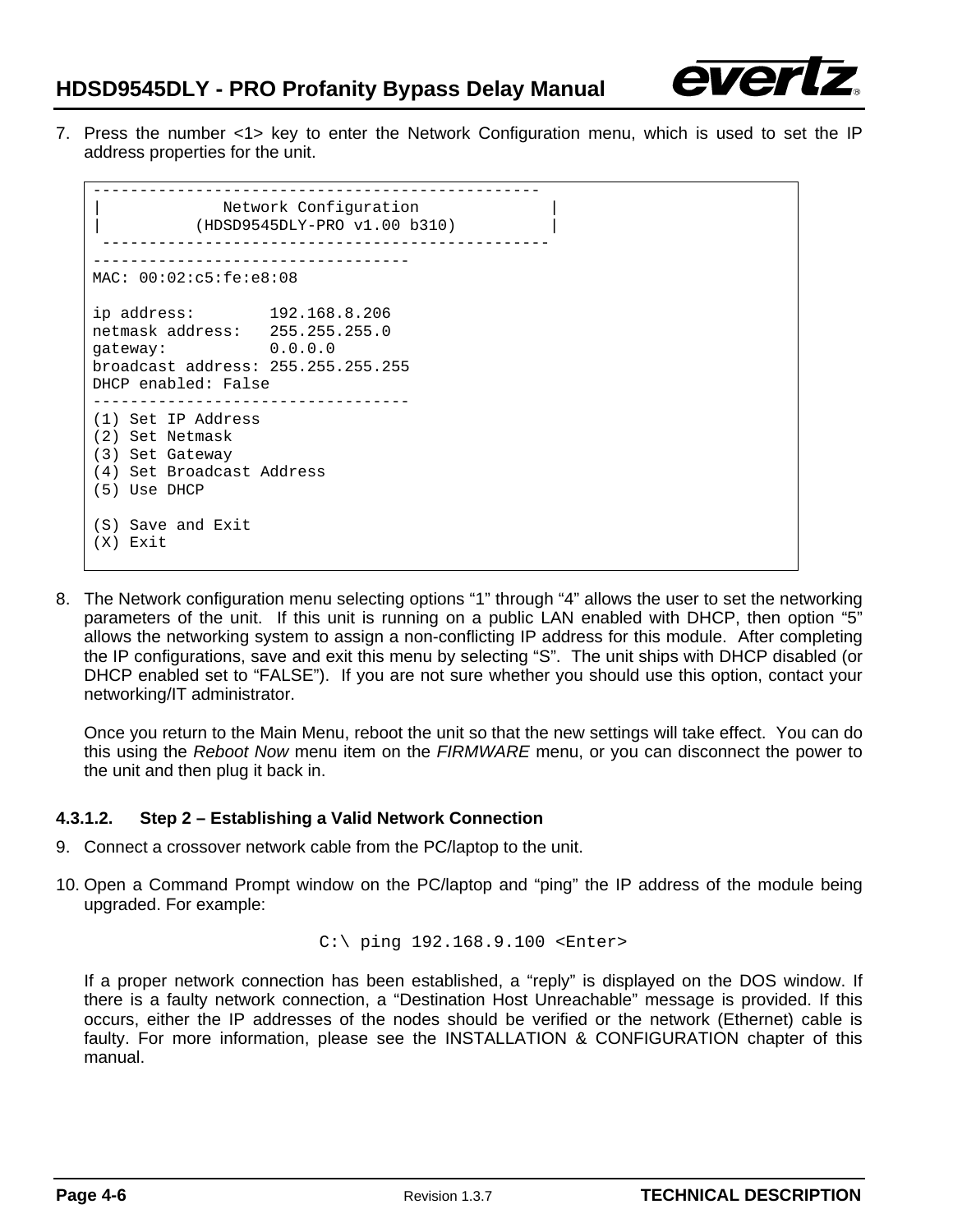

#### <span id="page-60-0"></span>**4.3.1.3. Step 3 – Upgrading the Application Code**

- 11. Obtain the new application code and place it on the local drive of the PC
- 12. Open a DOS window. This can be accomplished by using the run command under the start button, type "cmd"; see figure below for an example:

| <b>Run</b> |                                                                                                          |  |  |  |  |
|------------|----------------------------------------------------------------------------------------------------------|--|--|--|--|
|            | Type the name of a program, folder, document, or<br>Internet resource, and Windows will open it for you. |  |  |  |  |
| Open:      |                                                                                                          |  |  |  |  |
|            | Cancel<br>Browse<br>ОK                                                                                   |  |  |  |  |

- 13. In the DOS window type:  $ftp = xxx, xxx, xxx, xxx$  (IP address of the module).
- 14. Press the <Enter> key when prompted for a "Username".
- 15. Press the <Enter> key when prompted for a "Password".
- 16. At the "FTP>" prompt, type the following: put "the name of the file.bin".  $(For example: "put 9000JJSW-1-0b310,bin)$
- 17. If the application file is not local to where you are performing the ftp, then include the path with the name (For example: put c:\firmware\9000JJ\_SW-1-0b310.bin).
- 18. A message indicating the successful connection to the module is displayed.
- 19. File transfer occurs in several seconds and the DOS window displays the "FTP>" prompt again.
- 20. Type "quit" at the "FTP>" prompt to exit the FTP procedure. At this time, the front panel display will show a "% complete" value indicating that the card is now uploading the new code.



" **During this time it is mandatory that all power cycles of the unit be avoided. The figure below displays a successful FTP session.**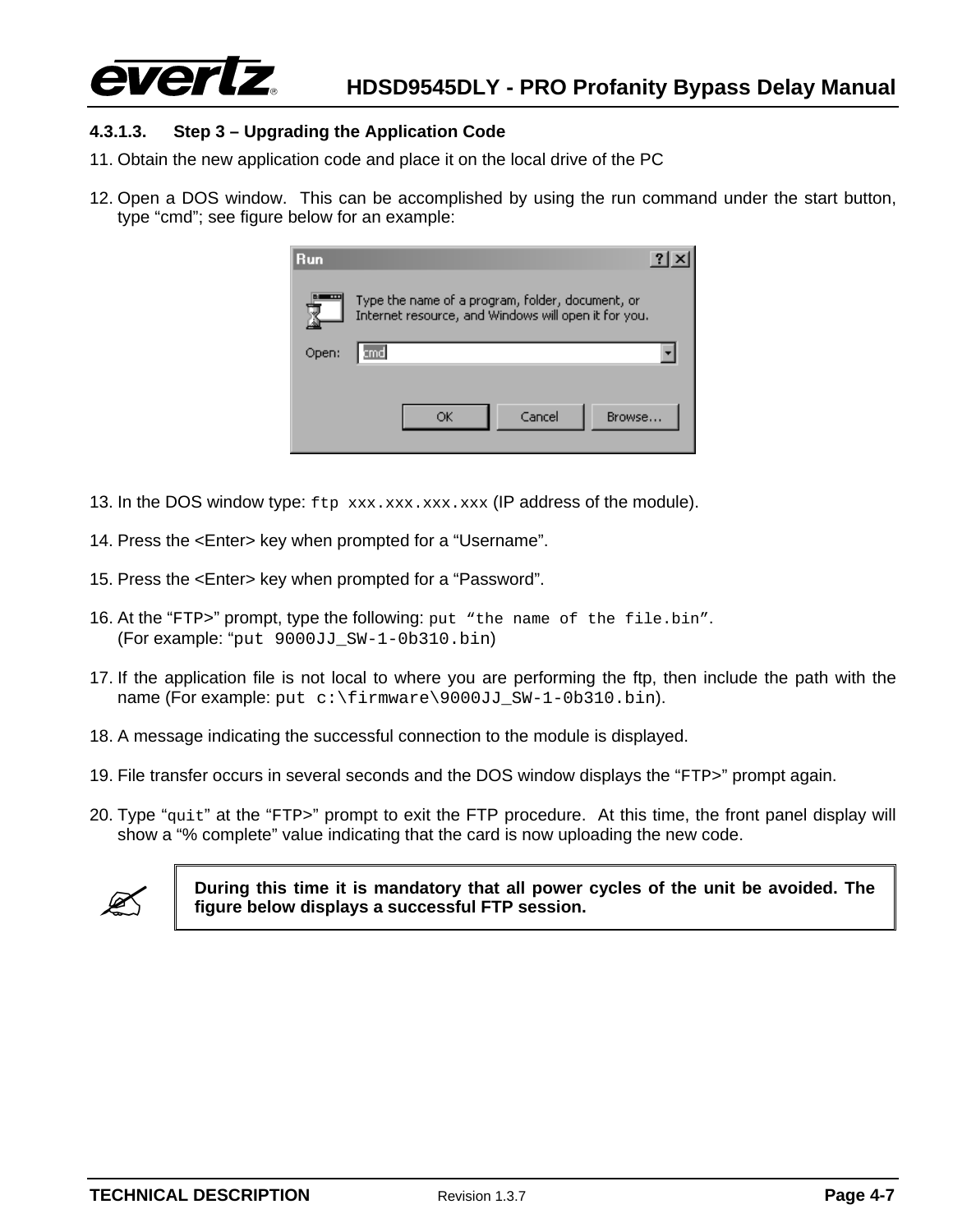

 $|$  $\Box$ | $\times$  $|$ **Command Prompt** Microsoft Windows 2000 [Version 5.00.2195]<br>(C) Copyright 1985-2000 Microsoft Corp.  $\blacktriangle$ c:\>ftp 192.168.8.206<br>
Connected to 192.168.8.206.<br>
220-Evertz FTP Server.<br>
Copyright 2001 Evertz Microsystems Ltd.<br>
220 Type QUOTE HELP for information.<br>
User (192.168.8.206:(none)):<br>
331 User name okay, need password.<br>
P All rights reserved. 230 User logged in, proceed.<br>ftp> put c:\9000JJ\_sw-1-0-b310-rc.bin<br>200 PORI command successful. Z00 PORI command successful.<br>150 Opening data connection.<br>226 Transfer complete.<br>ftp: 5186580 bytes sent in 1.30Seconds 3998.91Kbytes/sec.<br>ftp> quit<br>221 Goodbye. 221 Goodbye. lc:\>

#### <span id="page-61-0"></span>**4.3.1.4. Step 4 – Completing the Upgrade**

- 21. Once the % complete display on the front panel indicates that the upgrade has been completed, you will need to reboot the unit so that the new firmware will take effect. You can do this using the *Reboot Now* menu item on the FIRMWARE menu, or you can disconnect the power to the unit and then plug it back in.
- 22. You can now close the DOS window and disconnect the network cable.

#### <span id="page-61-1"></span>**4.3.2. Upgrading the Firmware using RS-232 Serial Cable**



" **This method of upgrading the firmware will take over 15 minutes and is not recommended unless the FTP method fails.** 

You will need the following equipment in order to update the Firmware:

- PC with available communications port. The communication speed is 115200 baud, therefore a 486 PC or better with a 16550 UART based communications port is recommended.
- "Straight-thru" serial extension cable (DB9 female to DB9 male) or (DB25 female to DB9 male).
- Terminal program that is capable of Xmodem file transfer protocol. (such as HyperTerminal)
- New firmware supplied by Evertz.

#### <span id="page-61-2"></span>**4.3.2.1. Step 1 – Setup**

- 1. Connect a 'straight through' serial cable to the REMOTE CTL DB9 connector on the rear panel.
- 2. Connect the 9 pin female connector on the end of the serial update cable to the PCs' RS-232 communications port.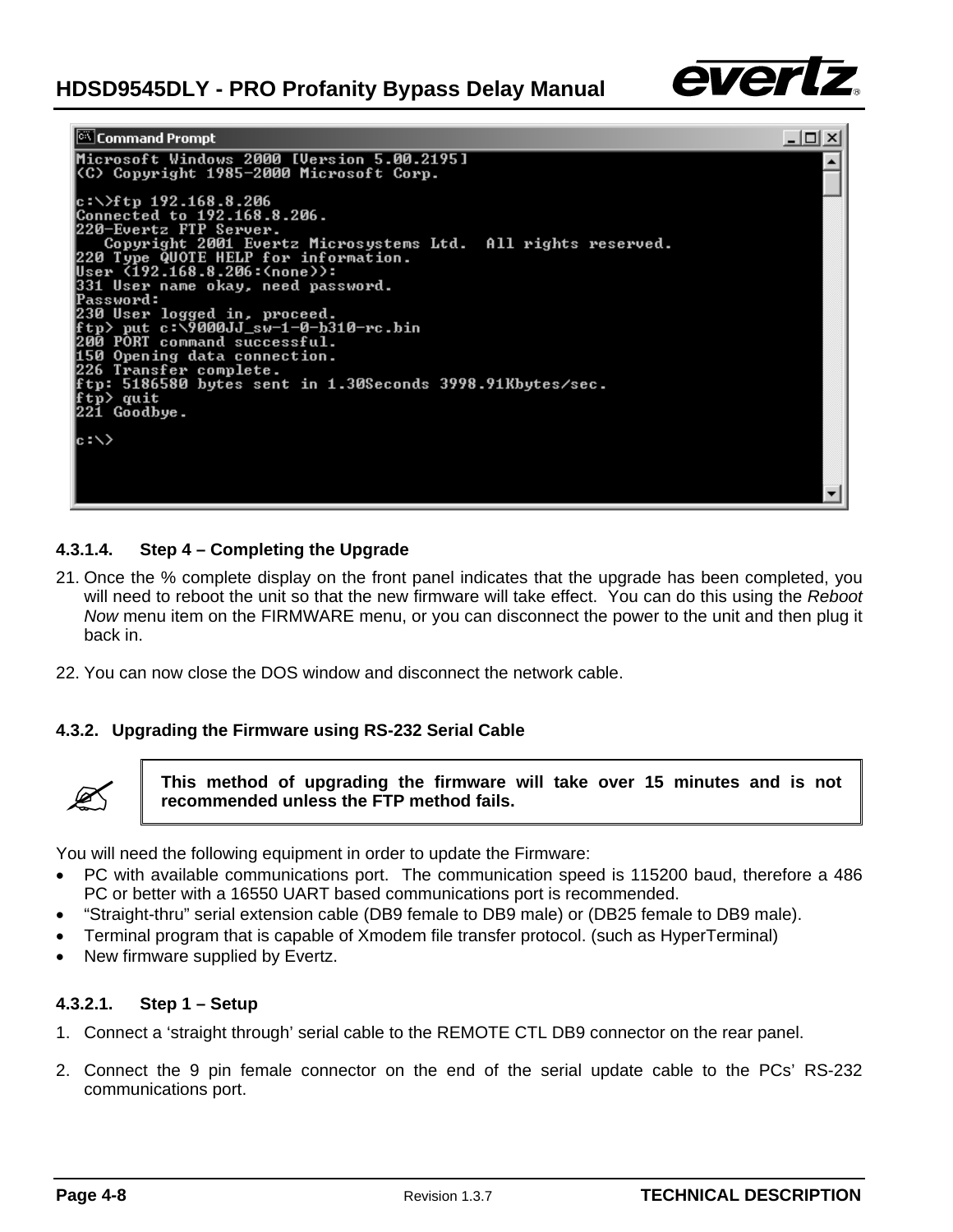

- 3. Connect the 9 pin connector on the end of the serial update cable to the PCs' RS-232 communications port.
- 4. Start the terminal program.
- 5. Configure the port settings of the terminal program as follows:

| Baud                | 115200 |
|---------------------|--------|
| Parity              | no     |
| Data bits           | 8      |
| Stop bits           | 2      |
| <b>Flow Control</b> | None   |

#### <span id="page-62-0"></span>**4.3.2.2. Step 2 – Invoke Upload Mode from the Terminal Program**

6. Power up the HDSD9545DLY-PRO. After the unit powers up, a banner with the boot code version information should appear in the terminal window. The cursor to the right of the word "BOOT>" should be spinning for about 5 seconds then the unit will continue to boot. While the cursor is spinning press Ctrl-X to abort the boot-up process.

#### **For example:**

| PPC BOOT> |  |  |
|-----------|--|--|
|           |  |  |
|           |  |  |
|           |  |  |
|           |  |  |
|           |  |  |

- 7. The following is a list of possible reasons for failed communications:
	- Defective Serial Upgrade cable.
	- Wrong communications port selected in the terminal program.
	- Improper port settings in the terminal program. (Refer to step 5 for settings). Note that HyperTerminal will not change port settings while connected. Click on HyperTerminal's "Disconnect" Button then click the "Reconnect" button to activate changes to the port settings.
- 8. Hit the <ENTER> key on your computer once.
- 9. Type the word "upload", without quotes, and hit the <ENTER> key once.
- 10. You should now see a prompt asking you to upload the file.

#### <span id="page-62-1"></span>**4.3.2.3. Step 3 – Uploading the New Firmware**

- 11. Upload the "\*.bin" file supplied using the X-Modem transfer protocol of your terminal program. If you do not start the upload within 10 minutes the unit's Boot code will time out. You can restart the upgrade process by power cycling the unit.
- 12. When the transfer is complete (can take up to 15+ minutes) the terminal will return to the PPCBOOT prompt.